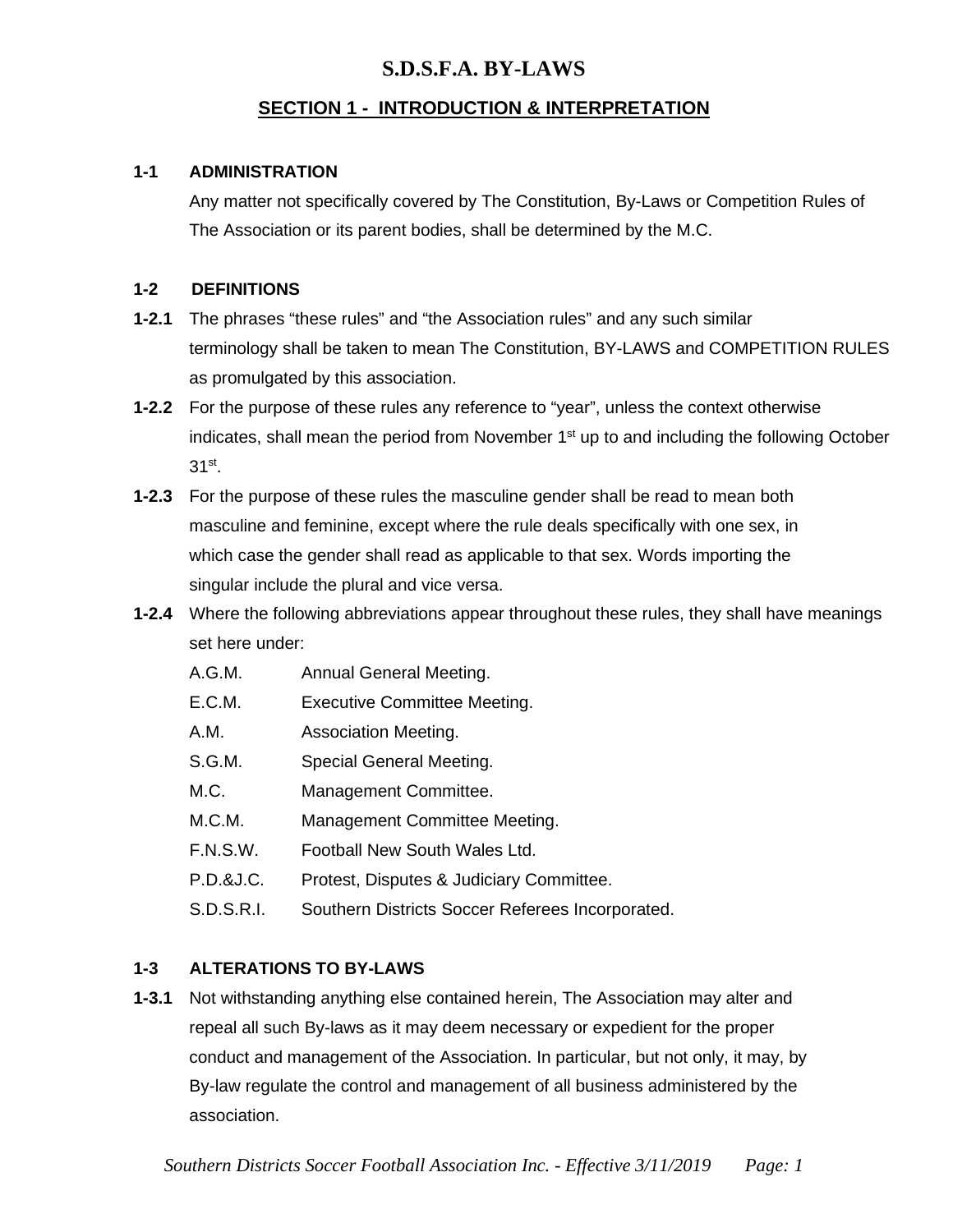- **1-3.2 a.** Each Member Club shall have the right to apply for variations to the By-laws.
	- **b.** Variations to the By-laws in accordance with this paragraph will only be considered at an A.G.M. or S.G.M.
	- **c.** Notice of motion for such variation will close with the SDSFA Office Administration by close of business not later than twenty-eight (28) days prior to the date set for the A.G.M. or S.G.M.
	- **d.** The By-laws shall only be varied by a majority vote of those in attendance and entitled to vote.
- **1-3.3** For the purposes of conducting a trial of any alteration, amendment, variation to or implementation of a new procedure and/or to any competition rule in circumstances where an existing By-Law may be breached by virtue of the trial, the MC may with the approval of member clubs, implement the trial notwithstanding any such breach of the By-Law.

# **1-4 ALTERATIONS TO COMPETITION RULES**

- **1-4.1** In pursuance of efficient administration and control of competitions conducted by the Association, rules shall be formulated and shall be known as Competition Rules.
- **1-4.2** Meetings will be convened to determine amendments to the Competition Rules prior to the commencement of that season or where deemed necessary by the M.C.

# **SECTION 2 - DIRECTORS/MC COMMITTEES & PATRONS**

# **2-1 DIRECTORS/MC OF THE ASSOCIATION**

The Directors/ MC of the Association, as listed in The Constitution, shall have the functions and duties as follows:

# **DIRECTORS / MC, COMMITTEES & PATRONS.**

# **2-1.1 PRESIDENT / DIRECTOR**

# **a. The President shall:**

- i. Be elected every three years alternate to the Secretary.
- ii. Be Chairman at all meetings, but not necessarily those of the

P.D. & J.C., and as Chairman if the votes are equal, shall be entitled to a second or casting vote.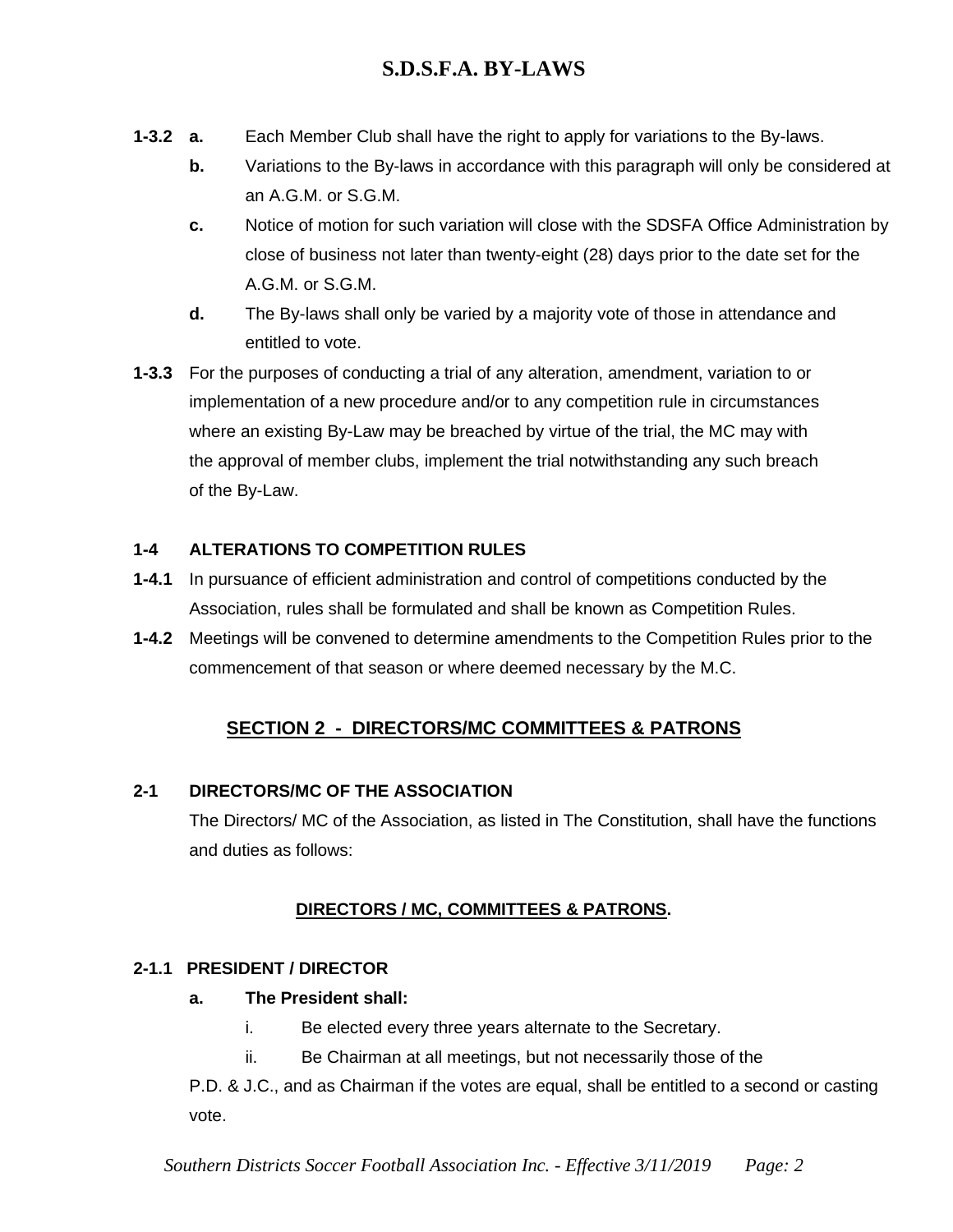- iii. Conduct such meetings in accordance with the Rules of the Association and generally accepted principles of the conduct of meetings.
- iv. The President shall be an ex-officio member of all subcommittees.
- v. Be a member delegate to FNSW representing the association.
- vi. Prepare an annual budget of his portfolio for presentation to the Board

### **2-1.2 VICE-PRESIDENT / DIRECTOR**

### **a. The Vice President shall:**

- i. In the absence of the President at any meeting, shall be the Chairman.
- ii. Be elected for three years together with the Secretary.
- iii. On appointment be Chairman of the Appeals Committee, with both a deliberative vote and a casting vote.
- iv. Be responsible for the storage of and safekeeping of all of the Associations property and equipment.
- v. Be responsible for the Purchase of equipment and appropriate purchase order procedures of the Association.
- vi. Be responsible for the purchasing and the keeping of Association uniform and game match equipment, including insuring that stock records are maintained.
- vii. Be responsible for the purchasing, monitoring and distributing of the Association awards, medals, shields and trophies, including perpetual shields and trophies.
- viii. Prepare and maintain a procedure manual of the duties and responsibilities of office in order that the Directors / Management Committee, in his absence, has the ability to conduct the business of the office of Vice President and of Parks Development and Improvements.
- ix. Be the Chairman of the SDSFA Parks Management sub- Committee and report back to the Directors / Management Committee.
- x. Be Responsible for programming and the keeping of maintenance programs for all the Association Home Grounds.
- xi. Assist the SDSFA Parks Management Building Committee with their programs for repairs and maintenance on behalf of the Association, attend their meetings, liaise with local councils and report back to the board.
- xii. Assist the Ash Rd Complex Parks Management Committee chairperson with their programs of repairs and maintenance and with Council.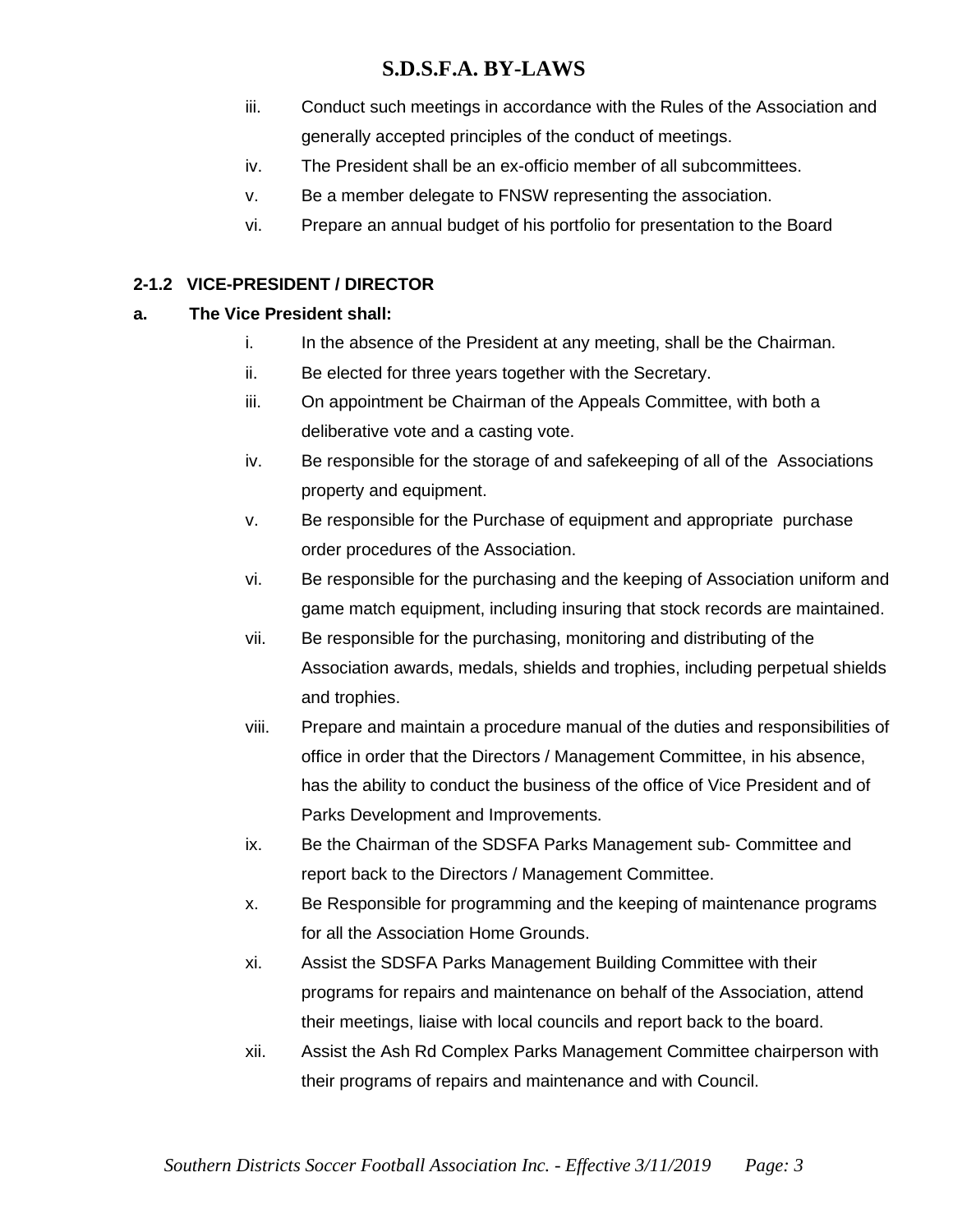xiii. Prepare an annual budget of his portfolio for presentation to the Board

### **2-1.3 SECRETARY / DIRECTOR**

### **a**. **The Secretary shall:**

- i. Be elected every three years alternate to the President.
- ii. Attend to the General Business of the Association.
- iii. Accept any money due, and give an interim receipt thereof.
- iv. Pay to the Treasurer all monies received within seven (7) days.
- v. Record any action taken by the Executive Committee between Meetings, and submit a report to the Directors / M.C.
- vi. Attend to correspondence.
- vii. Be responsible for the preparing of the Annual Report.
- viii. Be a member delegate to FNSW representing the Association or his nominee.
- ix. Arrange appropriate insurance cover in respect of the Association
- x. Be an ex-officio member of all subcommittees.
- xi. Undertake any other duties found necessary in the carrying out of the above functions.
- xii. Be responsible for liaising with all schools within the Association for the purpose of game development and recruitment of our Sport.
- xiii. Responsible for Game Development of the Associations Futsal Football.
- xiv. Prepare and maintain a procedure manual of the duties and responsibilities of office in order that the Directors, in his absence, have the ability to conduct the business of Game Development and Recruitment.
- xv. Be responsible for liaising with all Councils within the Association for the purpose of Parks Development and Improvements for our Members and the Sport.
- xvi. Be available to assist members in seeking possible funding for the Development and Improvement of Parks in conjunction with the Treasurer.
- xvii. Prepare an annual budget of his portfolio for presentation to the Board

### **2-1.4 ASSISTANT SECRETARY / DIRECTOR**

### **a**. **The Assistant Secretary shall:**

- i. Be elected for three years, alternate to the Secretary.
- ii. Keep a record of attendance of Club Members and their delegates at all A.G.M.'S, G.M.'S, EOGM'S, M.C.M.'S and S.G.M.'S.
- iii. Take a true minute of all meetings.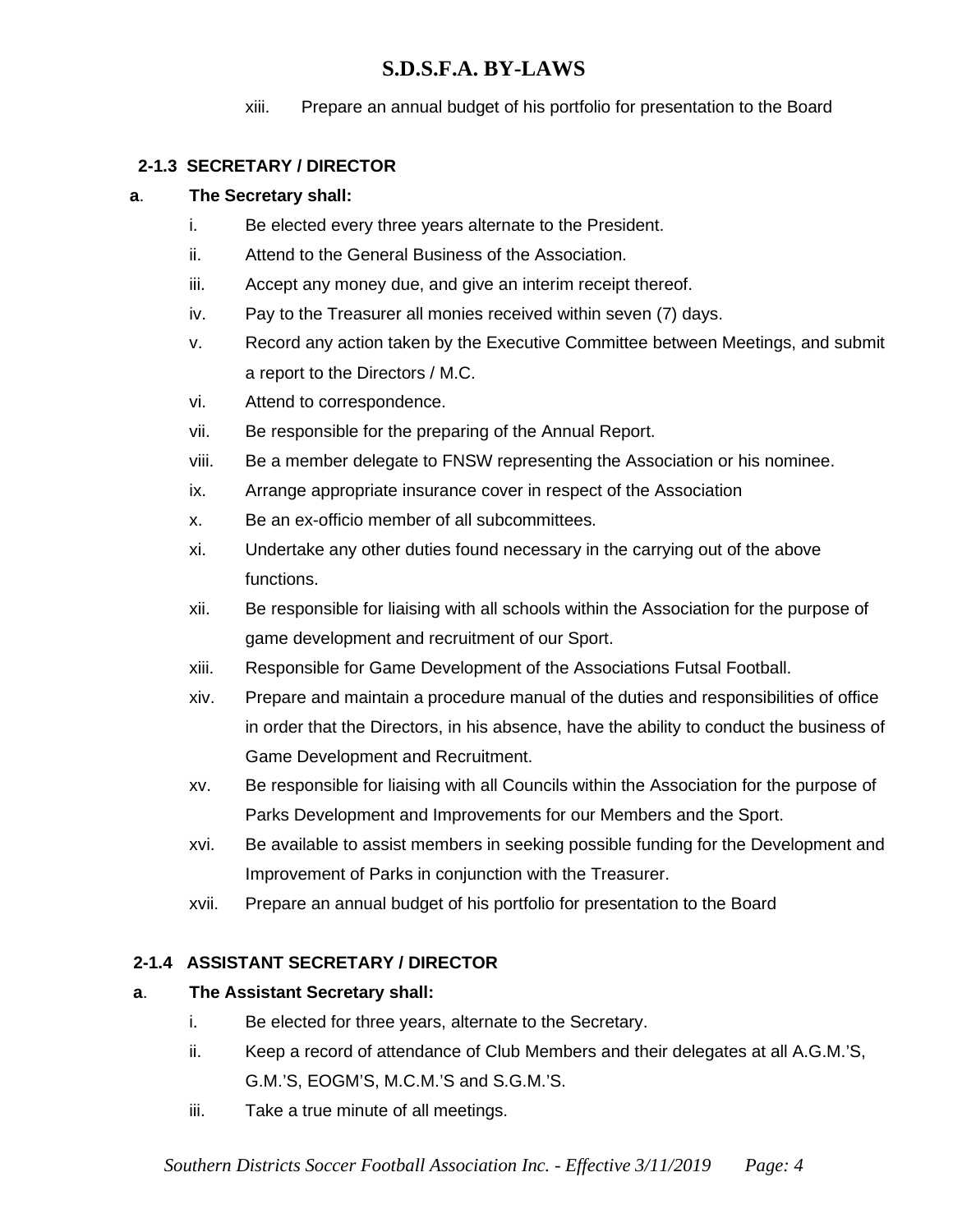- iv. Notwithstanding anything elsewhere contained within these By Laws, the Assistant Secretary shall carry out the duties of the Secretary in the latter's absence.
- v. Be responsible for and undertake have the carriage of the role of the Association's representative and/ or coordinator for the State Titles.
- vi. Hold a position on the management Committee of Southern Districts Representative Football Club Inc. (Southern Districts Raiders FC), SDSFA / FNSW State League Club, division of the Association and be responsible for liaison and reporting back to the Directors / SDSFA Management Committee.
- vii. Be responsible for representing the Board on the selection and appointments of coaches, by holding a position on the coaches selection and appointments advisory committee and report back to the Board.
- viii. Prepare and maintain a procedure manual of the duties and responsibilities of office in order that the Directors / Management Committee, in his absence, has the ability to conduct the business of the office of Assistant Secretary.
- ix. Prepare an annual budget of his portfolio for presentation to the Board

### **2-1.5 TREASURER / DIRECTOR**

### **a. The Treasurer shall:**

- i. Be elected every three years with the President but alternate to the Secretary.
- ii. Receive all monies, giving an official receipt in return, and bank same in the Association's Bank Account within seven (7) days.
- iii. Take charge of the bank books.
- iv. Produce the bank books at each M.C.M. and A.M.
- v. Prepare a financial statement and submit it to each M.C.M. and A.M.
- vi. Pay all accounts passed for payment in accordance with these rules.
- vii. Present an audited financial statement and submit it to the A.G.M.
- viii. Be responsible for the undertaking of being the Associations Ground Marshal coordinator.
- ix. Responsible for the submission and filing of any and all financial grants with Governments and/or Government instrumentalities
- x. Assist as the SDSFA liaison officer at the request of Member Clubs whenever possible with Government and/or Government instrumentalities.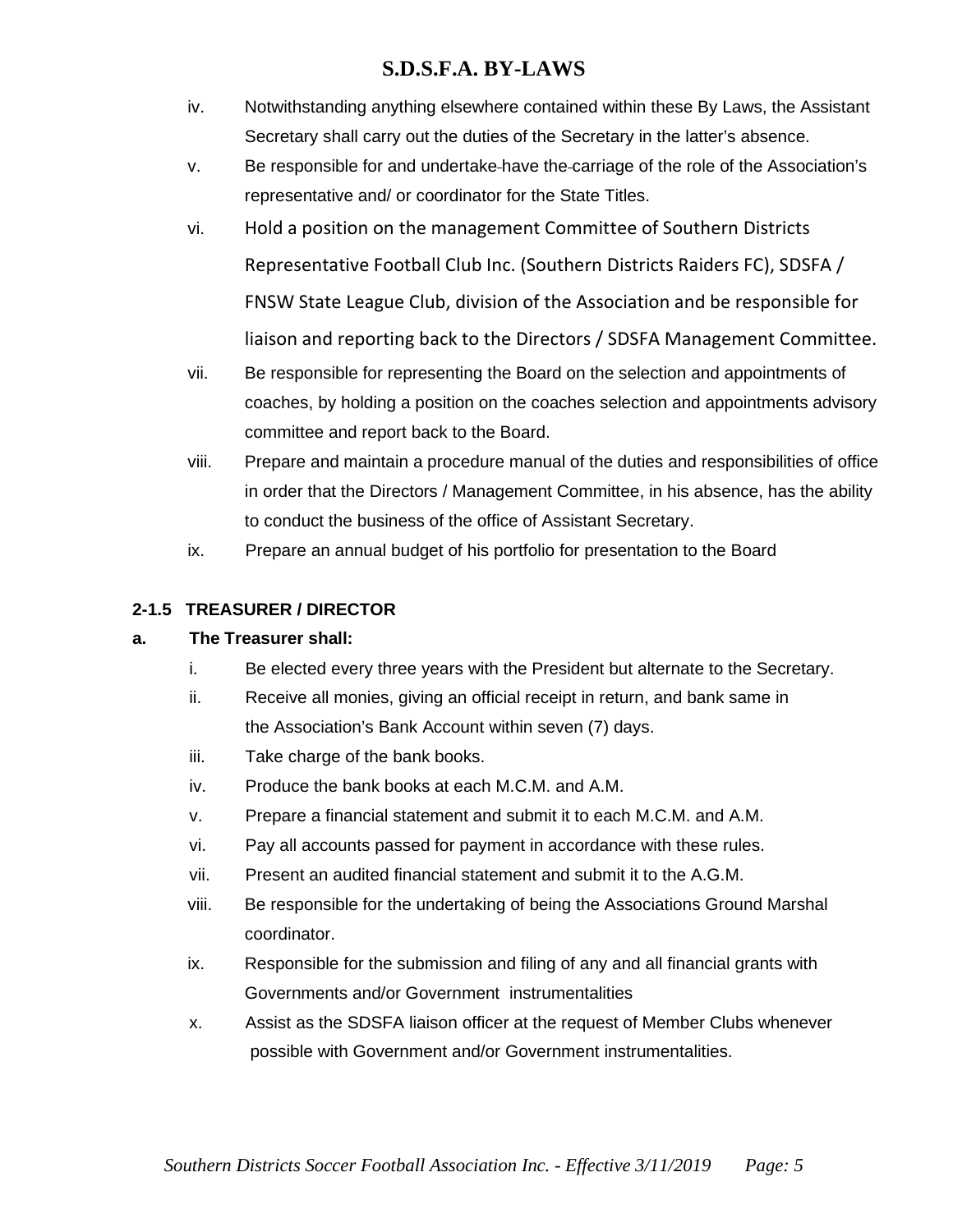- xi. Prepare and maintain a procedure manual of the duties and responsibilities of office in order that the Directors / Management Committee, in his absence, has the ability to conduct the business of the office of Treasurer
- xii Be responsible for liaising with the SDSRI Referees for the purpose of assisting in the Recruitment of match officials, and attend their Monthly General Meetings as the Association Delegate and report back to the board.
- xiii Be available to assist members in seeking possible funding for the Development and Improvement of Parks in conjunction with the Secretary.
- xiv. Prepare an annual budget of his portfolio for presentation to the Board
- xv. Prepare the annual association budget for presentation to the Board

# **2-1.6 PUBLICITY, MARKETING & PROMOTIONS / DIRECTOR**

### **a. The Publicity, Marketing & Promotions Director shall:**

- i. Be elected for three years with the Secretary.
- ii. Be responsible for publishing, marketing and promoting all fixtures and activities of the Association and their sponsors so as to gain maximum advantage for the District.
- iii. Be responsible for and liaise with local newspaper groups for the Association media requirements and the furnishing of SDSFA News and or reports to the newspaper groups.
- iv. Responsible for the receiving of SDSFA local match day reports and the posting of such reports on a weekly schedule to SDSFA Web site.
- v. Responsible of the taking of the Association Photographical needs and or activities, and the keeping of the Association photographical equipment.
- vi. Responsible for the publication of the SDSFA Monthly newsletter.
- vii. Responsible for the undertaking of securing the Association's Sponsorships and liaison with such Sponsor.
- viii. Responsible for the undertaking and securing of the advertising for the Association's publications such as the yearly Competition booklet, the Grand Final booklet and the Association Web Site.
- ix. Prepare and maintain a procedure manual of the duties and responsibilities of office in order that the Directors / Management Committee, in his absence, has the ability to conduct the business of the office of Publicity, Marketing & Promotions
- x. Prepare an annual budget of his portfolio for presentation to the Board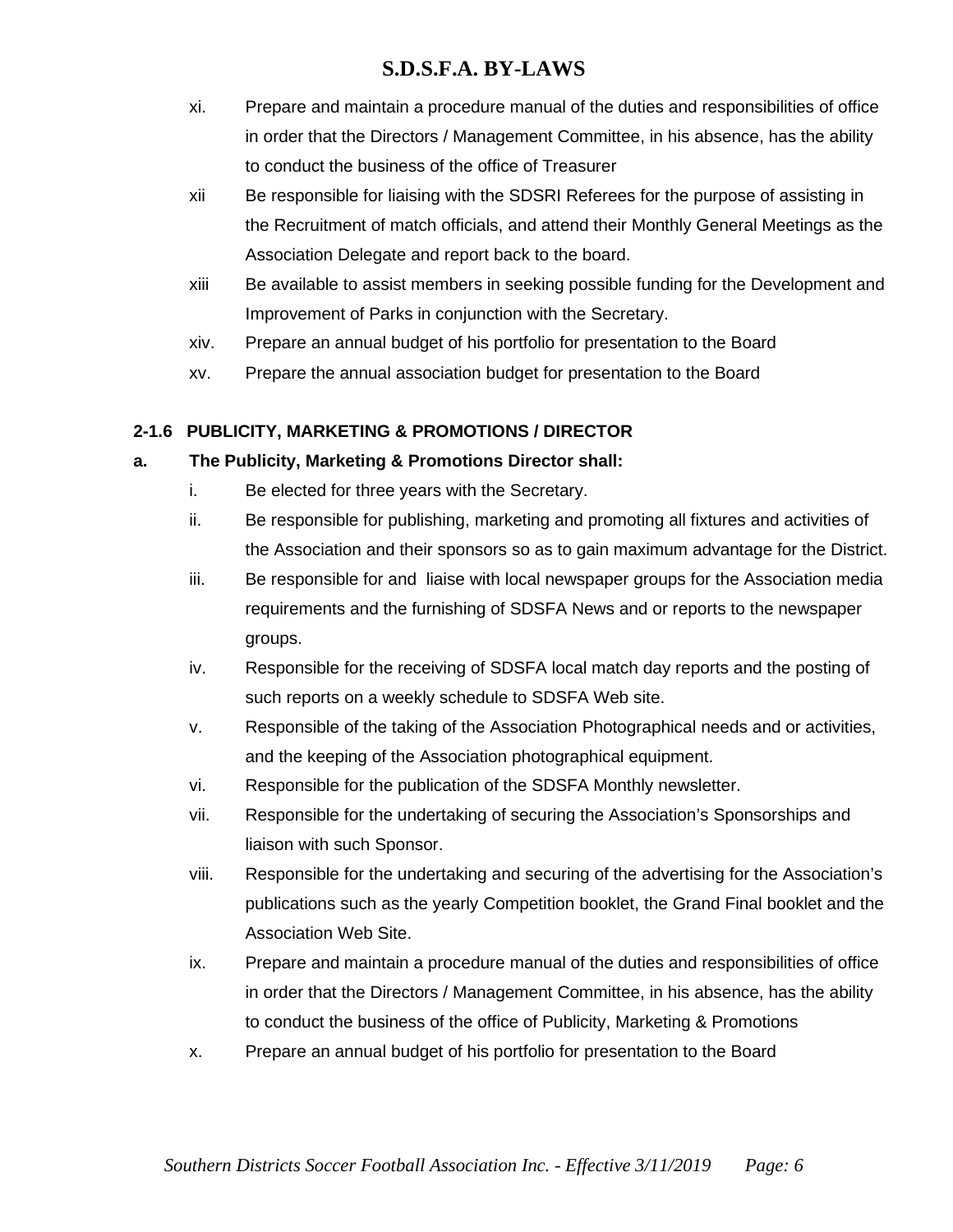# **2-1.7 REPRESENTATIVE CONVENER.**

# **Appointed position by the Directors / MC.**

# **a. Duties and Responsibilities of the Representative Convener.**

- i. Responsible for the Coaching Director and ensuring that the coaching director prepared in writing a schedule and implementation procedure manual of all Development Programs for the Association, incorporating player development, Grass roots Coaches development and Apprentice coaches program.
- ii. Responsible for appointing representative Coaches and Managers in conjunction with the Coaching Director.
- iii. To Co- ordinate weekly match reports from Coaches and Managers of their respective representative teams and ensure that such reports are made available to the Publicity Officer and Directors / MC on a weekly basis.
- iv. Prepare and maintain a procedure manual of the duties and responsibilities of the Representative convener in aid of the proper functioning and administration of the role
- v. Responsible for the monitoring and distribution of the Representative trophies.
- vi. Receive all SDSFA representative match day reports and ensure that the reports are posted on a weekly schedule to SDSFA Web site.

# **2-1.8 WOMEN'S SUPER LEAGUE CONVENER.**

# **Appointed position by the Directors / MC.**

- **b.** Duties and Responsibilities of the WSL Convener.
	- i. Responsible for and in consultation with the Coaching Director for preparing in writing a procedure manual of all Girls Development Programs for SDSFA
	- ii. Responsible for the implementation of all Development programs;
	- iii. Responsible for selecting and appointing WSL Coaches and Managers in conjunction with the Coaching Director.
	- iv. To co-ordinate weekly match reports from Coaches and Managers of their respective representative teams and insure that such reports are made available to the Publicity, Marketing and Promotions Director on a weekly basis.
	- v. Prepare and maintain a procedure manual of the duties and responsibilities of the WSL convener in aid of the proper functioning and administration of the role
	- vi. Responsible for the, selection and ordering (in conjunction with the Vice President) and the awarding, monitoring and the distribution of WSL trophies.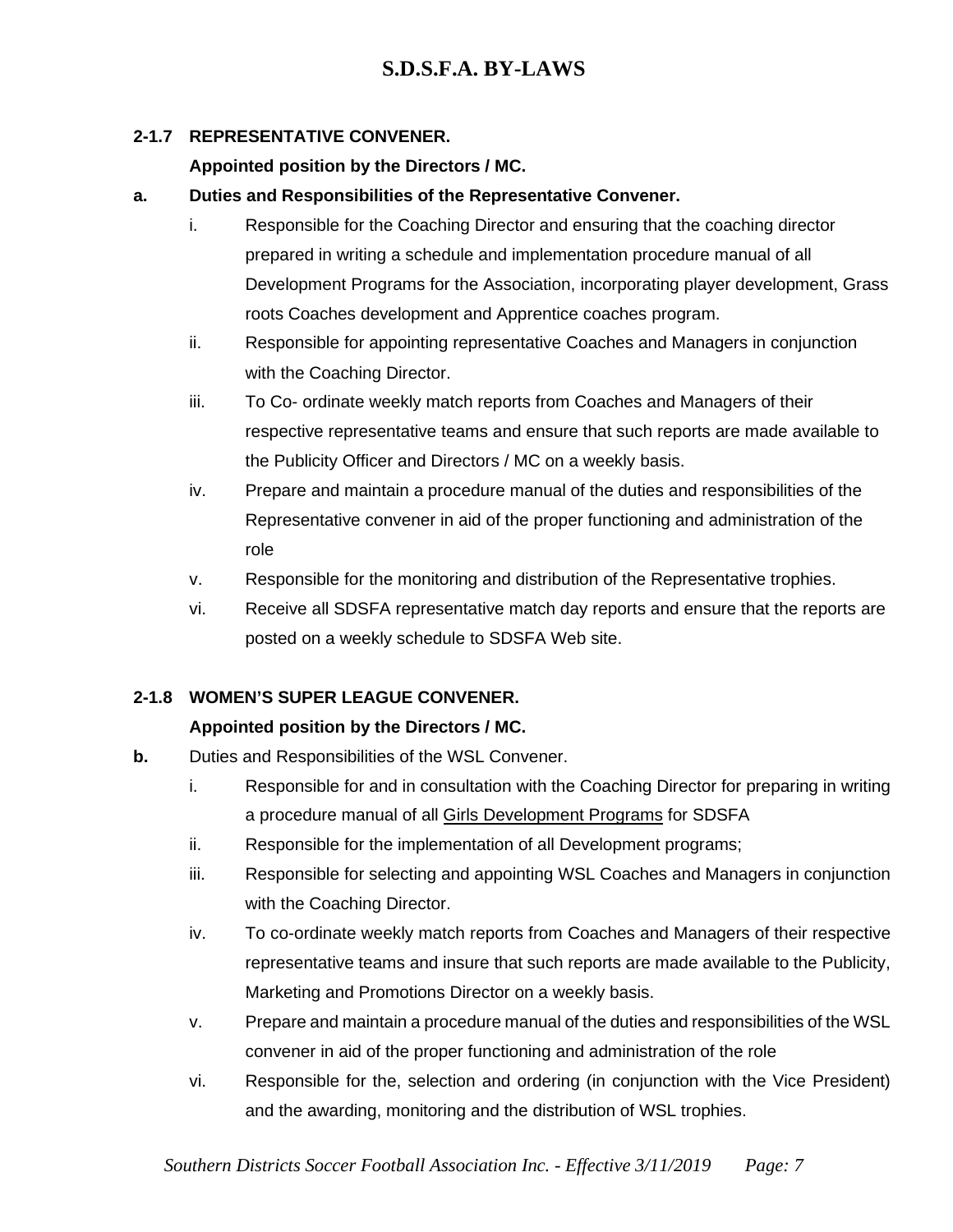- vii. Receive all SDSFA WSL match day reports and ensure that the reports are posted on weekly to the SDSFA Web site.
- viii. Prepare an annual budget for presentation to the Board and to ensure that the WSL expenditure is kept within budget.
- ix. Assist with the conducting of the annual presentation of the WSL.

# **2-1.9 OFFICE ADMINISTRATION RESPONSIBILITY.**

To administer the affairs of the Association where, when and as required by the Directors / Management Committee.

- **a.** To set up a **Competition Department** and administer all SDSFA operated Competitions and shall:
	- i. Compile all SDSFA organised competitions and administering those competitions according to the competition rules.
	- ii. Record the results and prepare and maintain a running point score.
	- iii. Compile a record of all competitions that SDSFA competes in for that year for future reference and shall submit a report on all competitions to each M.C.M. and A.M.
	- iv. Be responsible for Team Recording and the checking of team sheets each week against the register.
	- v. File and maintain all Team Sheets.
	- vi. Issue any competition or team sheet fines for member Clubs to the Treasurer for invoicing.
	- vii. Furnish a report to the Secretary for and at each M.C.M or A.M.
	- viii. Prepare and maintain a procedure manual of the duties and responsibilities of the competition department in aid of the proper functioning and administration of the competition department.
- **b.** To set up a **Registration Department** and administer all SDSFA Registration requirements and shall:
	- i. subject to direction from the Directors / MC have under its control and management all procedures and matters pertaining to the registration of all players, coaches, managers, officials and such further classifications as from time to time the Directors / MC shall require.
	- ii. Oversight and to provide initial and ongoing training for Club Registrars in any all Registration procedures.
	- iii. Undertake all registration and printing of ID cards / ID Sheets.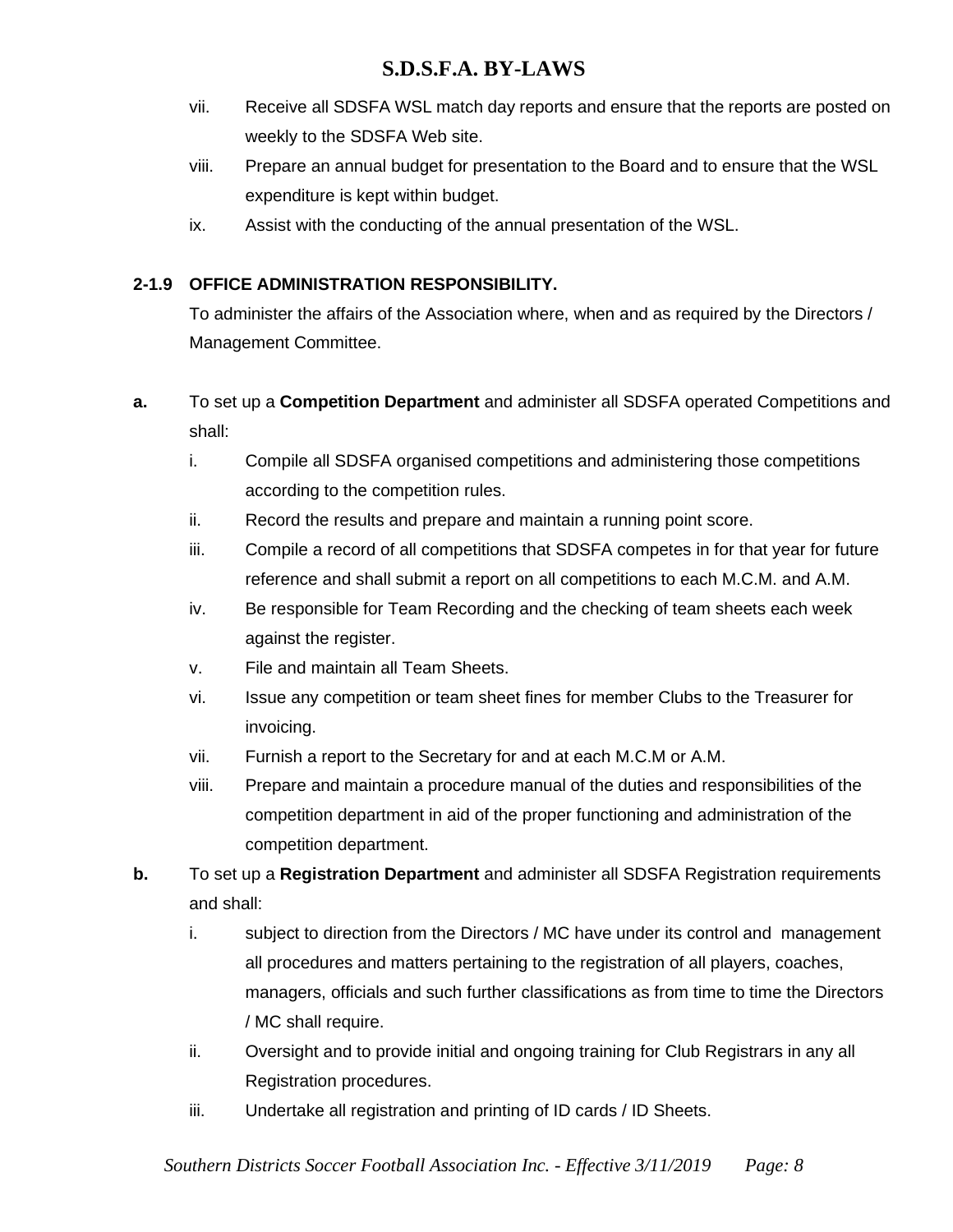- iv. Keeping a detailed register of all registrations.
- v. Ensure that the Association's system of recording registration data is kept up-to-date and is regularly upgraded and backed up with the backup kept off site.
- vi. Furnish of a report at each M.C.M. and A.M.
- vii. To do all things necessary to ensure that registrations are recorded promptly
- viii. Keep a register of all defaulting and disqualified players as received from the P.D. and J.C, Directors / M.C or A.M.
- ix. Prepare and maintain a procedure manual of the duties and responsibilities of the registration department in aid of the proper functioning and administration of the registration department

### **2-1.10 SUB-COMMITTEES**

Where necessary the M.C.may appoint Sub-Committees to assist M.C. Members in the completion of their duties.

# **2-1.11 SOUTHERN DISTRICTS REPRESENTATIVE FOOTBALL CLUB**

# **DIRECTORS/COMMITTEE**

Composition of the Southern Districts Representative Football Club (SDRFC) Board Directors must all be members of the SDRFC and who shall be nominated and appointed by the SDSFA Board.

# **2-2 EXECUTIVE COMMITTEE**

- **2-2.1** The Executive Committee of The Association shall consist of the Executive Directors of The Association, namely:
	- **a.** The President.
	- **b.** The Secretary.
	- **c.** The Treasurer.
- **2-2.2** None of these positions may be occupied by a committee member of The Referee's Association.
- **2-2.3** The Executive Committee shall be empowered to deal with all matters of urgency in the interests of The Association. They shall report their actions to the next A.M. or M.C.M. whichever occurs first.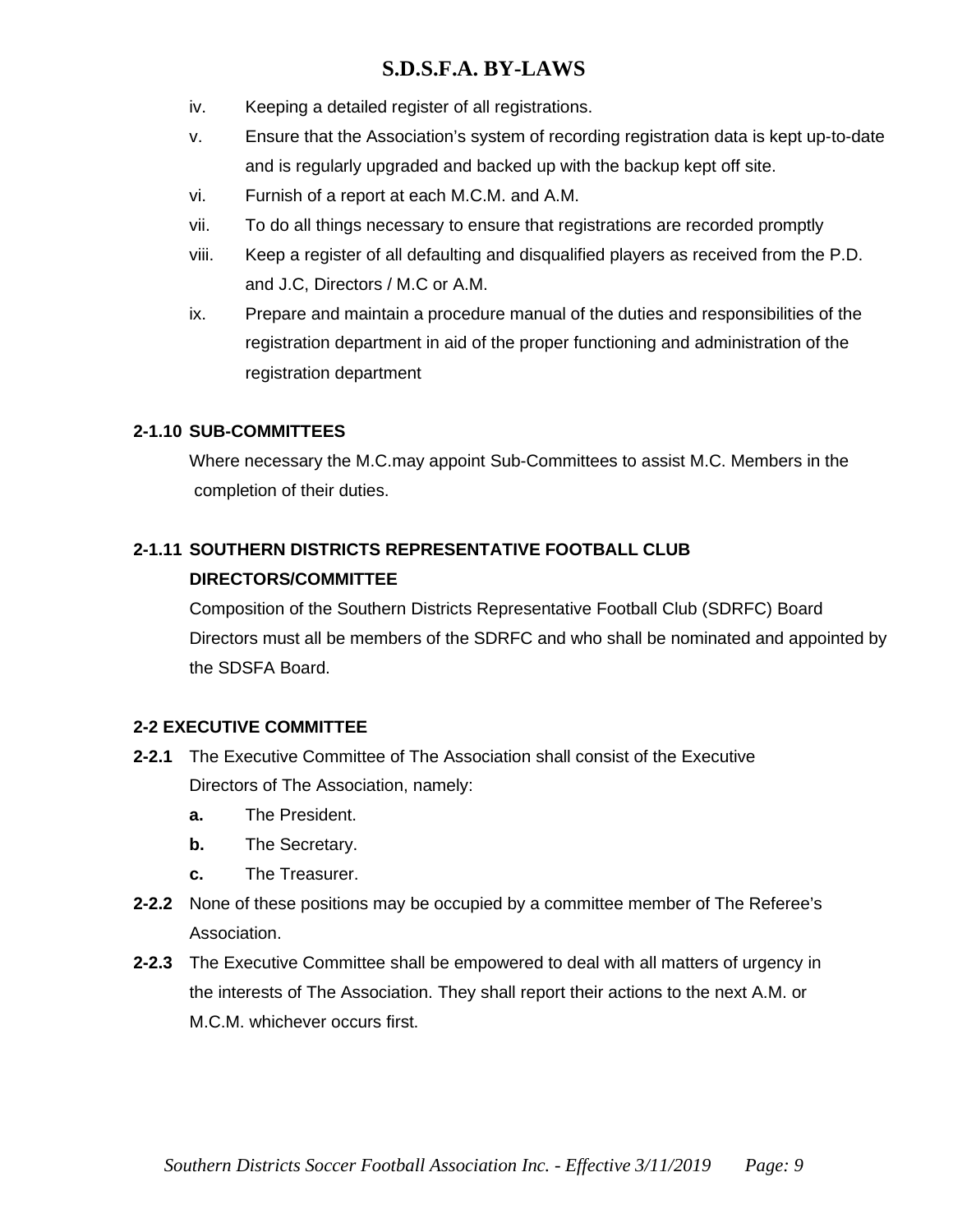### **2-3 MANAGEMENT COMMITTEE**

- **2-3.1** The M.C. of The Association shall consist of The Directors of The Association as per the Constitution.
- **2-3.2** No more than two (2) persons from any one Member Club shall be allowed on the M.C. at any one time.
- **2-3.3** The order of business at any M.C.M. shall be the same as described herein for an A.M.
- **2-3.4** The duties and functions of the M.C. shall include the following:
	- **a.** Admission or rejection of applications by clubs for membership.
	- **b.** Admission or rejection of applications for registration of players, coaches and managers.
	- **c.** Approval or rejection of a player's application for transfer.
	- **d.** The suspension or expulsion of any club, team or player, coach or manager from participation in any competition or matches under the jurisdiction of this Association.
	- **e.** The imposition of fines, bonds or such other penalty on any club, team, player, coach, manager or other official of a club.
	- **f.** The suspension or expulsion of any Club Official from participation in the Association's affairs where such a Club Official is deemed guilty of conduct considered prejudicial to the interest of the Association.
	- **g.** The control and management of all finances of the Association with the exception of any honorarium to the Secretary.
- **2-3.5** The M.C. when elected shall declare their current position or anticipated involvement with Member Clubs, also to advise any changes to their position at the next M.C.M. or A.M. whichever comes first.

# **2-4 PROTEST, DISPUTES & JUDICIARY COMMITTEE**

- **2-4.1** The P.D. and J.C. shall be set up as a sub-committee of the Management Committee and be composed of at least four (4) members, as set out hereunder:
	- **a.** A minimum of two (2) shall be elected at the A.G.M.
	- **b.** The Management Committee shall appoint a Chairman, not being a member of the sitting Management Committee before the start of each season, or in his absence, a Chairman shall be elected from those members present.
	- **c.** No member of the Committee shall be a registered player.
	- **d.** No member of the S.D.S.R.I. to sit on the P.D. and J.C.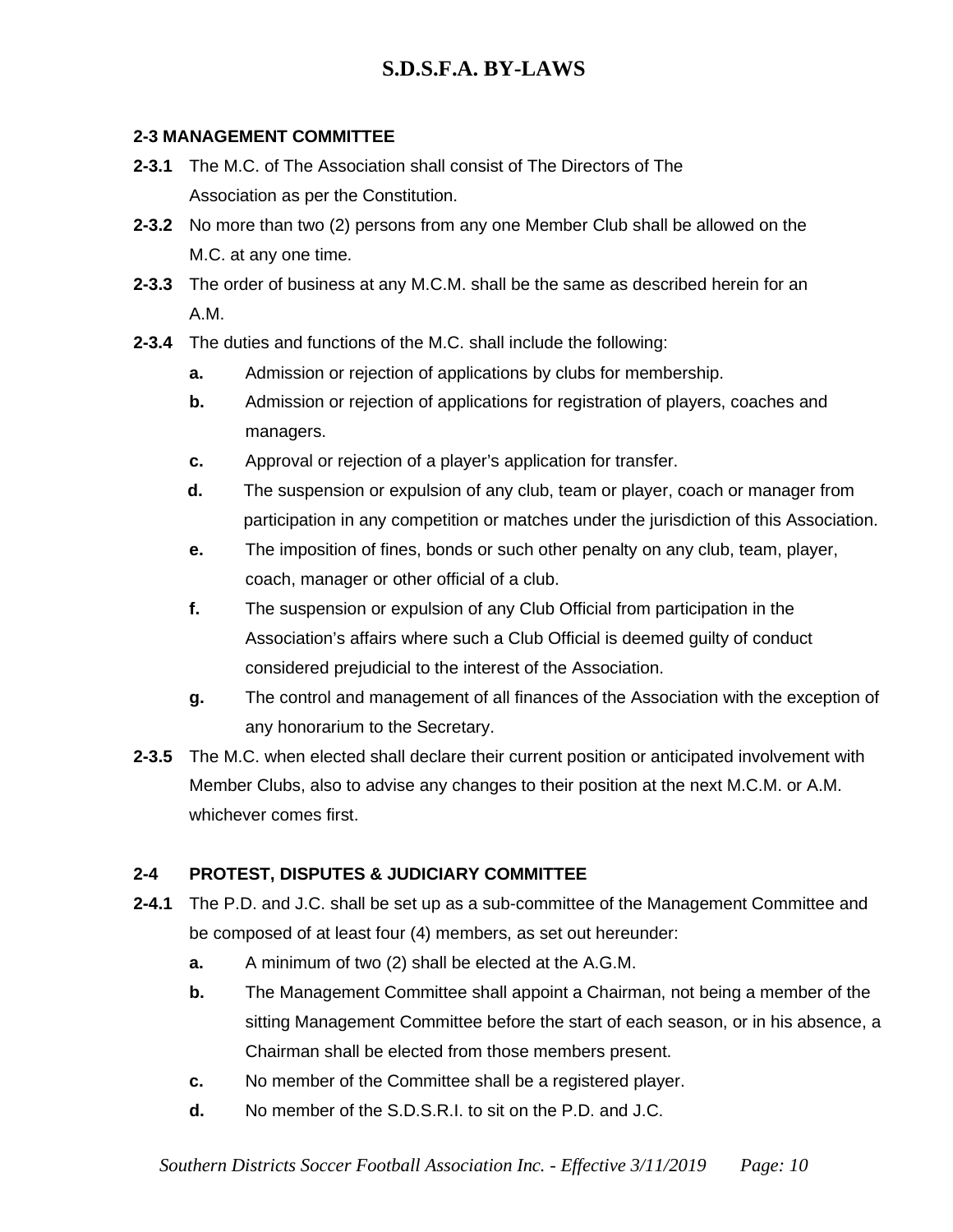- **e.** Should a member of the Committeeman's Club be on trial the said Committeeman shall take no part in the hearing or the voting.
- **f.** Any person elected or requested to sit on the P.D. and J.C. shall be obligated to declare any interest in a Club matter being heard or in a person who is appearing before the said Committee.
- **g.** All members of the P.D. and J.C., other than those qualifying as S.D.S.F.A., Directors, and those appointed at the AGM shall be nominated, in writing by their Club Secretary.
- **h.** No more than one (1) person from the same club shall be allowed on the P.D. and J.C. at any one time.
- **2-4.2** The P.D. and J.C. shall not be required to meet more than once in any seven (7) day period.
- **2-4.3** The meeting shall convene with a quorum of three (3) members.
- **2-4.4** The P. D. and J. C. are delegated to investigate and hear all matters, and make decisions and determinations, relating to the following:
	- **a.** Any player who is dismissed from the field of play by the person officiating as the referee.
	- **b.** Any person howsoever reported to the Association for alleged, violent conduct, conduct unbecoming, or otherwise.
	- **c.** Adjudicate on match protests, disputes, terminated matches or forfeited matches as referred by the Competition Department.
- **2-4.5** Each member of the P.D. and J.C. shall have one deliberate vote, and the Chairman a casting vote. The Chairman shall report in writing on all matters of the P.D. and J.C. to the M.C.
- **2-4.6** All meetings shall be conducted informally, the rules of evidence shall not apply, and procedural fairness shall apply to all persons appearing before the P.D. & J.C.

# **2-4.7 CITING OF PERSONS**

- (i) Where the P.D. and J.C, upon receipt of a report relating to any incident or matter decides to cite a person to appear before the PD&JC $_{\rm F}$  the person shall be given at least forty eight (48) hours prior notice to appear at a time and on a date being not later than thirty days (30) days following the incident or matter.
- (ii) If as a result of an investigation into any incident or matter, should it become necessary to further cite any additional person to appear before the PD and JC this additional person shall be given not less than forty eight (48) hours notice to appear at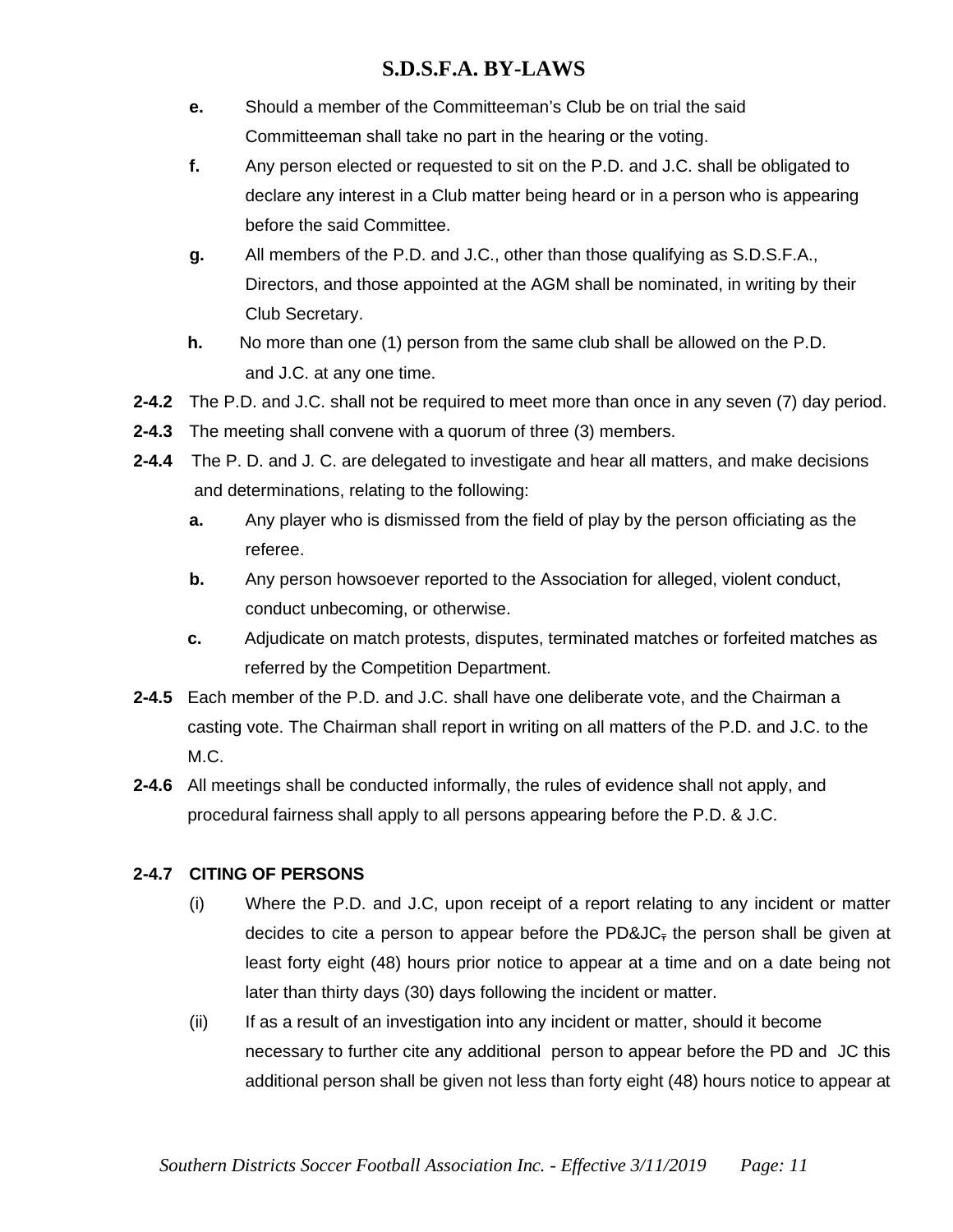a time and on a date being not later than thirty (30) days following the further citation date.

(iii) Provided that the citation notice is served within the time limitation imposed by this By Law, the PD and JC of its own motion or at the request of the cited person, may adjourn the hearing or further investigation into the incident or matter to a time and date beyond the initial time limitation imposed in (i) and (ii) above.

### **2-4.8**

- **a.** If a Person fails to respond to a Notice, the PD&JC or MC shall determine the matter ex parte.
- **b.** An ex parte decision of the PD&JC or Mc has the same force and effect as if the determination was made after a full hearing before the PD&JC or MC.
- **c.** Failure to attend a PD&JC or MC hearing may also incur a fee of \$250.00 for each person directed to appear and who fails to appear.
- **d.** Where the party Member or Participant are required to give evidence and / or produce information or other material refuses or fails to attend and give evidence, the PD&JC or MC may suspend the party from Competition or membership privileges of SDSFA until lifting of the suspension.

# **2-5 APPEALS COMMITTEE**

- **2-5.1** The Appeals Committee shall comprise of Executive Members of six (6) Member Clubs.
- **2-5.2** A quorum shall comprise of four (4) Member Clubs under the Chairmanship of the Vice President whom shall have a casting vote.
- **2-5.3** A roster system will be used to ascertain which Clubs comprise each Appeals Committee and failure to attend such Committee will result in that Club's Executive Committee appearing before the M.C. for determination of penalty, if any.

### **2-6 REVIEW TRIBUNAL**

- **2-6.1** A Review Tribunal ('RT') shall be established as a subcommittee of the Board.
- **2-6.2** The RT shall be comprised of 1 qualified person appointed by the Board.
- **2-6.3** The RT is delegated:
	- i. to review all decisions of the Board, the PD&JC and/or of the Appeals Committee, and Members relating to conduct by employees and/or volunteers of SDSFA and its Members, and to make a determination as to whether the conduct complained of is 'reportable conduct' within the meaning of the Commission for Children and Young People Act 1989, ('the legislation'),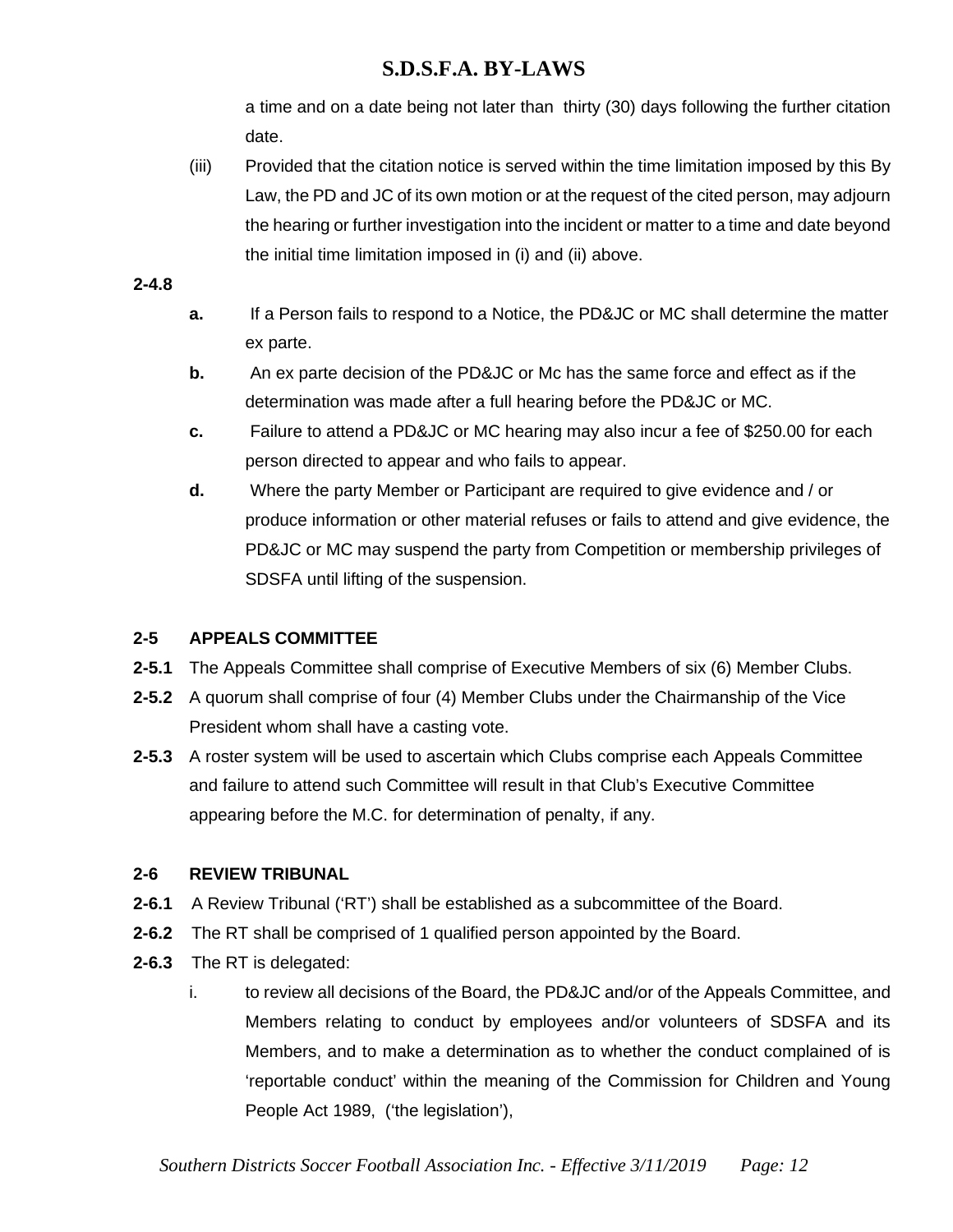- ii. to receive for review from the Board, the PD&JC and from the Appeals Committee and Members all reports, all material and all evidence and documents as well as written reasons relating to the matter listed before the Board, the PD&JC for determination and the Appeals Committee on appeal and the Member and to make as expeditiously as in all of the circumstances is reasonable a determination as to whether the conduct is reportable conduct under the Act,
- iii. to refer the RT determination as to reportable conduct, to the Board for ratification,
- iv. to prepare and serve all statutory notices and lodge with the Commission for Children and Young People, the RT determination as to reportable conduct..
- v. The RT shall retain all review files and documents.

### **2-7 PATRONS**

- **2-7.1** Invitations may be extended to:
	- **a.** State Members of Government of Liverpool and Fairfield.
	- **b.** Mayors of Liverpool and Fairfield.
	- **c.** Any other person or organization, as nominated.

# **SECTION 3 - MEETINGS**

### **3-1 TIMES**

- **3-1.1** Unless otherwise notified all meetings shall commence at 7.30p.m. All meetings shall finish no later than 10.30pm.
- **3-1.2** Variation to the starting of a meeting shall be included in any mandatory notification but shall not be less than seven (7) days.
- **3-1.3** Extensions to the finishing time of any meeting may be granted at the discretion of the Chairman.

# **3-2 ANNUAL GENERAL AND SPECIAL GENERAL MEETINGS**

- **3-2.1** The A.G.M. shall be held no later than the 3<sup>rd</sup> Sunday in November.
- **3-2.2** The order of business at an A.G.M. shall be as follows:
	- **a.** Reading of minutes of previous A.G.M. if requested.
	- **b.** Presentation for adoption of the Annual Report and the Auditor's Financial

Statement.

- **c.** Consideration of the granting of Honorarium.
- **d**. Declaration of vacant offices.
- **e.** Election of officials.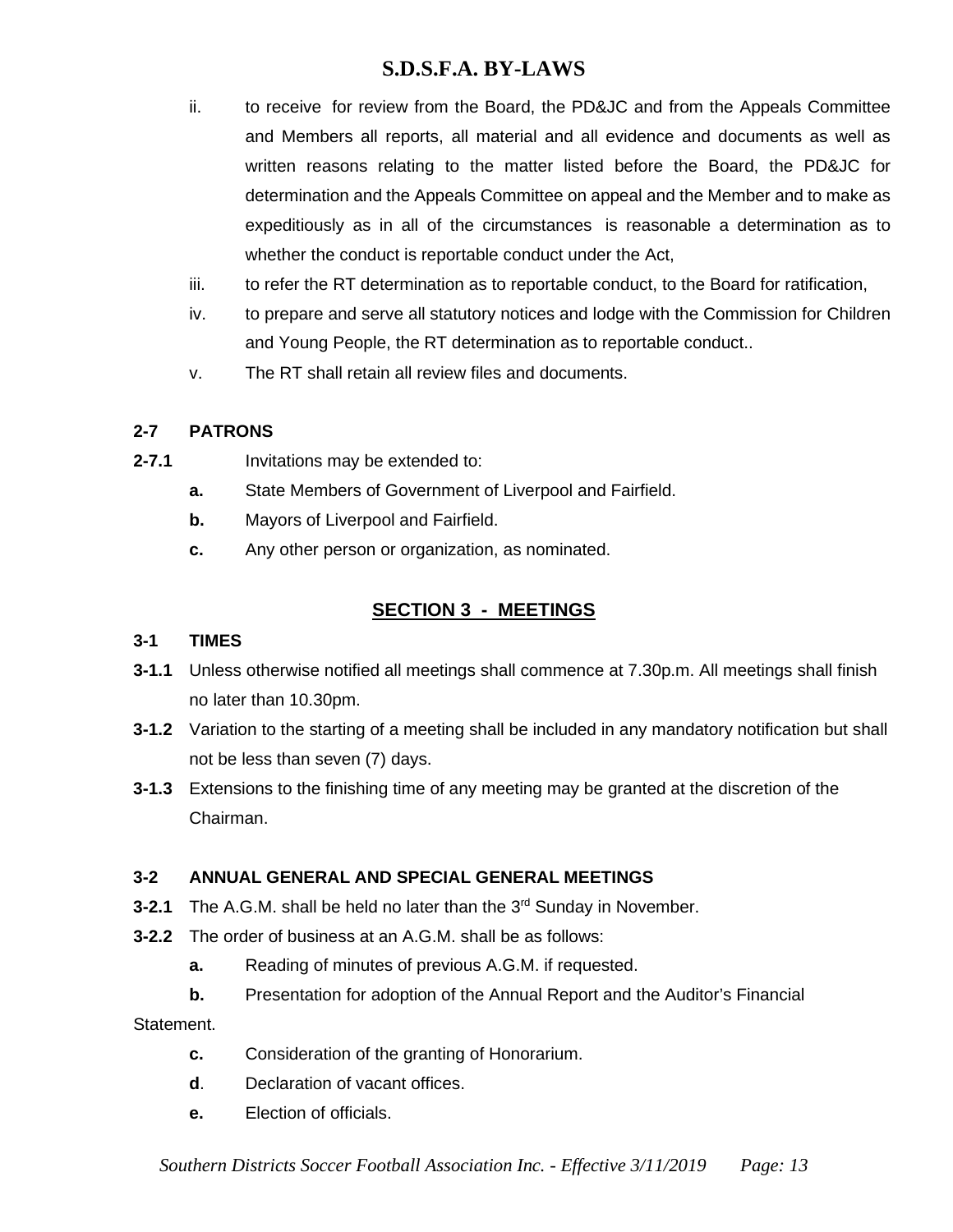- **f.** Appointment of the auditor and of the Public Officer.
- **g.** Alterations to the Rules.
- **h.** Business on notice.
- **i.** General Business.
- **j.** Endorsement of Patrons.
- **3-2.3** Each retiring official and member of the M.C. shall be entitled to one (1) vote.
- **3-2.4** At the A.G.M. and S.G.M.'s the accepted rules of debate shall apply.
- **3-2.5** Any member Club failing to be represented at a S.G.M. or A.G.M. or departing from same without first being excused by the Chairman will be liable to be fined the amount laid down in these Rules.

### **3-3 ASSOCIATION MEETINGS**

- **3-3.1** Association Meetings will be held where practicable during the first week in each month, commencing February through to and including September or as otherwise notified. Notification shall be given to all officials, clubs and the Referee's Association.
- **3-3.2** Association Meetings shall comprise of the Directors of the Association as set out in The Constitution together with delegates from Member Clubs on the same basis of representation as at the A.G.M.
- **3-3.3** At all A.M.'s a quorum shall consist of a number equal to one-sixth of those persons entitled to be present (not including Life Members of the Association, present in that capacity).
- **3-3.4** The order of business at an A.M. shall be:
	- **a.** Reading and confirmation of Minutes of previous A.M.
	- **b.** Business arising out of previous Minutes.
	- **c.** Correspondence.
	- **d.** Financial Statements.
	- **e.** Reports by Directors, the Association representatives, Referee's delegates, and others as requested.
	- **f.** Motions on Notice.
	- **g.** General Business.
- **3-3.5** Except as provided for under SPECIAL GENERAL MEETINGS any resolution of an A.M. may be reviewed at a subsequent A.M. provided the SDSFA Office Administration is notified in writing at least fourteen (14) days prior to the next A.M. of the intention to seek a review.
- **3-3.6** At all A.M.'s the accepted rules of debate shall apply.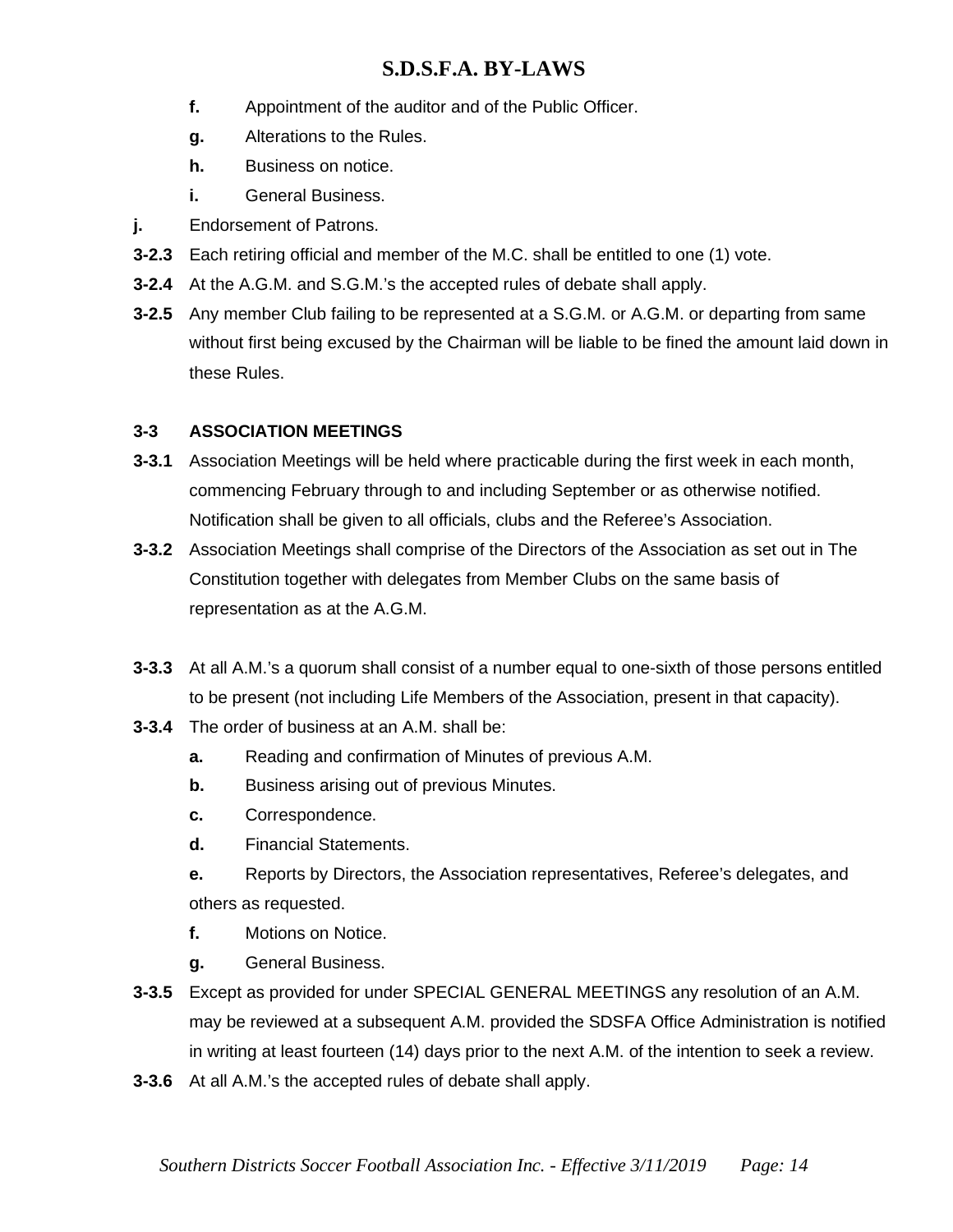- **3-3.7** Each M.C.Director and Delegate present shall be entitled to one and only one (1) deliberate vote. The Chairman shall have the casting vote.
- **3-3.8** Except where otherwise specifically provided by these rules, all decisions made at an A.M. shall have effect for the year in which they were made.
- **3-3.9** Any Member Club failing to be represented before 8.00p.m. at an A.M., or departing from same without first being excused by the Chairman, will be liable to be fined the amount laid down in these rules.

### **3-4 DELEGATES**

- **3-4.1** Each Member Club shall notify the SDSFA Office Administration in writing of the two (2) Delegates chosen to represent it. Each Delegate shall, except as otherwise provided, retain his powers unless and until the Secretary is notified in writing by the relevant Club of any alteration.\
- **3-4.2** Where any Delegate is unable to be present at any S.G.M., A.M. or A.G.M. the Secretary of the Club may notify the SDSFA Office Administration of a substitute wherever time allows.

**3-4.3** All Clubs must be represented by at least one Delegate or they will be fined the amount specified in these rules. No apologies will be accepted. Exemption to this rule may only be granted by the M.C. in the case of extreme conditions e.g. accident en route, natural disaster.

# **SECTION 4 – MEMBERSHIP**

### **4-1 MEMBERSHIP QUALIFICATIONS**

- **4-1.1** All clubs playing Soccer football under the rules laid down by The International Board shall be eligible to apply for membership, subject to the requirements laid down in the Constitution; it's associated By-laws and Competition Rules.
- **4-1.2** In the event of any Member Club operating under rules which are in any part in variance with these rules, then these rules shall take precedence.
- **4-1.3** Any member or social member wishing to participate in competitions or matches conducted by the Association must be a Member or social member of the Association. Notwithstanding this requirement, other Associations, Clubs or teams may be invited to take part in certain competitions, where the rules for those competitions specifically permit the same.
- **4-1.4** All clubs shall submit names of its E.C. Members, their addresses and telephone numbers on the Application for Membership Form and pay the nomination and annual subscription fees as set down by the M.C. annually (Ref. 10-2.2).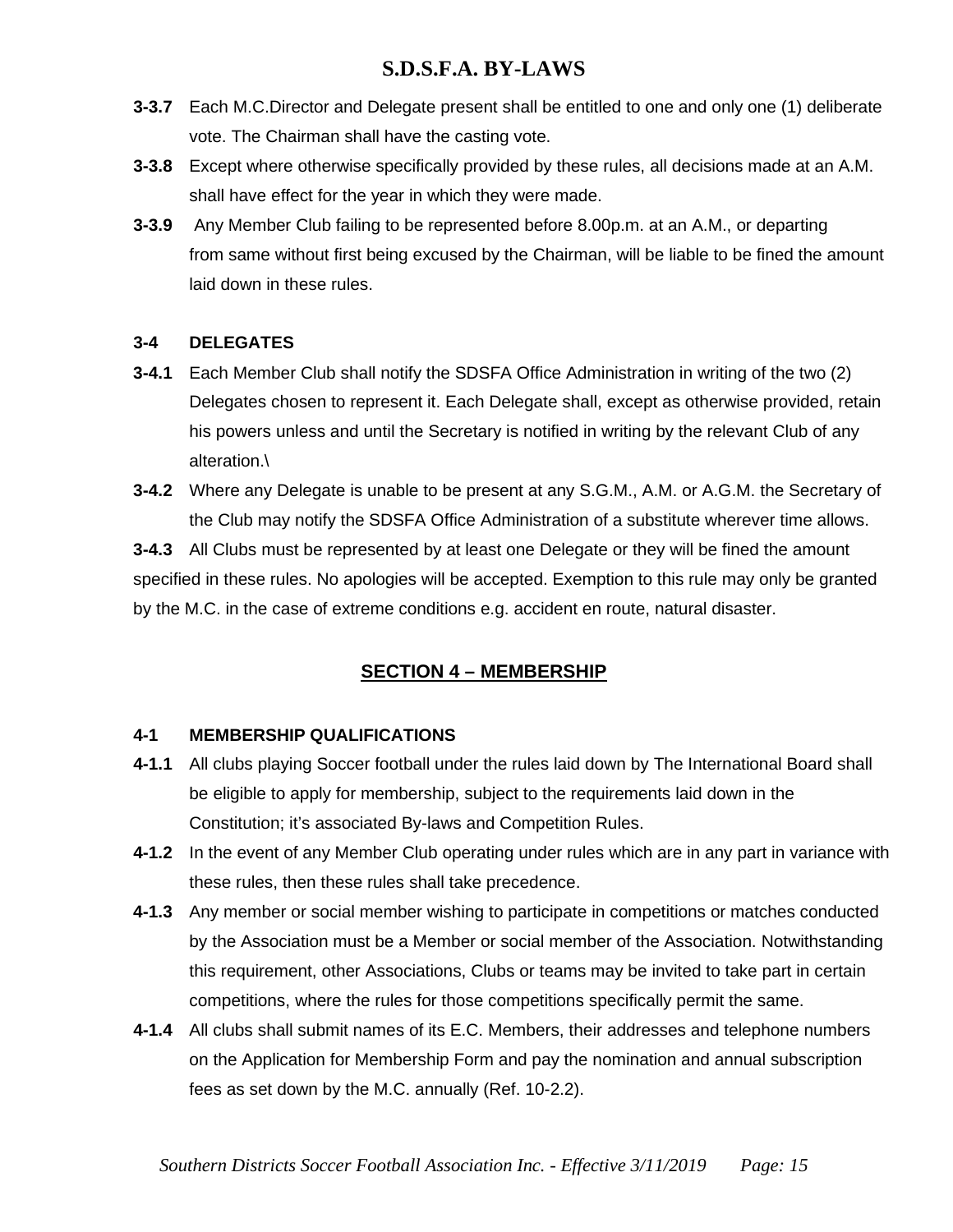- **4-1.5** Each club shall have it's playing strip registered and approved by the M.C. and shall submit a post card size colour photograph of the Club Uniform which will be retained by the Association.
- **4-1.6** Each club is required to collect minutes, accounts, competition draws and changes each week from the nominated venue between the A.M.'s as specified in these rules unless otherwise directed by the SDSFA Office Administration.
- **4-1.7** Any club desiring to change its name, title or colours shall submit its proposal to the next M.C.M. following the A.G.M. for approval.
- **4-1.8** Each club shall, upon membership, be supplied with a copy of these rules (for which acknowledgment shall be given) such acknowledgment being regarded as sufficient proof that its members are aware of all incurred responsibilities.
- **4-1.9** Any club, which complies with one of the following criteria:
	- **a.** New Member Club.
	- **b.** Member Club unfinancial at the A.G.M.
	- **c.** Member Club not represented by at least one Delegate at the A.G.M.
	- **d.** Lapsed Membership (Section 12).

shall be required to lodge a bond, the amount of which is specified elsewhere in these rules. Such bond is a one-time payment and will be refunded to the Member Club at such time as the club ceases to be a member with S.D.S.F.A.Inc., and all financial commitments are satisfied.

- **4-1.10** Membership of the Association is from 1<sup>st</sup> January to 31<sup>st</sup> December.
- **4-1.11** As a condition of membership of the Association, the Club's, Rules, By-laws or Constitution' must contain the following provision;

'The Club shall do all such things necessary to implement and enforce any decision of the Southern Districts Soccer Football Association Incorporated and/or Football New South Wales Limited, relating to any player, official or person who is a member of, or player with the Club, or seeks to be a member of, or player with the Club.'

# **4-2 LAPSE AND TERMINATION OF MEMBERSHIP**

- **4-2.1** Membership shall lapse at the A.G.M. if the Member Club is not represented by at least one Delegate or if the club has not cleared all outstanding debts with the Association prior to the A.G.M
- **4-2.2** A Member Club whose membership has lapsed may not exercise any of the privileges of a Member Club until such time as it's membership renewal has been approved.
- **4-2.3** Any Club whose membership has lapsed may apply for membership renewal.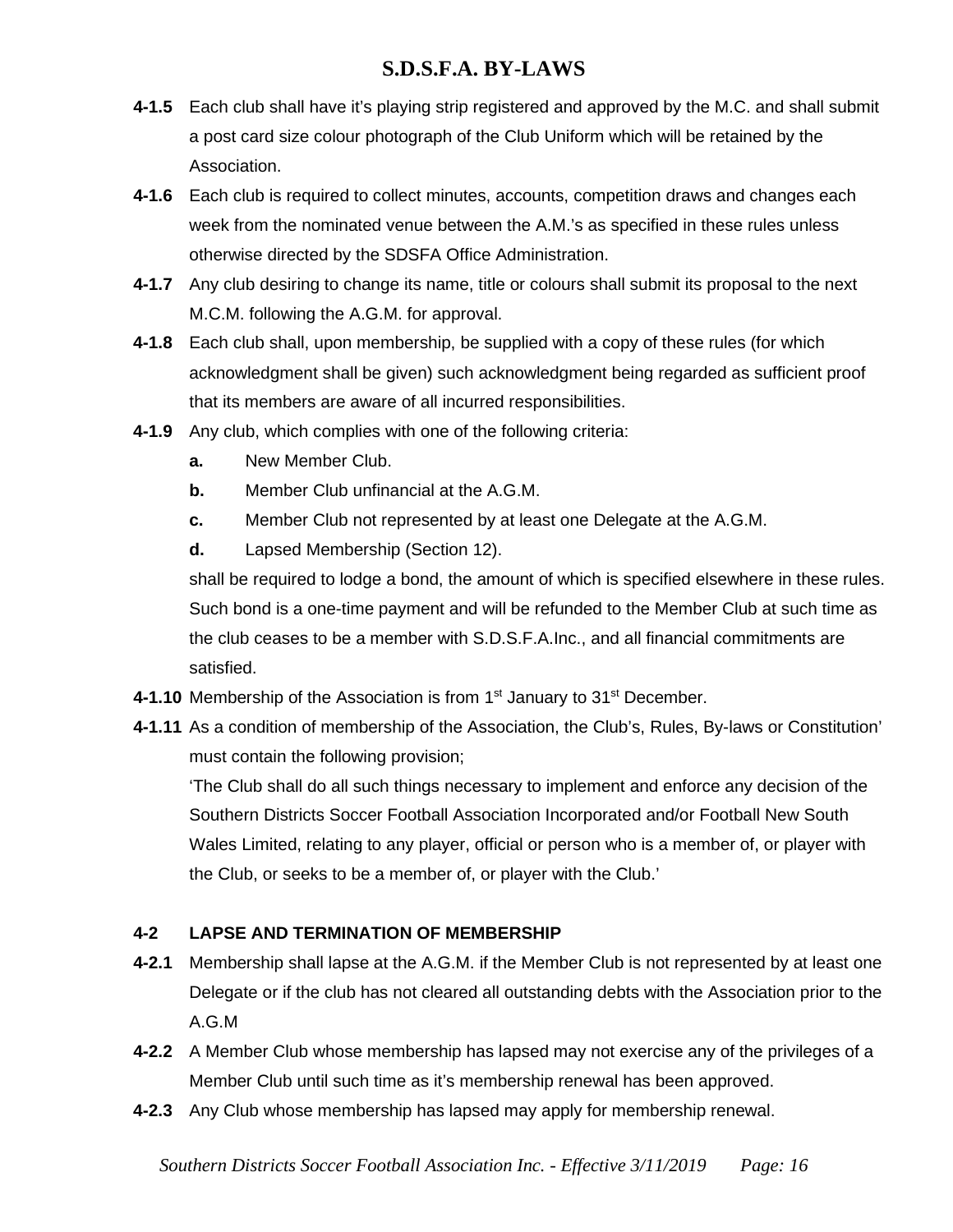- **4-2.4** Any club wishing to resign from the Association shall indicate the same in writing to the SDSFA Office Administration. No resignation will be accepted unless all outstanding monies and dues are paid.
- **4-2.5** Any Member Club failing to attend two (2) consecutive A.M.'s or more without reasonable written excuse to the acceptance of the M.C. shall be deemed to have lapsed membership. (See By-Law 12-2).

### **4-3 NEW MEMBERSHIP**

- **4-3.1** Application for new membership from clubs must be submitted in writing at least twenty-eight (28) days prior to the A.G.M. and comply with the following criteria:
	- **a.** The club is able to satisfy the Association that the area that such a club seeks to represent is not already satisfactorily represented by a Member Club.
	- **b.** The new club must be incorporated.
	- **c.** The club is able to field a minimum of five (5) junior teams (two x SSF teams equal to one junior team).
	- **d.** Each team proposed to be entered by the club in the Association's competitions must consist of a majority of players who have not registered with a Member Club during the preceding two (2) years.
	- **e.** The club is able to provide its own home ground.
	- **f.** The proposed name of the club is approved.
	- **g.** The new Club's playing fields must not be closer than 3kms from other existing members Club's playing fields.
- **4-3.2** All Clubs seeking new membership will comply with all of the other requirements of membership contained herein.
- **4-3.3** Any club wishing to apply for membership with the Association may be required to show proof that they are free from debt from this or any other Association or Club.

#### **4-4 LIFE MEMBERS**

- **4-4.1** Any person who has rendered special services to the Association may be elected a Life Member at the A.G.M. or an A.M.
- **4-4.2** Life Members shall be entitled to all of the privileges of a member. Not more than one (1) Life Member may be elected in one year.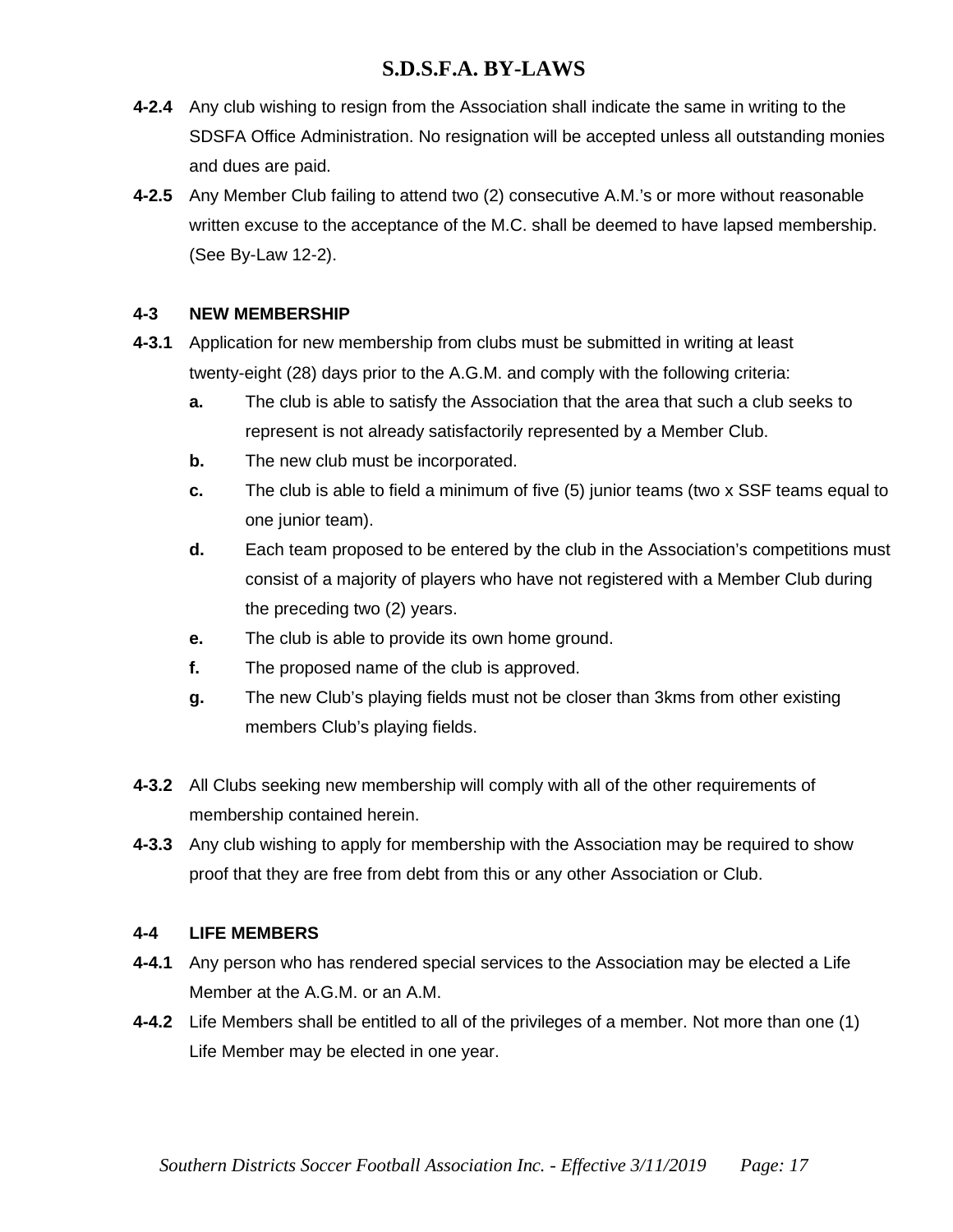### **SECTION 5 - FINANCIAL RECORDS & ACCOUNTS**

#### **5-1 AUDITOR**

**5-1.1** An Auditor not otherwise connected with the Association will be recommended by the M.C. each year.

#### **5-2 BANK AUTHORITY**

**5-2.1** All cheques issued by the Association shall be signed by any two of the following Directors, the President, the Secretary, or the Treasurer. Except that special Cheque Accounts managed by a Subcommittee shall be operated in accordance with the BY-LAWS promulgated for the purpose of regulating that Subcommittee.

#### **5-3 PAYMENT OF ACCOUNTS BY CLUBS**

- **5-3.1** Upon acceptance of a club's membership, all accounts shall be paid within twenty-eight (28) days from the date of the account (invoice). Extension of time for payment of the account may be granted on written application to the M.C.
- **5-3.2** In the event of any Member Club failing to pay an account by the final date for that account, and if after a further seven (7) days fails to make payment, the said club will be charged interest daily at a rate of 12%pa. That same club will also be declared "an account defaulter" resulting in the Member Club being placed on a seven (7) day period for the remainder of that financial year. That same club may also be requested to appear before the M.C. and pay the full amount owing. In the event of any Member Club failing to make the said payment then that club will be declared unfinancial, and all teams withdrawn.
- **5-3.3** Where a club is declared unfinancial by default, or defaults on payment of any fine, excepting bonds imposed under these rules (CONSTITUTION, BY-LAWS or COMPETITION RULES), no person who was a member, official, coach, manager or player under the control of that club at the time of the incident or incidents, with the exception of junior players, shall be permitted to play or officiate in any competition under the control of the Association, without specific permission by the M.C.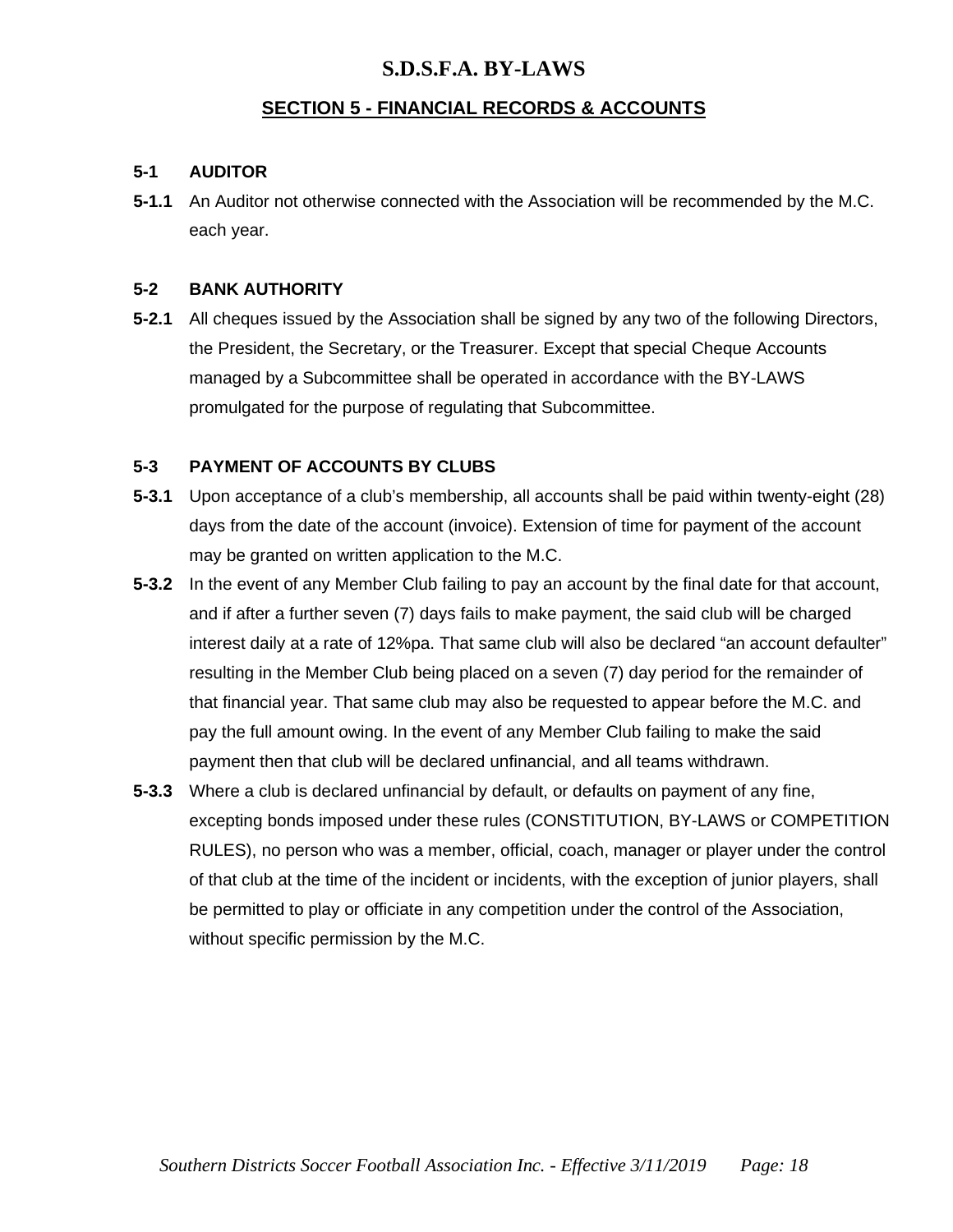# **SECTION 6 - DISCIPLINARY ACTIONS**

**6-1.** All cautions and reports must be in the hands of The Association's Secretary, Competition Department or P.D. and J.C. Chairman not later than 7:00 pm. on the nominated day following the match.

### **6-2 ACTIONS FROM STATE RUN COMPETITIONS**

**6-2.1** All cautions and dismissals in State run competitions shall be noted against the player's record and will be served in the next game/s his team is drawn to play and for which he would otherwise have been eligible to play, whether they are State or Local competition matches.

#### **6-3 DISMISSALS**

# **6-3.1 IDENTIFICATION AND ID CARDS / ELECTRONIC MATCHSHEETS / ID SHEETS OF PLAYERS / OFFICIALS.**

With the introduction of the Electronic Matchsheets and the ID Sheets wherever there is ID Cards mentioned in the bylaws it will have Electronic Matchsheets / ID Sheets added.

- **a.** Where a player is sent from the field of play and/or where an official, being a coach, manager, crowd controller or a committee person of a Club is by the officiating referee sent from the bench or from any part of the sporting complex at which a fixture is being held or is the subject of an incident report from the officiating referee, an assistant referee or from a MC Member or a committee member of the PD&JC or a Ground Marshall, it shall be the responsibility of the Secretary of each Club to which the player and/or the official is related, to correctly identify and by electronic mail/email to the SDSFA Office Administration and to the PD&JC Chairman provide sufficient description and identification including the full name, registration identification number and each position held by the player and/or the official by 7.30 pm on the day following the incident but not later than 48 hours after receiving a notice addressed to the Secretary of the Club from the SDSFA Office Administration or from the PD&JC informing the Club of the details of the incident report.
- **b.** With the introduction of the Electronic Matchsheets and ID Sheets, The Secretary of each Club by 7.30pm on the Monday next following the incident shall notify the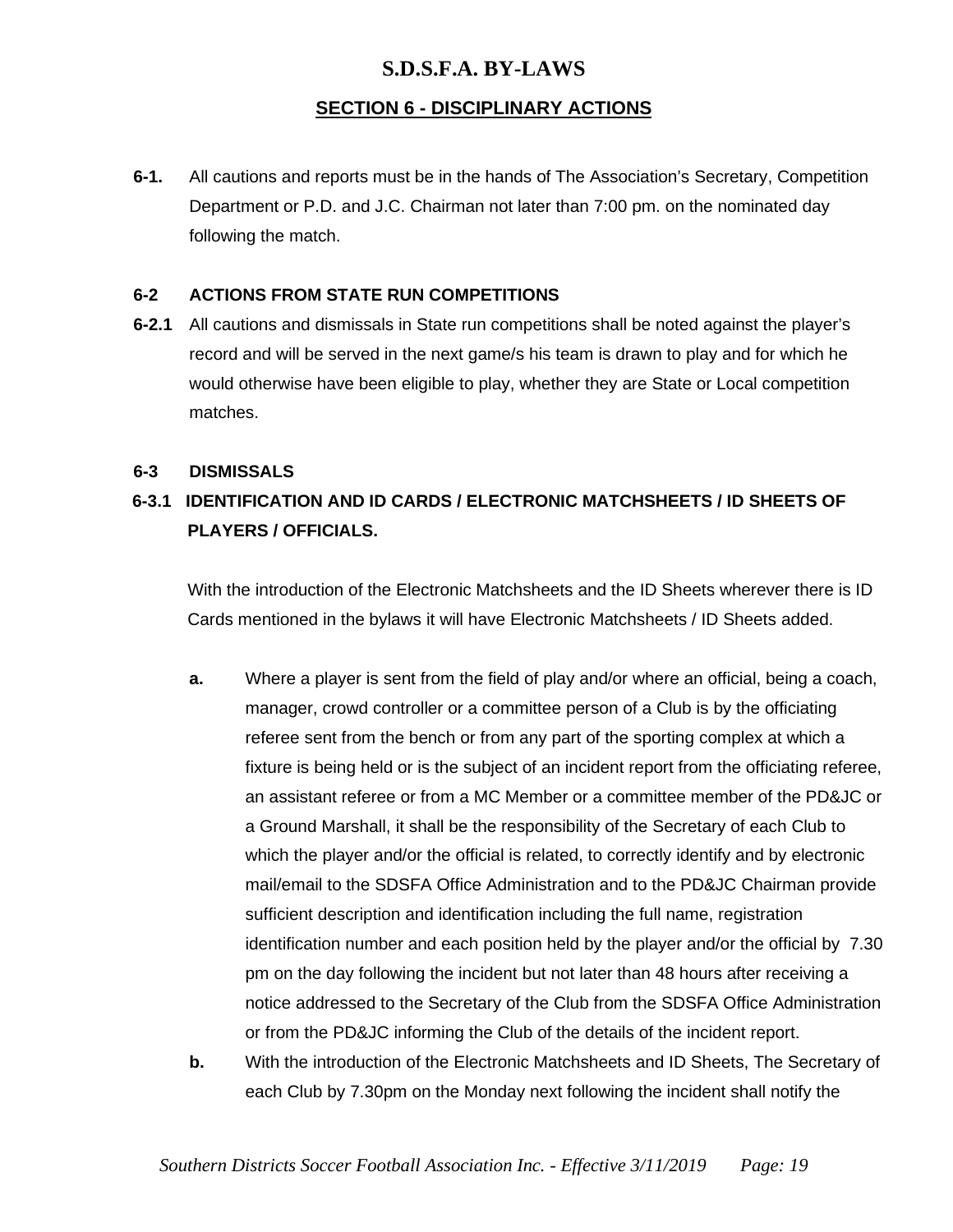PD&JC chairman by email of any player and or official who are sent from the field or from the bench by the referee.

- **c.** The referee shall record the name of each player sent from the field of play in the space provided on the Electronic match sheet along with the nature of the offence. It shall be the responsibility of the Team manager to ensure this has been done; failure to comply with this regulation shall not in any way negate the player, Team Officials and or The Club Officials of any requirement contained herein.
- **d.** Failure to comply with this BY-LAW shall render the club liable to a fine in accordance with BY-LAW 12-14. Where the Identification of the player or official is not received by the first PD&JC meeting following the offence, The Secretary of the player's and/or the official's Club shall be notified of the omission and any suspension will be extended by the period from that meeting until the relevant Identification of the player or official is received by the Chairman of the PD&JC.

### **6-3.2 PENALTIES**

- **a.** Any player dismissed from the field of play after receiving a single red card will receive a one (1) match suspension in addition to any penalties the player may receive for the dismissal offence.
- **b.** Notwithstanding anything else herein the P.D. and J.C. on review of any report, may direct the player to attend the next meeting of the P.D and J.C. The referee may be requested to attend the meeting.
- **c.** Where the P.D. and J. C., upon receiving any reports, decides to cite a person the procedure as set down in By-Law 2-4.7 (i) (ii) & (iii) and By-Law 2-4.8 (A),(B),(C) & (D),shall be adhered to.
- **d.** The P.D.& J.C. may hear any cases in the player's absence upon receipt of the player's written consent, provided that the player has been identified to the PD&JC as per BY-LAW 6-3.1 b.
- **e.** Notwithstanding the fact that a player may be found guilty of any offence the P.D.& J.C. may issue a caution.
- **f.** Players dismissed from the field of play will be subject to the Scheduled List of Penalties as laid down in the By-Laws. The P.D. & J.C. may increase the penalty, however in all such cases the player must be cited to appear before the P.D. & J.C. In all cases the player will be supplied with a copy of the relevant report/s prior to the hearing.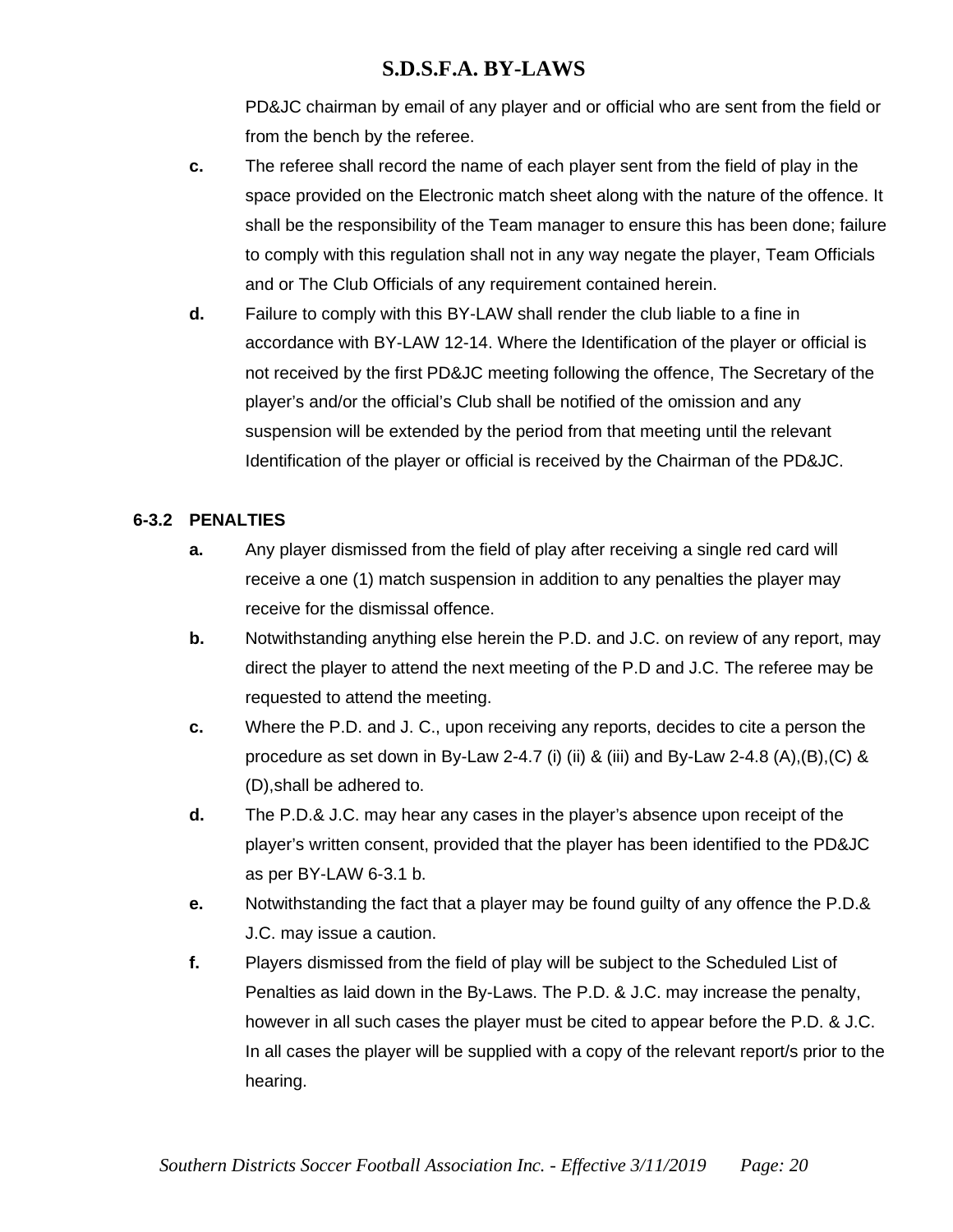### **g. SCHEDULED LIST OF PENALTIES**

| P.D. & J.C. Code | <b>Penalties</b>                                                       |                        |  |  |  |  |
|------------------|------------------------------------------------------------------------|------------------------|--|--|--|--|
| R1/IR1           | Serious Foul Play                                                      |                        |  |  |  |  |
| (i)              | Is Guilty of Serious Foul Play                                         | 2 Games                |  |  |  |  |
| R2/IR2           | <b>Violent Conduct</b>                                                 |                        |  |  |  |  |
| (i)              | Striking an opponent                                                   | 4-8 Games              |  |  |  |  |
| (ii)             | Deliberately kicking an opponent                                       | 4-8 Games              |  |  |  |  |
| (iii)            | Attempting to lash out                                                 | 2 Games                |  |  |  |  |
| (iv)             | Elbow to Head or Body                                                  | 4 Games                |  |  |  |  |
| (v)              | Attempting to Head-Butt an opponent                                    | 8 Games                |  |  |  |  |
| (vi)             | Deliberately head-Butting an opponent                                  | 16 Games               |  |  |  |  |
| (vii)            | Deliberately charging an opponent                                      | 4 Games                |  |  |  |  |
| (viii)           | Deliberately pulling hair of an opponent                               | 4 Games                |  |  |  |  |
| (ix)             | Deliberately wrestling an opponent to the ground                       | 4 Games                |  |  |  |  |
| (x)              | Deliberately throwing the ball at an opponent                          | 2 Games                |  |  |  |  |
| (xi)             | Deliberately kicking the ball at an opponent                           | 2 Games                |  |  |  |  |
| (xii)            | Attacking a Referee or Assistant Referee                               | (ON REVIEW OF PD & JC) |  |  |  |  |
| (xiii)           | Any other Violent Conduct not described above                          | (ON REVIEW OF PD & JC) |  |  |  |  |
| R3/IR3           | Spits at an opponent or any other person                               | 16 Games               |  |  |  |  |
| R4/IR4           | Denies Goal Scoring Opportunity by handling the ball                   | 2 Games                |  |  |  |  |
| R5/IR5           | Denies an obvious Goal Scoring Opportunity                             | 2 Games                |  |  |  |  |
| R6/IR6           | Offensive, insulting, abusive or intimidating language and/or gestures |                        |  |  |  |  |
| (i)              | Foul, Offensive or Abusive Language                                    | 2 Games                |  |  |  |  |
| (ii)             | Continued use of Foul, Offensive, Insulting or Abusive                 |                        |  |  |  |  |
|                  | language after being sent off                                          | 2 Games                |  |  |  |  |
| (iii)            | Uses Offensive or Insulting Language and/or gesture                    | 2 Games                |  |  |  |  |
| <b>R7 / R7</b>   | Receives a Second Caution in the same match                            | 1 Game                 |  |  |  |  |

Below tables deal with incidents not covered in the standard penalties. Offences against Match Officials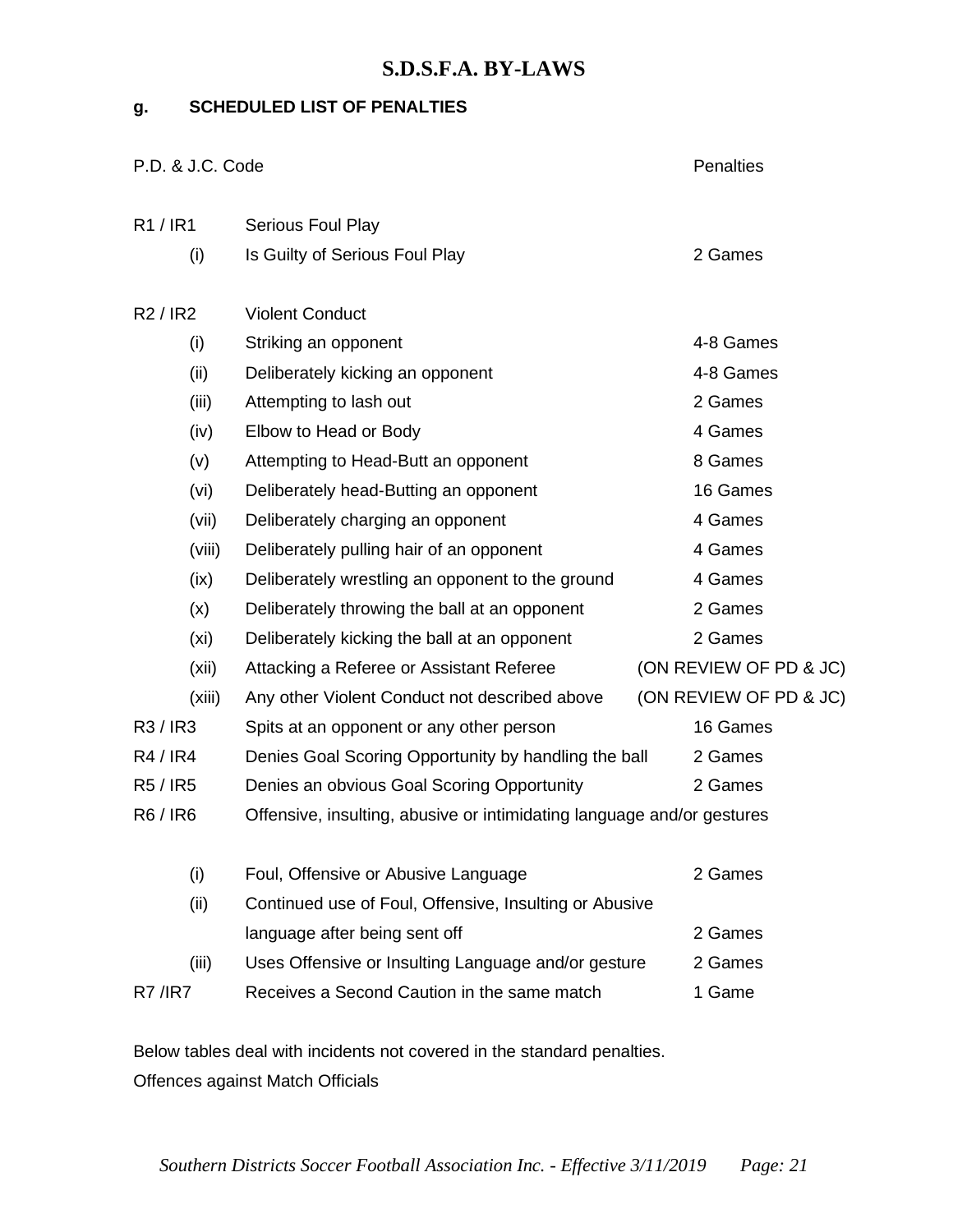|           | Offence Offence Description                                  | Incidence  | Suspension Suspension    |           |
|-----------|--------------------------------------------------------------|------------|--------------------------|-----------|
| Code      |                                                              |            | (Minimum)                | (Maximum) |
| $01 - 01$ | Fail to abide by or comply with a direction of a Match       | First      | 1 Fixture                | 24 months |
| $01 - 02$ | <b>Official</b>                                              | Second &   | 1 Fixture +              |           |
|           |                                                              | subsequent | 1 Fixture                |           |
| $02 - 01$ | Disputing a decision of a Match Official or dissent          | First      | 1 Fixture                | 24 months |
| 02-02     |                                                              | Second &   | 1 Fixture +              |           |
|           |                                                              | subsequent | 1 Fixture                |           |
| 03-01     | Using language or gestures in frustration                    | First      | 1 Fixture                | 24 months |
| 03-02     | [R6 for Players]                                             | Second &   | 1 Fixture $+$            |           |
|           |                                                              | subsequent | 1 Fixture                |           |
| 04-01     | Use offensive, insulting or abusive language and/or          | First      | $\overline{1}$ Fixture + | 24 months |
|           | gestures (isolated incident)                                 |            | 4 Fixtures               |           |
| 04-02     | [R6 for Players]                                             | Second &   | 1 Fixture +              |           |
|           |                                                              | subsequent | <b>6 Fixtures</b>        |           |
| 05-01     | Use offensive, insulting or abusive language and/or          | First      | 1 Fixture +              | 24 months |
|           | gestures (repeated and/or excessive conduct)                 |            | <b>6 Fixtures</b>        |           |
| $05 - 02$ | [R6 for Players]                                             | Second &   | 1 Fixture $+$            |           |
|           |                                                              | subsequent | 8 Fixtures               |           |
| 06-01     | Indecent gestures                                            | First      | 1 Fixture +              | 24 months |
|           | [R6 for Players]                                             |            | <b>6 Fixtures</b>        |           |
| 06-02     |                                                              | Second &   | 1 Fixture $+$            |           |
|           |                                                              | subsequent | 10 Fixtures              |           |
| 07-01     | Provocation or incitement of hatred or violence              | First      | 1 Fixture +              | 24 months |
|           | [R6 for Players]                                             |            | 8 Fixtures               |           |
| 07-02     |                                                              | Second &   | 1 Fixture $+$            |           |
|           |                                                              | subsequent | 12 Fixtures              |           |
| 08-01     | Use of discriminatory, homophobic, racist, religious, ethnic | First      | 1 Fixture $+$            | 24 months |
|           | or sexist language and/or gestures                           |            | 10 Fixtures              |           |
| 08-02     | [R6 for Players]                                             | Second &   | 1 Fixture $+$            |           |
|           |                                                              | subsequent | 12 Fixtures              |           |
| 09-01     | Threatening or intimidating language or conduct towards a    | First      | 1 Fixture $+$            | 24 months |
|           | <b>Match Official</b>                                        |            | 11 Fixtures              |           |
| 09-02     | [R6 for players]                                             | Second &   | 1 Fixture $+$            |           |
|           |                                                              | subsequent | 15 Fixtures              |           |
| 10-01     | Threat of physical violence towards a Match Official or      | First      | 12 Months                | 24 months |
| $10 - 02$ | his/her family or property                                   | Second &   | 2 Years                  |           |
|           | R6 for Players]                                              | subsequent |                          |           |
| 11-01     | Inappropriate contact with a Match Official                  | First      | 1 Fixture +              | 24 months |
|           | [R2 for Players]                                             |            | 1 Fixture                |           |
| 11-02     |                                                              | Second &   | 1 Fixture $+$            |           |
|           |                                                              | subsequent | 2 Fixtures               |           |
| $12 - 01$ | Pushing a Match Official                                     | First      | 12 Months                | Life      |
| $12 - 02$ | [R2 for Players]                                             | Second &   | $\overline{2}$ Years     |           |
|           |                                                              | subsequent |                          |           |
| 13-01     | Tripping a Match Official                                    | First      | 12 Months                | Life      |
| 13-02     | [R2 for Players]                                             | Second &   | 2 Years                  |           |
|           |                                                              | subsequent |                          |           |
| $14 - 01$ | Striking a Match Official with a ball or other object        | First      | 2 Years                  | Life      |
| 14-02     | [R2 for Players]                                             | Second &   | 4 Years                  |           |
|           |                                                              | subsequent |                          |           |
| $15 - 01$ | Punching, kicking, elbowing or striking a Match Official     | First      | 2 Years                  | Life      |
| 15-02     | [R2 for Players]                                             | Second &   | 4 Years                  |           |
|           |                                                              | subsequent |                          |           |
| 16-01     | Spitting at or towards a Match Official                      | First      | 12 Months                | Life      |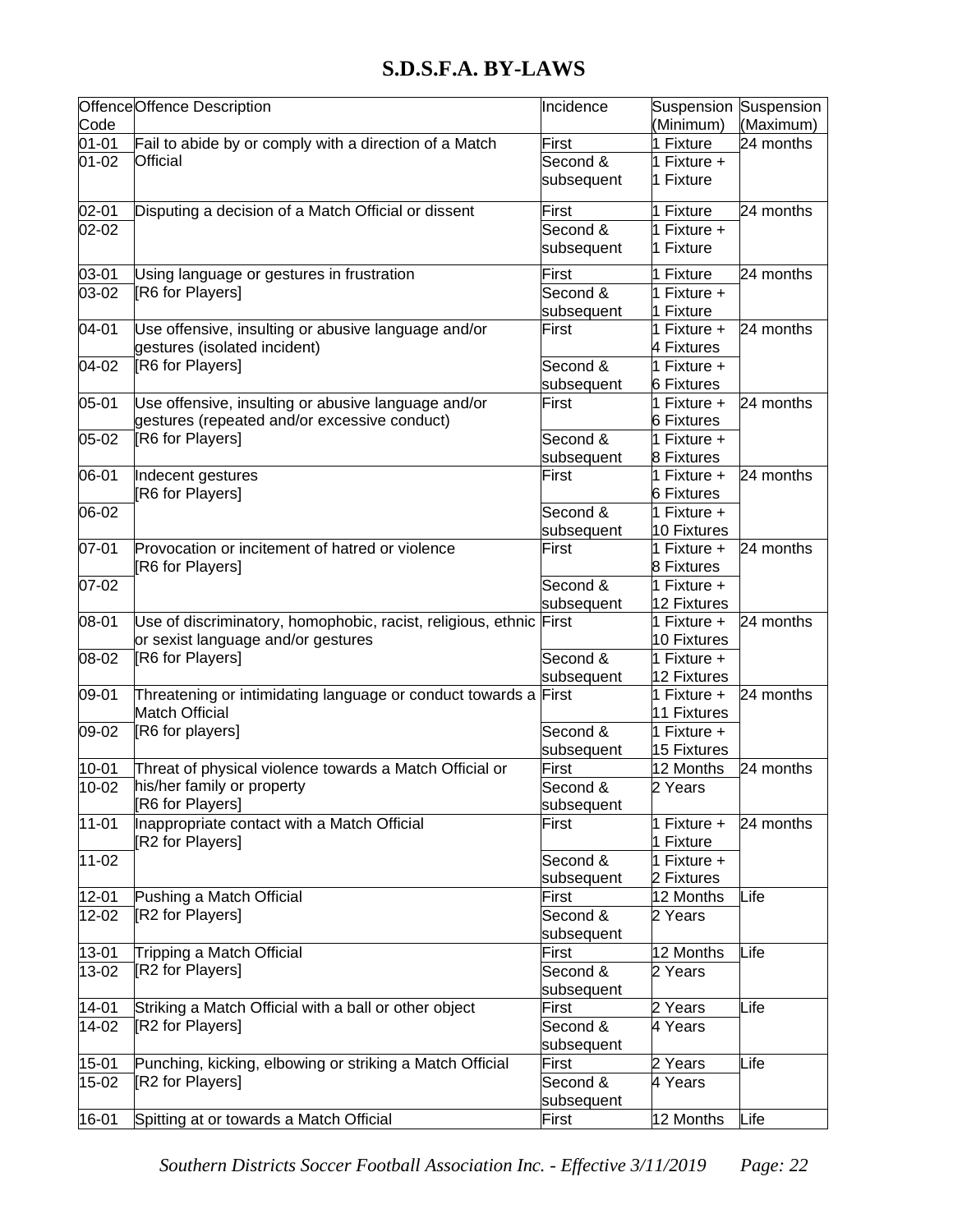| 16-02     | [R3 for Players]             | Second &<br>subsequent | 2 Years |      |
|-----------|------------------------------|------------------------|---------|------|
| $17 - 01$ | Spitting on a Match Official | First                  | 2 Years | Life |
| $17 - 02$ | <b>R3</b> for Players        | Second &               | 4 Years |      |
|           |                              | subsequent             |         |      |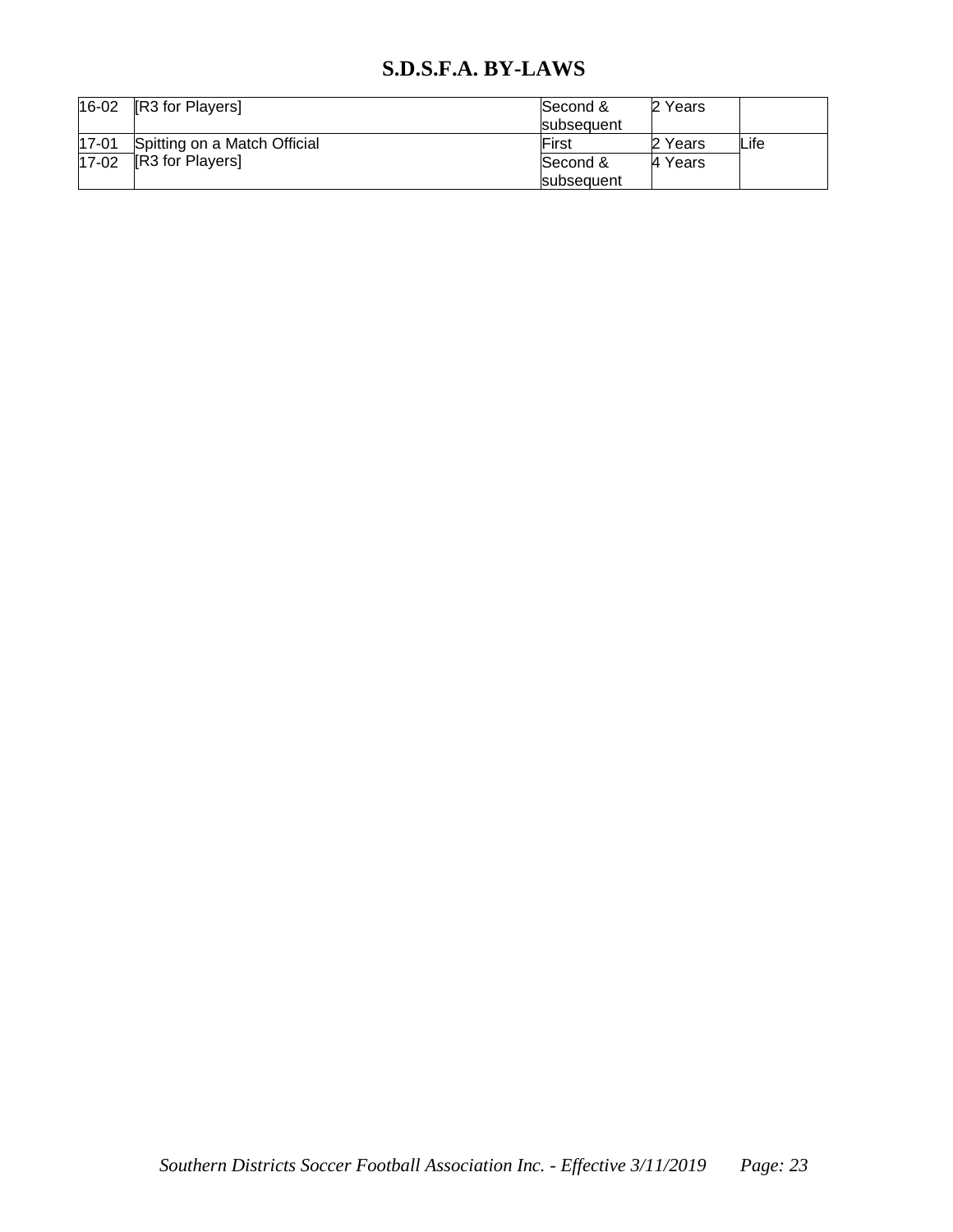# Other Offences by Members

| <b>OffenceOffence Description</b> |                                                                                                                                                                 | Incidence              |                          | <b>Suspension</b> Suspension | Club<br><b>Club Sanction (Other)</b>                      |                                                              |  |
|-----------------------------------|-----------------------------------------------------------------------------------------------------------------------------------------------------------------|------------------------|--------------------------|------------------------------|-----------------------------------------------------------|--------------------------------------------------------------|--|
| Code                              |                                                                                                                                                                 |                        | (Minimum)                | (Maximum)                    | <b>Sanction</b><br>(Fine \$)                              |                                                              |  |
| $01 - 01$                         | Unauthorised entry onto the Field of Play                                                                                                                       | First                  | 1 Fixture                | 8 Fixtures /                 |                                                           | Such penalty as SDSFA or the PD&JC                           |  |
| $01 - 02$                         |                                                                                                                                                                 | Second &<br>subsequent | 2 Fixtures               | 2 months                     | determines (if any)                                       |                                                              |  |
| $02 - 01$                         | Fail to abide by or comply with a reasonable direction of                                                                                                       | First                  | 1 Fixture                | 12 Fixtures                  |                                                           | Such penalty as SDSFA or the PD&JC                           |  |
| $02 - 02$                         | an Official (other than a Match Official) or Football NSW<br>employee or representative in relation to conduct and/or<br>behaviour at a Match                   | Second &<br>subsequent | 2 Fixtures               | 3 months                     | determines (if any)                                       |                                                              |  |
| 03-01                             | Unsportsmanlike or unprofessional behaviour                                                                                                                     | First                  | 4 Fixtures /<br>1 Month  | 24 months                    | determines (if any)                                       | Such penalty as SDSFA or the PD&JC                           |  |
| 03-02                             |                                                                                                                                                                 | Second &<br>subsequent | 8 Fixtures /<br>2 Months |                              |                                                           |                                                              |  |
| $04 - 01$                         | Failure to provide a safe environment for Participants or<br>to maintain public order at a Match                                                                | First                  | 4 Fixtures /<br>1 Month  | 24 months                    | \$500                                                     | Such penalty as SDSFA or<br>the PD&JC determines (if<br>any) |  |
| 04-02                             |                                                                                                                                                                 | Second &<br>subsequent | 8 Fixtures /<br>2 Months |                              | \$1,000                                                   | Such penalty as SDSFA or<br>the PD&JC determines (if<br>any) |  |
| 05-01                             | Failing to provide identifying details of an individual when<br>reasonably requested to do so by a Match Official or<br>Football NSW employee or representative | First                  | 2 Fixtures               | 24 months                    | \$500                                                     | Such penalty as SDSFA or<br>the PD&JC determines (if<br>any) |  |
| $05 - 02$                         |                                                                                                                                                                 | Second &<br>subsequent | 4 Fixtures /<br>1 Months |                              | \$1,000                                                   | Such penalty as SDSFA or<br>the PD&JC determines (if<br>any) |  |
| 06-01                             | Use offensive, insulting or abusive language and/or                                                                                                             | First                  | 2 Fixtures               | 24 months                    |                                                           | Such penalty as SDSFA or the PD&JC                           |  |
| 06-02                             | gestures (isolated incident)                                                                                                                                    | Second &<br>subsequent | 4 Fixtures /<br>1 Months |                              | determines (if any)                                       |                                                              |  |
| 07-01                             | Use offensive, insulting or abusive language and/or<br>gestures (repeated and/or excessive conduct)                                                             | First                  | 4 Fixtures /<br>1 Months | 24 months                    | Such penalty as SDSFA or the PD&JC<br>determines (if any) |                                                              |  |
| $07 - 02$                         |                                                                                                                                                                 | Second &<br>subsequent | 8 Fixtures /<br>2 Months |                              |                                                           |                                                              |  |
| 08-01                             | Indecent gestures                                                                                                                                               | First                  | 4 Fixtures /<br>1 Months | 24 months                    | determines (if any)                                       | Such penalty as SDSFA or the PD&JC                           |  |
| 08-02                             |                                                                                                                                                                 | Second &<br>subsequent | 8 Fixtures /<br>2 Months |                              |                                                           |                                                              |  |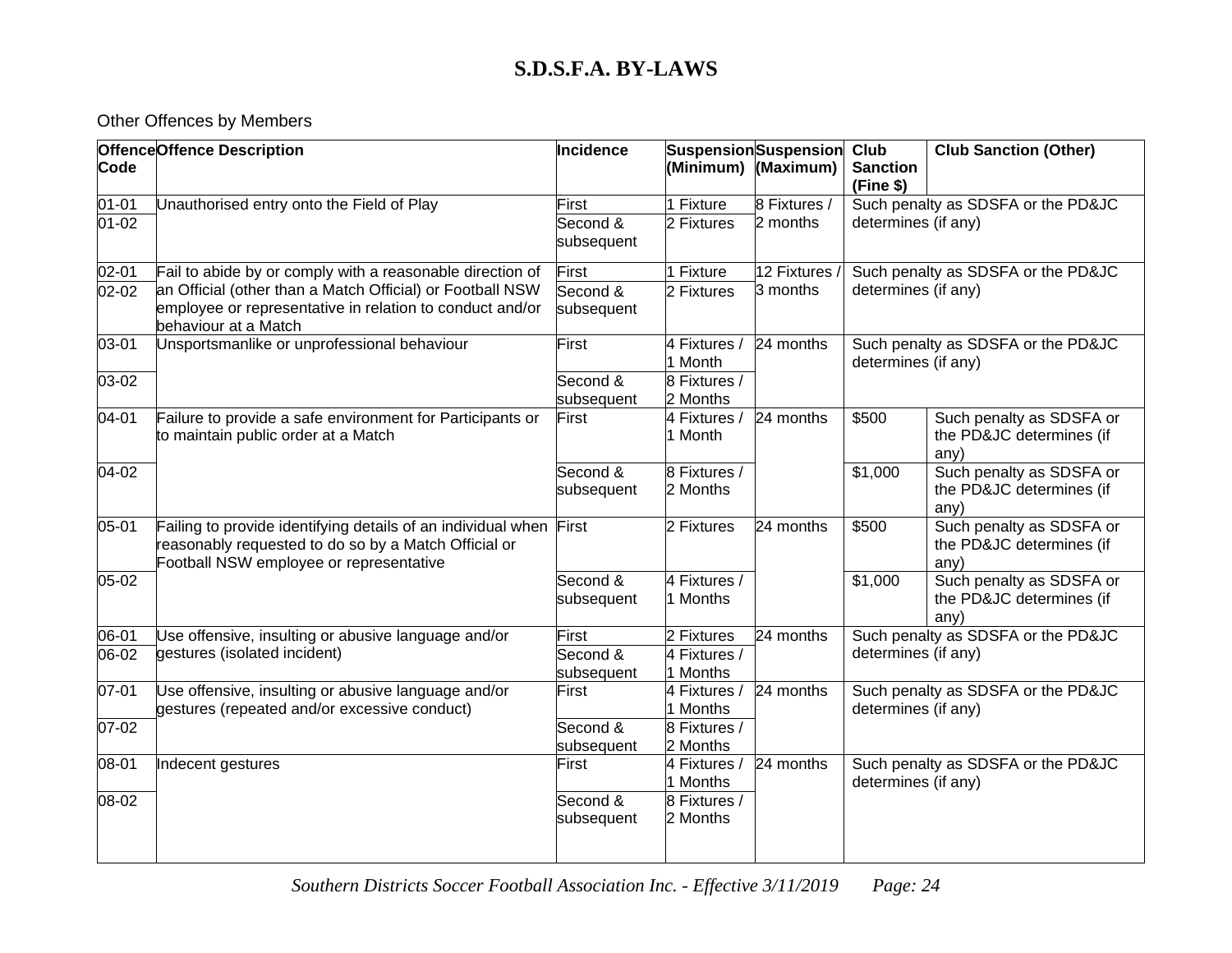| 09-01     | Provocation or incitement of hatred or violence            | First      | 8 Fixtures / 24 months |           |                      | Such penalty as SDSFA or the PD&JC |
|-----------|------------------------------------------------------------|------------|------------------------|-----------|----------------------|------------------------------------|
|           |                                                            |            | 2 Months               |           | determines (if any)  |                                    |
| 09-02     |                                                            | Second &   | 12 Fixtures /          |           |                      |                                    |
|           |                                                            | subsequent | 3 Months               |           |                      |                                    |
| $10 - 01$ | Use of discriminatory, homophobic, racist, religious,      | First      | 8 Fixtures /           | 24 months | \$500                | Such penalty as SDSFA or           |
|           | ethnic or sexist language and/or gestures                  |            | 2 Months               |           |                      | the PD&JC determines (if           |
| 10-02     |                                                            | Second &   | 12 Fixtures /          |           | \$1,000              | any)                               |
|           |                                                            | subsequent | 3 Months               |           |                      |                                    |
| $11 - 01$ | Participating in a melee (non-violent)                     | First      | 4 Fixtures /           | 24 months | \$500                | Such penalty as SDSFA or           |
|           |                                                            |            | 1 Month                |           |                      | the PD&JC determines (if           |
| $11 - 02$ |                                                            | Second &   | 12 Fixtures /          |           | $\overline{$}1,000$  | any)                               |
|           |                                                            | subsequent | 3 Months               |           |                      |                                    |
| $12 - 01$ | Instigator of a melee (non-violent)                        | First      | 8 Fixtures /           | 24 months | $\overline{$1,000}$  | Such penalty as SDSFA or           |
|           |                                                            |            | 2 Months               |           |                      | the PD&JC determines (if           |
| $12 - 02$ |                                                            | Second &   | 16 Fixtures /          |           | \$2,000              | any)                               |
|           |                                                            | subsequent | 4 Months               |           |                      |                                    |
| 13-01     | Participating in a violent melee                           | First      | 12 Fixtures / Life     |           | \$1,000              | Such penalty as SDSFA or           |
|           |                                                            |            | 3 Months               |           |                      | the PD&JC determines (if           |
| $13 - 02$ |                                                            | Second &   | 20 Fixtures /          |           | \$2,000              | any)                               |
|           |                                                            | subsequent | 5 Months               |           |                      |                                    |
| $14 - 01$ | Instigator of a violent melee                              | First      | 16 Fixtures / Life     |           | \$1,500              | Loss of 3 competition points       |
|           |                                                            |            | 4 Months               |           |                      |                                    |
| $14-02$   |                                                            | Second &   | 32 Fixtures /          |           | \$3,000              | Loss of 6 competition points       |
|           |                                                            | subsequent | 8 Months               |           |                      |                                    |
| $15 - 01$ | Assault/striking                                           | First      | 8 Fixtures /           | Life      | \$1,000              | Such penalty as SDSFA or           |
|           |                                                            |            | 2 Months               |           |                      | the PD&JC determines (if           |
| 15-02     |                                                            | Second &   | 16 Fixtures /          |           | \$2,000              | any)                               |
|           |                                                            | subsequent | 4 Months               |           |                      |                                    |
| 16-01     | Violent conduct                                            | First      | 12 Fixtures / Life     |           | $\overline{\$1,000}$ | Such penalty as SDSFA or           |
|           |                                                            |            | 3 Months               |           |                      | the PD&JC determines (if           |
| 16-02     |                                                            | Second &   | 24 Fixtures /          |           | \$2,000              | any)                               |
|           |                                                            | subsequent | 6 Months               |           |                      |                                    |
| 17-01     | Serious violent conduct (including, but not limited to,    | First      | 12 Months              | Life      | \$1,500              | Loss of 3 competition points       |
| 17-02     | spitting at or on a Player, Spectator, Club Official, Team | Second &   | 2 Years                |           | \$3,000              | Loss of 6 competition points       |
|           | Official or SDSFA employee or representative)              | subsequent |                        |           |                      |                                    |
| $18 - 01$ | Damaging property/equipment                                | First      | 2 Fixtures             | 24 months | \$500                | Cost of repair/replace             |
|           |                                                            |            |                        |           |                      | property & equipment               |
| 18-02     |                                                            | Second &   | 8 Fixtures /           |           | \$1,000              | Cost of repair/replace             |
|           |                                                            | subsequent | 2 Months               |           |                      | property & equipment               |
| 19-01     | Contempt against a Body                                    | First      | 4 Fixtures /           | 5 Years   |                      | Such penalty as SDSFA or the PD&JC |
|           |                                                            |            | 1 Months               |           | determines (if any)  |                                    |
| 19-02     |                                                            | Second &   | 8 Fixtures /           |           |                      |                                    |
|           |                                                            | subsequent | 2 Months               |           |                      |                                    |

*Southern Districts Soccer Football Association Inc. - Effective 3/11/2019 Page: 25*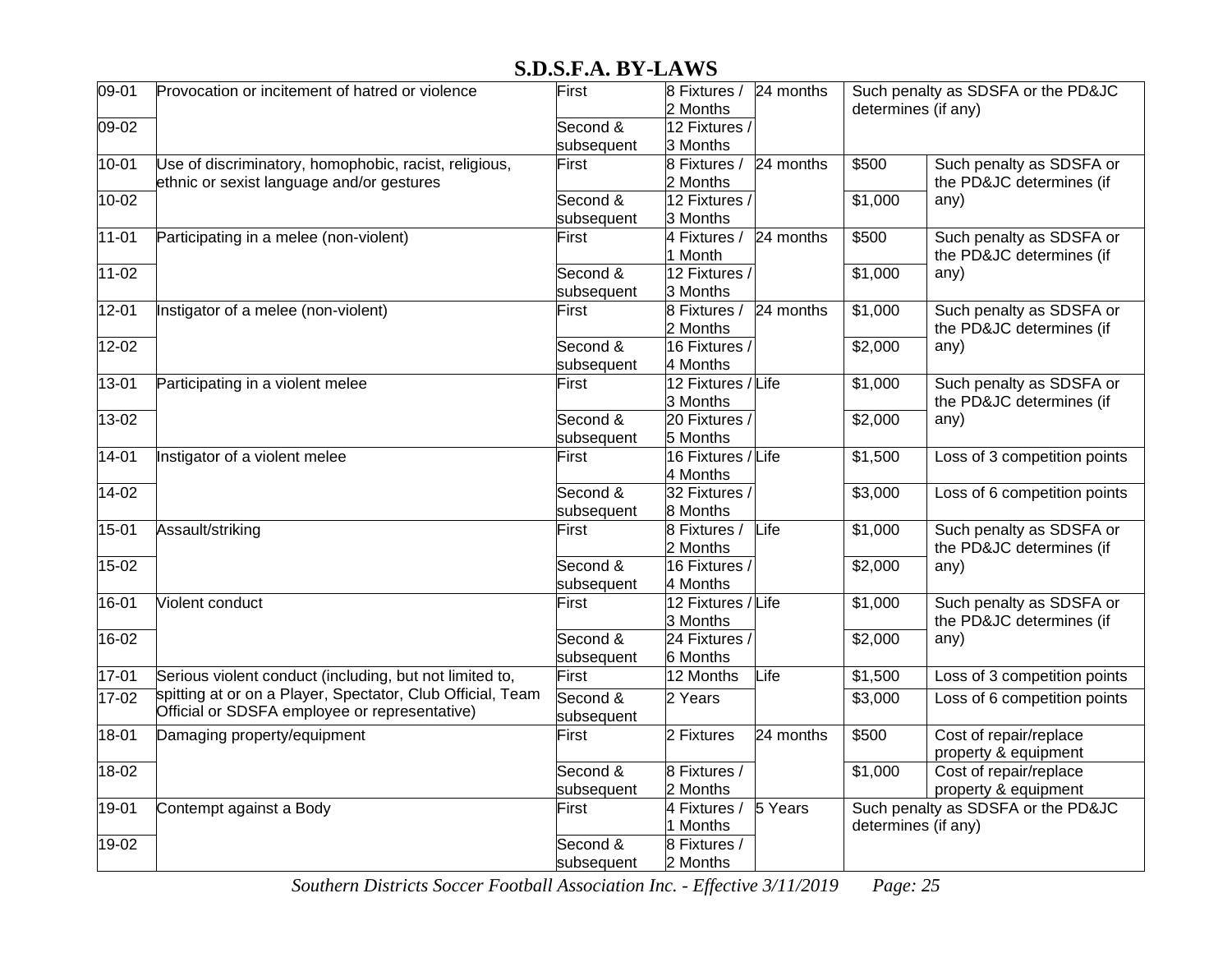| $20 - 01$              | Breach of the prohibition on dual registration (as per<br>article 4.9 of the FFA National Registration Regulations)                                                                                                                                                                                                                            | First                           | 8 Fixtures / 24 months<br>2 Months                        |                                                           | \$1,000                                                   | Loss of 3 competition points                                 |
|------------------------|------------------------------------------------------------------------------------------------------------------------------------------------------------------------------------------------------------------------------------------------------------------------------------------------------------------------------------------------|---------------------------------|-----------------------------------------------------------|-----------------------------------------------------------|-----------------------------------------------------------|--------------------------------------------------------------|
| 20-02                  |                                                                                                                                                                                                                                                                                                                                                | Second &<br>subsequent          | 12 Fixtures /<br>3 Months                                 |                                                           | \$1,500                                                   | Loss of 6 competition points                                 |
| $21 - 01$<br>$21 - 02$ | Breach of SDSFA By-laws and Competition Rules relating First<br>to registration (other than dual registration) and/or<br>competitions                                                                                                                                                                                                          | Second &<br>subsequent          | Any penalty or sanction<br>By-laws                        | prescribed by the SDSFA                                   | determines (if any)                                       | Such penalty as SDSFA or the PD&JC                           |
| $22 - 01$<br>$22 - 02$ | Possessing a Prohibited Item at a Match, Fixture or<br><b>SDSFA</b> event                                                                                                                                                                                                                                                                      | First<br>Second &<br>subsequent | 2 Years<br>5 Years                                        | Life                                                      | \$1,000<br>\$5,000                                        | N/A<br>Loss of 3 competition points                          |
| 23-01<br>23-02         | Throwing missiles including, but not limited to, on to the<br>Field of Play or at other Spectators)                                                                                                                                                                                                                                            | First<br>Second &<br>subsequent | 2 Years<br>5 Years                                        | Life                                                      | \$1,500<br>\$3,000                                        | Loss of 3 competition points<br>Loss of 6 competition points |
| $24 - 01$<br>$24-02$   | Bring in to (or attempting to bring into) a stadium, venue,<br>ground or centre national or political flags or emblems<br>except for the recognised national flags of any of the<br>competing teams) or insulting, offensive, inappropriate,<br>religious or political banners or slogans, whether written in<br>English or a foreign language | First<br>Second &<br>subsequent | 2 Years<br>5 Years                                        | Life                                                      | \$1,000<br>\$2,000                                        | Loss of 3 competition points<br>Loss of 6 competition points |
| $25 - 01$<br>$25-02$   | Letting off incendiary device(s) or fire(s)                                                                                                                                                                                                                                                                                                    | First<br>Second &<br>subsequent | 2 Years<br>5 Years                                        | Life                                                      | \$1,500<br>\$5,000                                        | Loss of 3 competition points<br>Loss of 6 competition points |
| 26-01<br>$26-02$       | Group of Spectators uttering insulting words or sounds)                                                                                                                                                                                                                                                                                        | First<br>Second &<br>subsequent | <b>6</b> Months<br>12 Months                              | 5 Years                                                   | \$1,000<br>\$2,000                                        | Loss of 3 competition points<br>Loss of 6 competition points |
| $27 - 01$<br>$27-02$   | Breach of a Suspension, Notice of Suspension or<br>Determination                                                                                                                                                                                                                                                                               | First<br>Second &<br>subsequent | Such penalty as SDSFA<br>(if any)                         | or the PD&JC determines                                   | determines (if any)                                       | Such penalty as SDSFA or the PD&JC                           |
| 28-01<br>$28-02$       | Betting, match-fixing or corruption (as per clause 4 of the<br>FFA Code of Conduct)                                                                                                                                                                                                                                                            | First<br>Second &<br>subsequent | Such<br>penalty as<br>SDSFA or<br>the PD&JC<br>determines | Such<br>penalty as<br>SDSFA or<br>the PD&JC<br>determines | Such penalty as SDSFA or the PD&JC<br>determines (if any) |                                                              |
| 29-01<br>29-02         | Breach of the SDSFA privacy Policy, the FFA Privacy<br>Policy or any privacy policy applicable to a Member's<br>collection, use and disclosure of personal information                                                                                                                                                                         | First<br>Second &<br>subsequent | Such<br>penalty as<br>SDSFA or<br>the PD&JC<br>determines | Such<br>penalty as<br>SDSFA or<br>the PD&JC<br>determines | determines (if any)                                       | Such penalty as SDSFA or the PD&JC                           |
| 30-01<br>30-02         | Bringing the game into Disrepute                                                                                                                                                                                                                                                                                                               | First<br>Second &<br>subsequent | Such<br>penalty as<br>SDSFA or<br>the PD&JC<br>determines | Such<br>penalty as<br>SDSFA or<br>the PD&JC<br>determines | determines (if any)                                       | Such penalty as SDSFA or the PD&JC                           |

*Southern Districts Soccer Football Association Inc. - Effective 3/11/2019 Page: 26*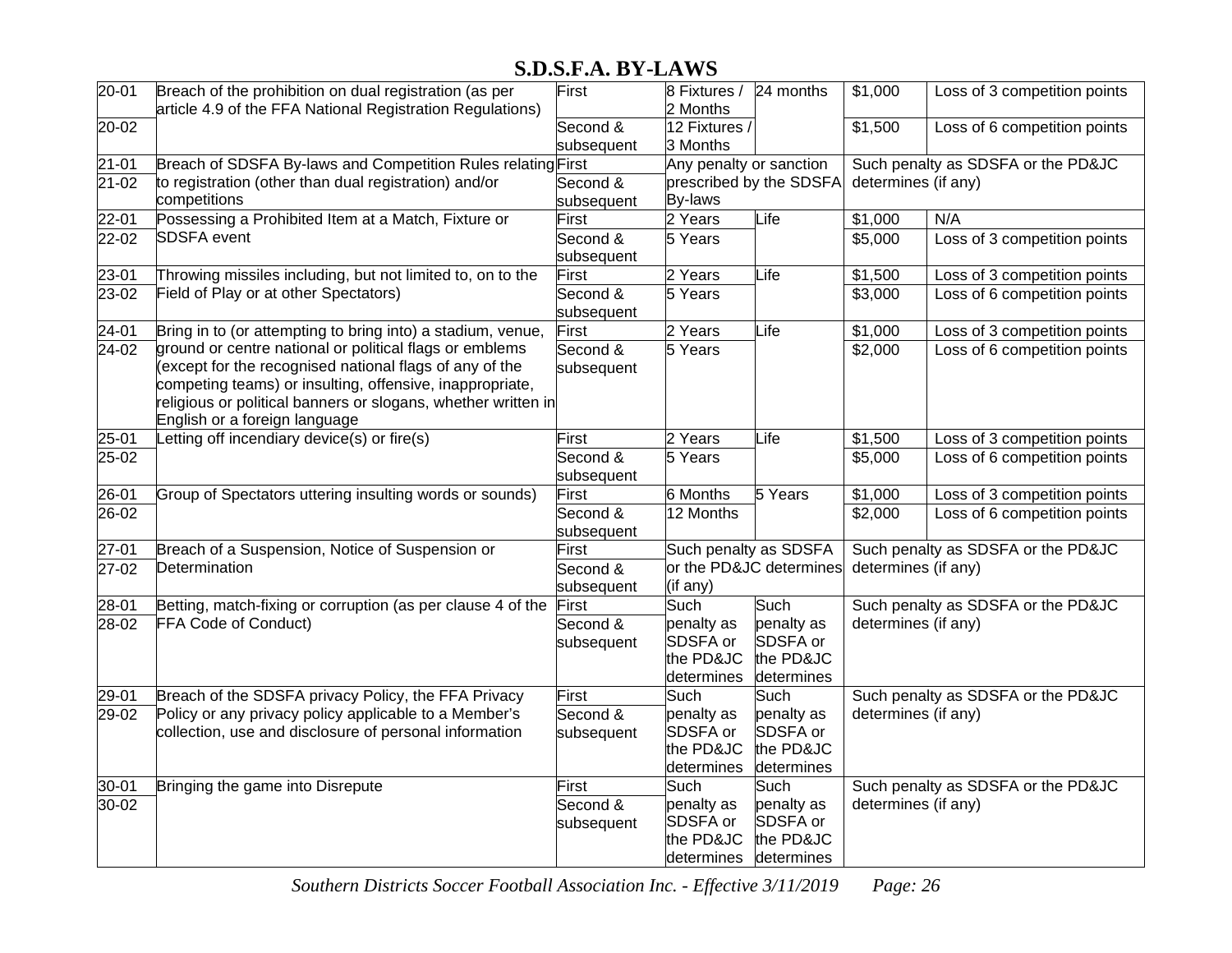| $31 - 01$            | Detrimental Public Comment (including Media and Social First<br>Media) Including but not limited to, comments that: i                                                                                                                                                                                                                                                                                                                                                                                                                                                                                                                                                                                                                                                                                                            |                                 | 8 Fixtures /<br>2 Months                                   | Such<br>penalty as                                        | \$1,000                                                   | Such penalty as SDSFA or<br>the PD&JC determines (if |
|----------------------|----------------------------------------------------------------------------------------------------------------------------------------------------------------------------------------------------------------------------------------------------------------------------------------------------------------------------------------------------------------------------------------------------------------------------------------------------------------------------------------------------------------------------------------------------------------------------------------------------------------------------------------------------------------------------------------------------------------------------------------------------------------------------------------------------------------------------------|---------------------------------|------------------------------------------------------------|-----------------------------------------------------------|-----------------------------------------------------------|------------------------------------------------------|
| $31 - 02$            | denigrate or criticise SDSFA (including any of its staff and Second &<br>Board), FFA or any of their commercial partners; ii<br>denigrate or criticise another Member, whether in relation<br>to incidents that have occurred in a Match/Fixture or<br>otherwise; iii denigrate or criticise a Participant by<br>inappropriately commenting on any aspect of his or her<br>performance, abilities or characteristics; iv refer to the<br>likely outcome of a matter being investigated by SDSFA<br>or a matter or hearing before a Body; v criticise the<br>outcome of a SDSFA investigation; vi criticise the<br>decision of a Body; vii criticise a Body or any of its<br>members; or viii criticise any evidence, submission or<br>other comment made by any person at or in relation to a<br>matter or hearing before a Body | subsequent                      | 16 Fixtures / SDSFA or<br>3 Months                         | the PD&JC<br>determines                                   | \$2,000                                                   | any)                                                 |
| $32 - 01$<br>$32-02$ | Other action or behaviour in breach the FFA Code of<br>Conduct, the FFA Spectator Code of Behaviour and/or<br>the FFA National Member Protection Policy not identified<br>elsewhere in this Table                                                                                                                                                                                                                                                                                                                                                                                                                                                                                                                                                                                                                                | First<br>Second &<br>subsequent | Such<br>penalty as<br>SDSFA or<br>the PD&JC<br>ldetermines | Such<br>penalty as<br>SDSFA or<br>the PD&JC<br>determines | Such penalty as SDSFA or the PD&JC<br>determines (if any) |                                                      |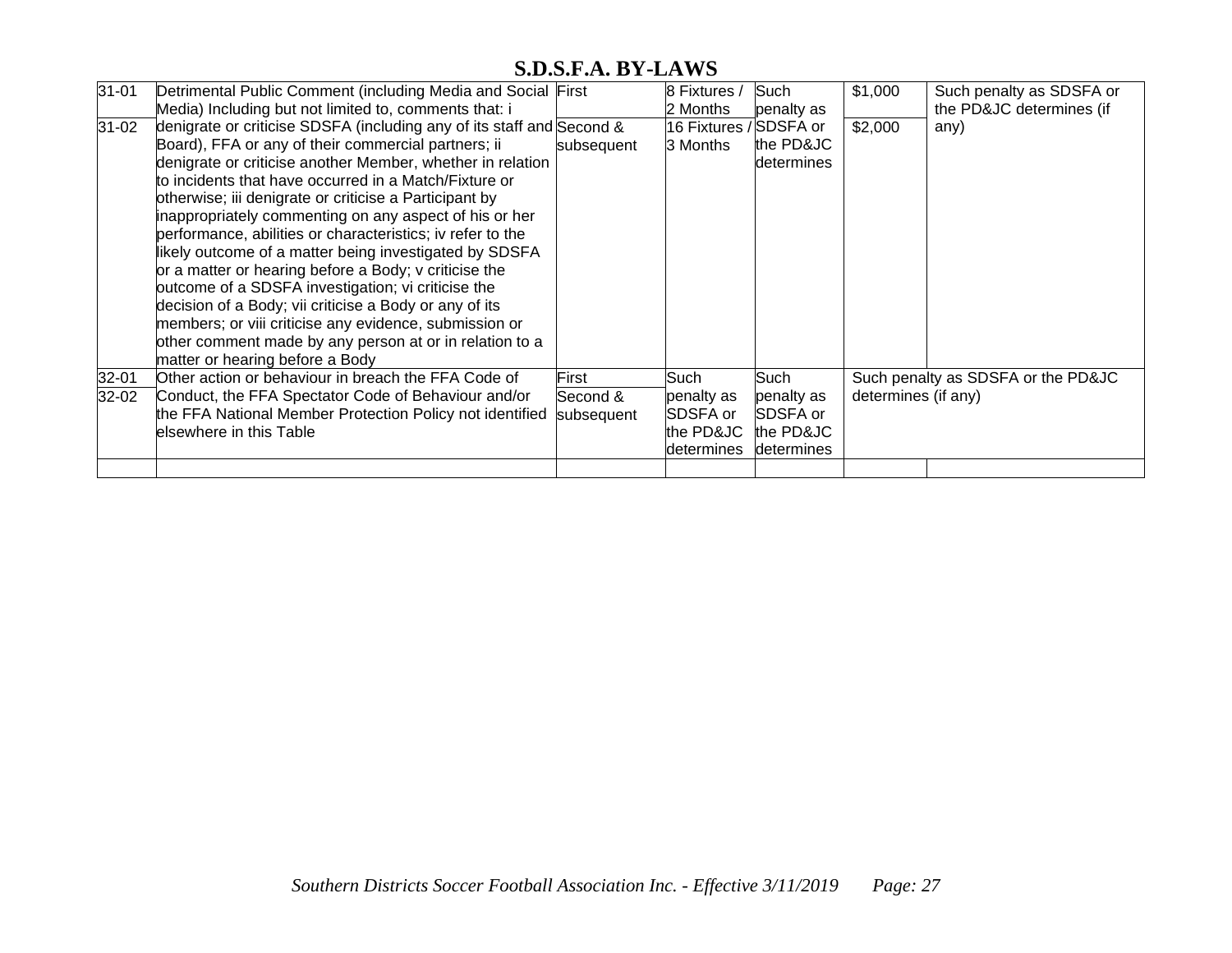- **h.** Should a player, dismissed from the field for the first time during the current season elect to submit a plea of guilty for the said offence (and in accordance with the following paragraphs "i", "ii" & "iii") the penalty will be reduced by 50%. The reduced 50% of that penalty will be a suspended sentence. Should that player be dismissed for a similar offence in the remainder of that season, the 50% suspended sentence will be added to the sentence received for the repeat send off offence.
	- i. In all cases of the above, the sentence applied to be served cannot be less than two (2) matches.
	- ii. Should a player elect not to accept (h. (i.)) above and wish to have a case hearing by the P.D. & J.C. into the offence a fee of \$50 will apply. This fee will be refunded once the charge is totally dismissed.
	- iii. In all cases of the above, the option will not apply for offences where the original sentence would exceed 8 matches, in accordance with the standard schedule.
	- iv. In all cases, a previous send off for a double yellow card offence, shall not have any effect on a player's eligibility for the aforementioned reduction of penalty.
- **i.**
- **a.** Subject only to the provisions of 6-3.3 (b) below should an official be sent from the bench or from any part of the sporting complex by the officiating referee or is the subject of an allegation made by a MC member, a committee member of the PD&JC or a ground marshal, with an offence involving:
- i. Foul, offensive insulting or abusive language, and/or
- ii. Making obscene gestures, the said official upon a plea of guilty or a finding of guilt by the PD&JC shall be suspended from officiating and participating at any game for not less than 1 game and not more than 4 games.
- **b.** In the event that the officiating referee is a cadet referee the said official upon a finding of guilt by the PD&JC shall be banned from all activities involving soccer for the remainder of the season and in any event not less than 8 games, which ever is the greater.
- **j.** In the event that an official is cited to appear and following a hearing of a charge by the PD&JC and is found to be guilty of an offence of bringing the game into disrepute any suspension to be applied shall not be less than 4 games
- **k.** i. If any offences included in By-Law 6-3.2 G (R11/IR11) are directed at a "Volunteer Official" within our Association, (as described below), the penalty shall be 12 months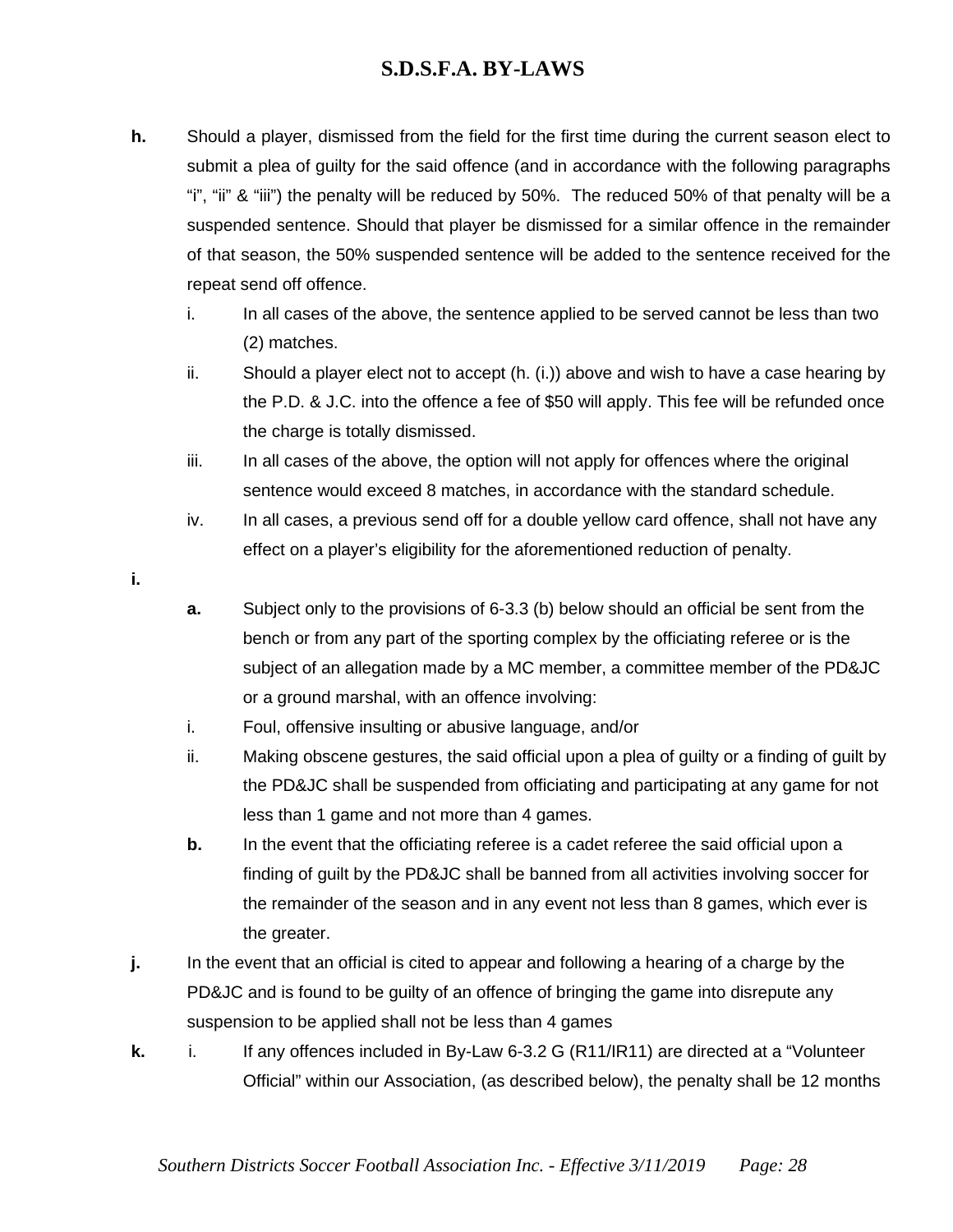suspension from the date of the offence for a "first offence", any further offences shall incur a penalty of up to 5 years suspension.

- ii. A "Volunteer Official" shall be deemed as a person, who on a voluntary, unpaid basis, is engaged in assisting either a Member Club or a Committee or Sub-Committee of the Association in partaking a role for the purpose of carrying out any duties which may be required for the management of the game of soccer within the jurisdiction of Southern Districts Soccer Football Association Inc.
- **l.** Should a player, coach, manager or official sent from the field of play choose to defend the send off, the Club Secretary should contact the Chairman of the P.D. & J.C. before 7.30pm on the Monday following the match to arrange an appointment. The player, coach manager or official will remain suspended until the matter is heard.
- **m.** Spectators, Supporters and Clubs shall be responsible for the behaviour of its spectators and supporters.
	- **a.** Clubs shall take every reasonable precaution to exclude from any SDSFA fixture:-
	- i. any person who has previously been banned from SDSFA fixtures,
	- ii. any person who is affected by alcohol or drugs,
	- iii. any person who brings into or onto a sporting complex at which a SDSFA fixture is to be held any alcohol or illicit or illegal drugs.
	- iv. any person who is violent, abusive or whose conduct merits exclusion from the sporting complex;
	- v. any person who has or is reasonably likely to invade the field of play,
	- vi. any person who brings onto a sporting complex at which a SDSFA fixture is to be held any glass or other dangerous containers or objects.
	- vii. any person who brings onto a sporting complex at which a SDSFA fixture is to be held any weapon including any explosive and fireworks.
	- viii. Any person who has and continues to show aggression towards any official, including but not limited to a referee or an assistant referee, a SDSFA official or a Club official.
	- **b.** The Secretary of the Club shall, by 6.00pm on the day following the incident, notify the PD&JC and/or the MC of any incident and provide sufficient information so as to properly identify any spectator or supporter involved in the said incident.
	- **c.** Any default by a Club shall render that Club liable to a charge of bringing the game into disrepute.
	- (i) Where a Club is found guilty of a charge of BGID in addition to any other penalty that may be imposed the Club shall be liable to a fine of up to \$500.00.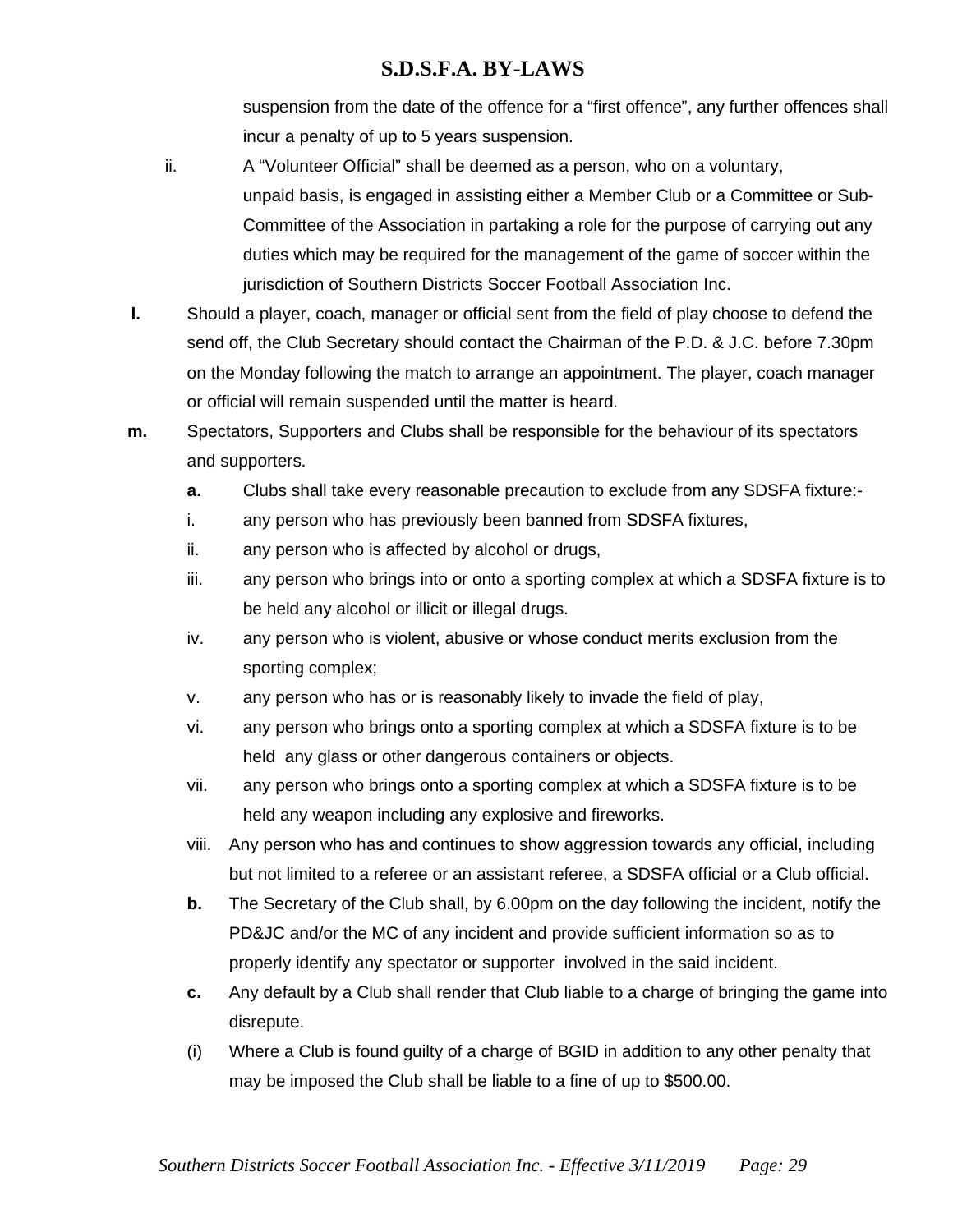- **d.** Any team involved in any incident concerning a spectator may suffer loss of points or alternatively be suspended from the competition until such time as the spectator has to the satisfaction of the PD&JC been properly and adequately identified and dealt with.
- **n. a.** Any team found guilty of causing a match to be abandoned will lose 6 points from their competition tally. The Club will be fined \$1,000.00 and a \$2,000.00 bond will be imposed upon the team to be of good behaviour for the remainder of the current season. Both the fine and the bond are mandatory.
	- **b.** Subject to the above (a.) being applied and at the discretion of the M.C. the fine, bond and or penalties may be reduced should it be found that the cause of the abandonment of the match was by an individual player/players or spectator/spectators, and not that of the team.
	- **c.** Should the Club withdraw the team prior to any further matches being played by that team, the fine and the bond will be set aside, however no more than four (4) players from that team may transfer or register with any other team within the Association for the remainder of the current season and the duration of the following season.

#### **6-3.3 PLAYING RIGHTS**

- **a.** A player suspended by The P.D. and J.C. shall not take part in any game whilst under suspension.
- **b.** A player suspended will not be entitled to take part in any match until the team in which he or she normally plays has played that number of games. Where a player normally plays in more than one team, the team in which he has played the most matches during the current season will be considered his normal team for the purpose of this rule.
- **c.** A player dismissed shall not play until his case has been dealt with and a decision recorded by the P.D. and J.C. or the M.C.
- **d.** Suspensions shall not include byes, gala days or Forfeits awarded against the player's team.
- **e.** Any player under suspension for a number of competition fixtures shall not be permitted to play in trial games without the specific written sanction of the Executive management.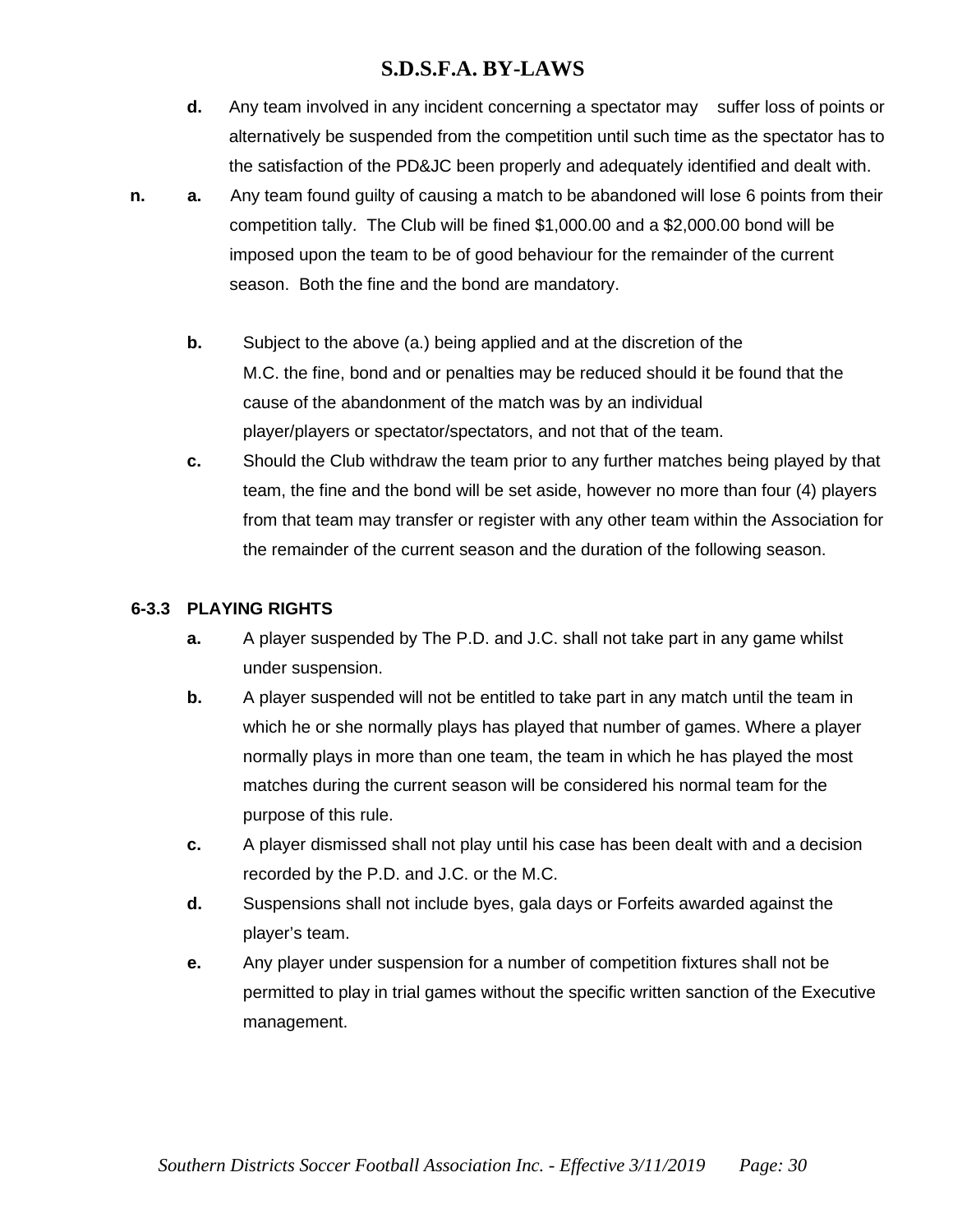#### **6-4 CITED TO APPEAR**

- **6-4.1** A person shall be deemed to have been cited when the Secretary of the club, with which the person is a member, official or player has been informed of the necessity for such person to appear before the P.D. and J.C. Such information shall be rendered by the SDSFA Office Administration, Competition Department or Chairman of the P.D. and J.C. per telephone and/or email.
- **6-4.2** Should a person be cited by the M.C. or Chairman of the P.D. and J.C., to appear to face charges as identified in the citation notice he will be suspended from all activities within the sport of soccer until he appears.
- **6-4.3** Should a person be cited by the M.C. or Chairman of the P.D. and J.C., to appear for the purposes of an investigation hearing as identified in the citation notice he will not be suspended from all activities within the sport of soccer. Failure to appear as per the citation notice will render the person to be suspended from all activities within the sport of soccer until he appears.
- **6-4.4** The Club of the person cited to appear shall be provided with a copy of the report on such a person prior to the appearance of the person before the P.D.& J.C.

#### **6-5 APPEALS**

- **6-5.1** Clubs may appeal against M. C. or P.D. and J.C. decisions, other than a decision involving a bond or suspended sentence, within seven (7) days after notification of a decision to an Appeals Committee.
- **6-5.2** Clubs can appeal against Appeals Committee decisions to FNSW grievance hearing.
- **6-5.3** Member Clubs may be legally represented at either Management Committee or Appeals Committee hearings. Any Member Club that wishes to be legally represented must notify the SDSFA Office Administration in writing no later than seven days prior to the appeal and shall deliver within 48 hours of the appeal to the Secretary SDSFA a payment to the minimum value of \$3000.00, which amount is not refundable.
- **6-5.4** A fee of \$300.00 shall accompany each appeal to the Appeals Committee. This fee will be forfeited if the appeal is unsuccessful. The onus of proof shall be on the Club making such appeals.
- **6-5.5** Clubs submitting an appeal to the Appeals Committee Chairman, shall be entitled to appeal only when the club can demonstrate new evidence not originally available, or severity of sentence. The club's appeal shall be fully detailed to the Chairman at the time of appeal.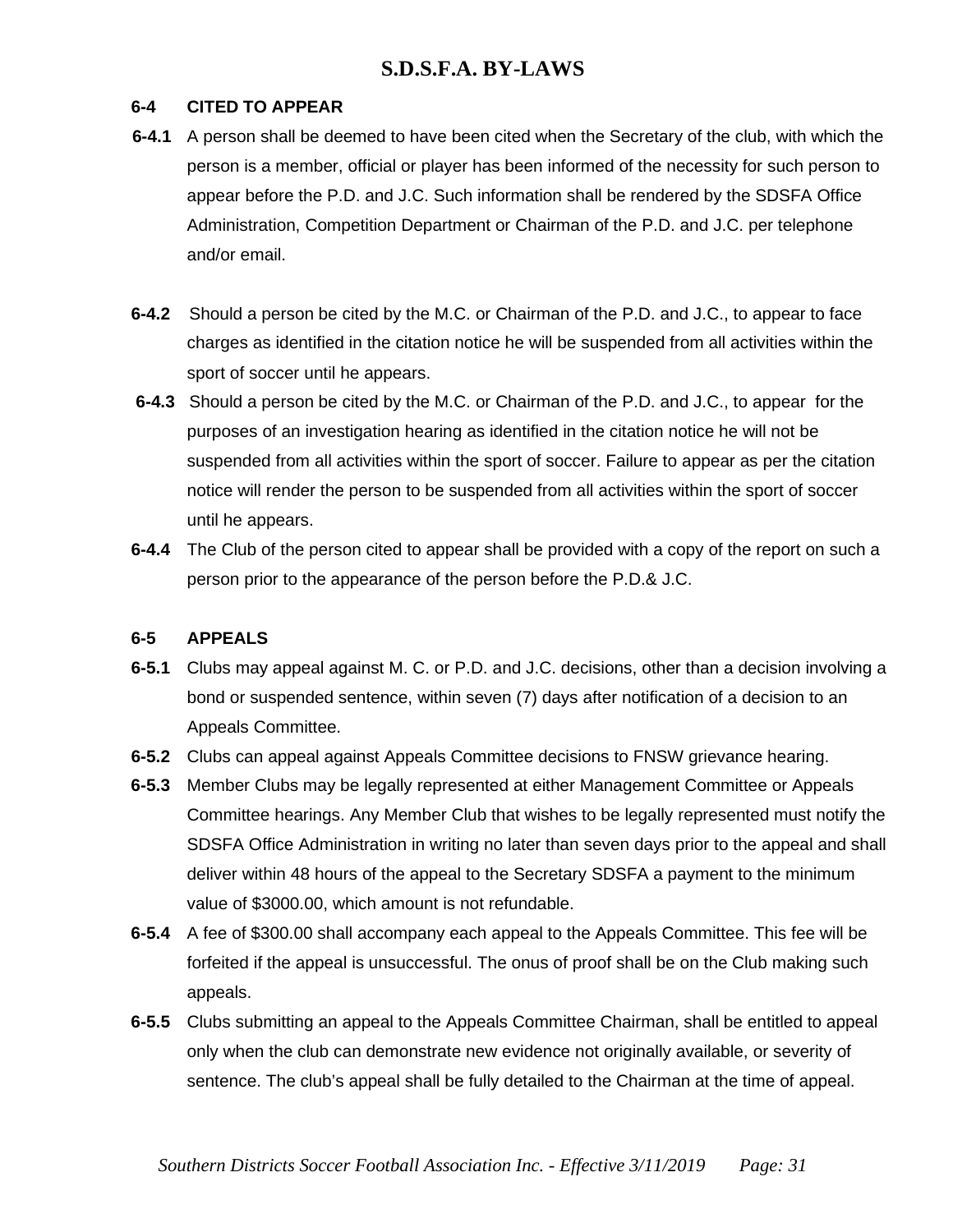- **6-5.6** Members of the Management Committee and or P.D. & J.C. shall have the right to present their case at all appeals.
- **6-5.7** Clubs appearing before the appeals committee shall be provided with a copy of the report of the incident and the decisions of both the P.D.&J.C. and the M.C.

### **6-6 CHILD ABUSE MATTERS**

**6-6.1** In all cases referred to or investigated by and/or heard by the Board, the PD&JC and/or the Appeals Committee and by Members or Social Members relating to and involving employees and/or volunteers of the SDSFA and/or its Members or Social Members and where child abuse is asserted, (including but not limited to child related personal violence, any assault, ill treatment or neglect of a child or any behaviour that causes psychological harm to a child), whether or not such child abuse is found to have occurred or otherwise, shall be referred by the Board, the PD&JC and the Appeals Committee and the Member or Social Member to the Review Tribunal for review in accordance with By Law 2-6.3.

### **6- 7 CAUTIONS**

**6-7.1** Cautions and Expulsion Fines and Sanctions

a) Fines will be issued to the Club, within 5 working days of the offence, on behalf of the Player or Team through an invoice generated by the Association. The Player or Team will be suspended until the fine has been paid to the Club and the Club (Secretary) formally advises the Association (Competition department) via email to [admin@sdsfa.com,](mailto:admin@sdsfa.com) by close of business Thursday of any week that the fine has been paid. This will allow the office to remove the suspension off the player in time for the printing of team sheets for the weekend. Should the Player or the Team refuse to pay the fine then that Player or Team will be suspended until payment has been made. Upon the season ending the Club may request a credit from the Association for the fines incurred that a Player or Team has refused to pay however the Player or Team (ie All Players comprising that Team) will remain as suspended until payment has been made to the Association.

b) The following automatic penalties will apply for cautions and expulsions received by players and teams in Competitions from Under 12 to All Age. All fines apply to age groups Under 17 to All Age only.

i. Player's third caution yellow card of season - **1 game and \$50.00 fine**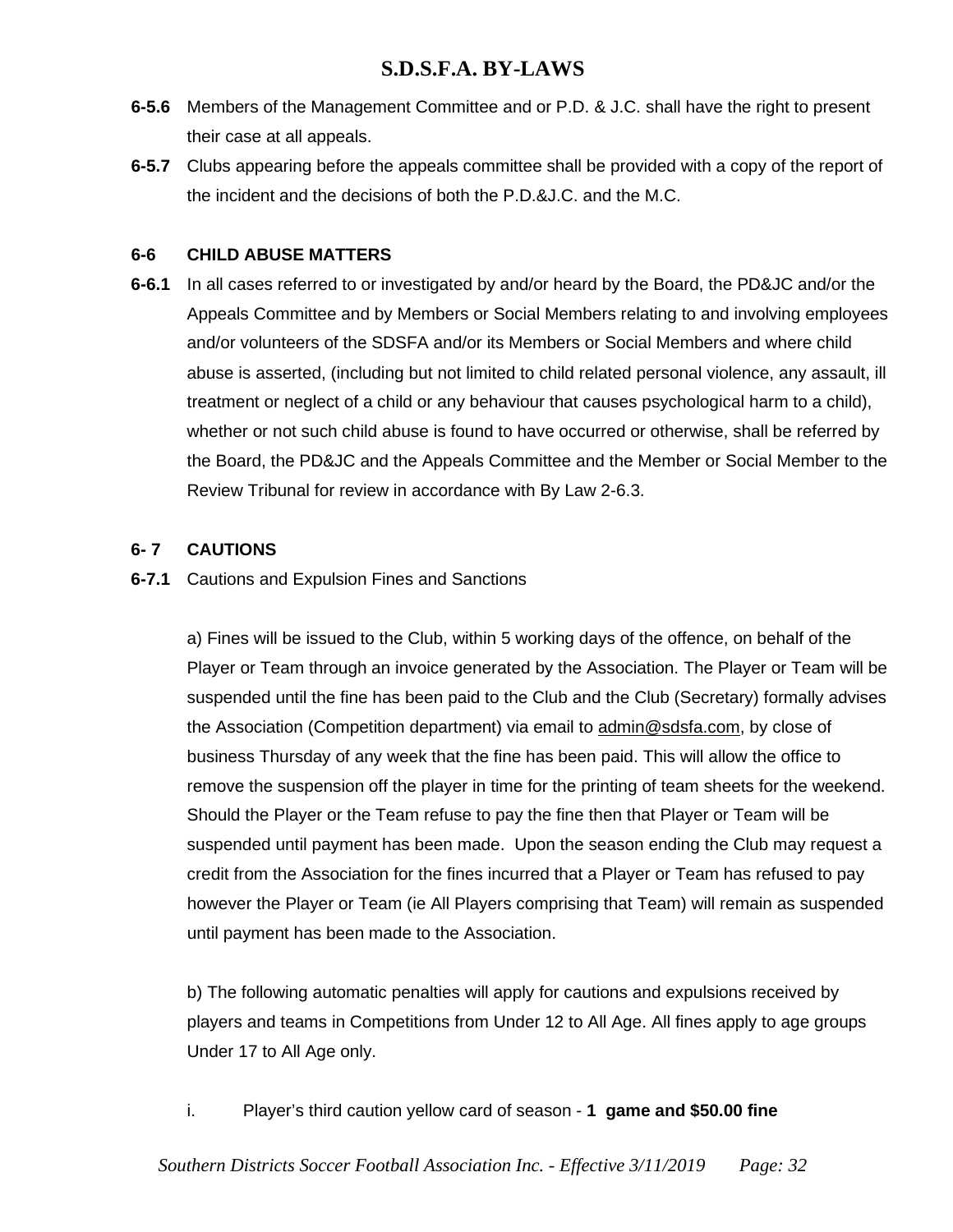- ii. Player's fifth caution yellow card for season **2 games and \$100.00 fine**
- iii. When five (5) or more Players from the same team **(Under 17 to All Age)** are cautioned, receive yellow cards, in the same match - **Loss of two (2) points and \$100 team fine.**
- iv. When five (5) or more Players from the same team **(Under 12 to Under 16)** are cautioned, receive yellow cards, in the same match - **Loss of two (2) points**
- **v.** When three (3) or more Players from the same team **(Under 17 to All Age)** are expelled, receive red cards, in the same match. **- Loss of four (4) points and \$200 team fine.**
- vi. When three (3) or more Players from the same team **(Under 12 to Under 16)** are expelled, receive red cards, in the same match - **Loss of four (4) points**
- vii. If any team is sanctioned pursuant to clause (iii), (iv), (v) or (vi) for a second time, in any one season, the following will occur:

- Team and officials are stood down from next fixture.

- Directed to appear before SDSFA Board of Directors and 'Show Cause' as to why their registrations should not be cancelled.

- **6-7.2** Any player who accumulates seven (7) yellow cards will be suspended from that player's next four (4) games and receive a \$200.00 fine on receiving such advice from the P.D.& J.C. Chairman *or Competition Department*. The player will also be called up to appear before the P.D.& J.C.
- **6-7.3** The Chairman of the P.D. and J.C. or Competition Department will notify the Secretary of a player's club when a player has accumulated the necessary cards to justify a suspension. Such notification shall include the form in which the suspension will take place and the date from which the suspension shall commence.
- **6-7.4** Upon notification of suspension and in accordance with the above, the Club Secretary shall acknowledge receipt of the suspension and that the player and the team management has been notified by the first match of the player's suspension. Failure to comply with this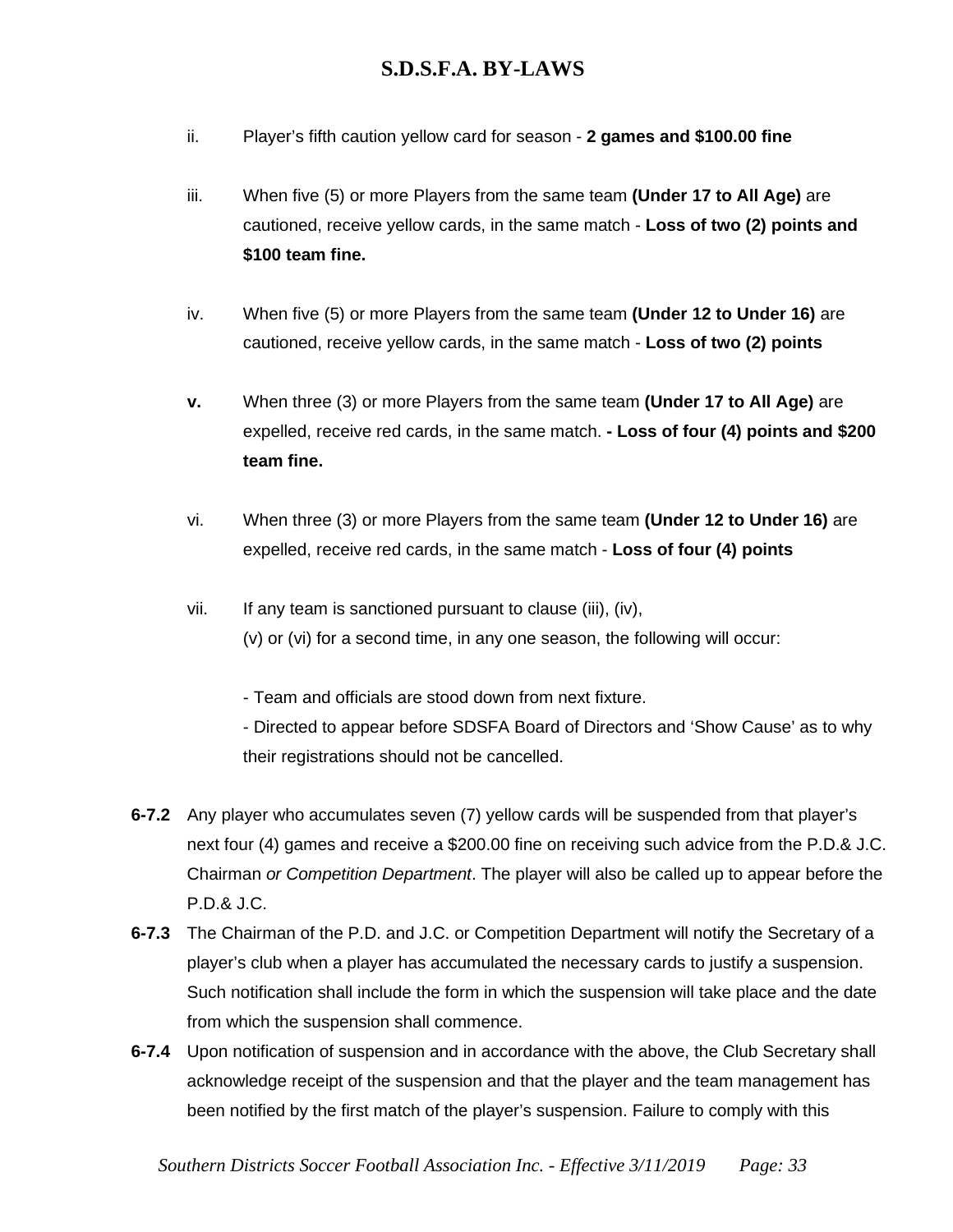paragraph will render the player liable to further match suspension for each match played by the player's team until the P.D. and J.C. receives acknowledgement from the Club Secretary

- **6-7.5** Clubs cannot appeal against a caution except in a case of mistaken identity.
- **6-7.6** The accumulation of yellow cards will be for the current season only. At the completion of the normal competition rounds they will cease. For the play-off series, any player accumulating two yellow cards during the play-off series will be stood down and suspended for one match.
- **6-7.7** After receiving two (2) yellow cards in the same match (with the second being a red card) only one (1) card continues to carry forward in the player tally of number of yellow cards.
- **6-7.8** Any player receiving two (2) cautions in the final series shall stand down the next fixture. If the player's team/club has completed its final series commitments the player shall stand the first Competition in the following season.

# **SECTION 7 - PROTESTS AND DISPUTES**

### **7-0 PROTESTS AND DISPUTES**

- **7-1** These shall be dealt with by the P.D. & J.C.
- **7-2** In the case of protests and disputes:
	- **a.** The onus of proof shall be upon the club official or person making such a protest.
	- **b.** The complaint shall be lodged in writing with the SDSFA Office Administration within forty-eight ( 48 ) hours of the match in which the protest or dispute arose and shall be accompanied by a fee of one hundred dollars ( \$100.00 ) which will be forfeited if the appeal is unsuccessful.
	- **c.** The SDSFA Office Administration will forward all protests and/or disputes received to the Chairman of the P.D. & J.C. and they will be dealt with by that Committee.
	- **d.** The evidence shall be provided to all parties concerned in the protest or dispute.

### **SECTION 8 - TROPHIES**

#### **8-0 TROPHIES**

- **8-1** The Association, at its cost, shall provide awards for eligible team members of the following teams:
	- **a.** Minor Premiers in all age groups and divisions.
	- **b.** Each team which participates in a Grand Final.
	- **c.** Association Knockout winners and runners up.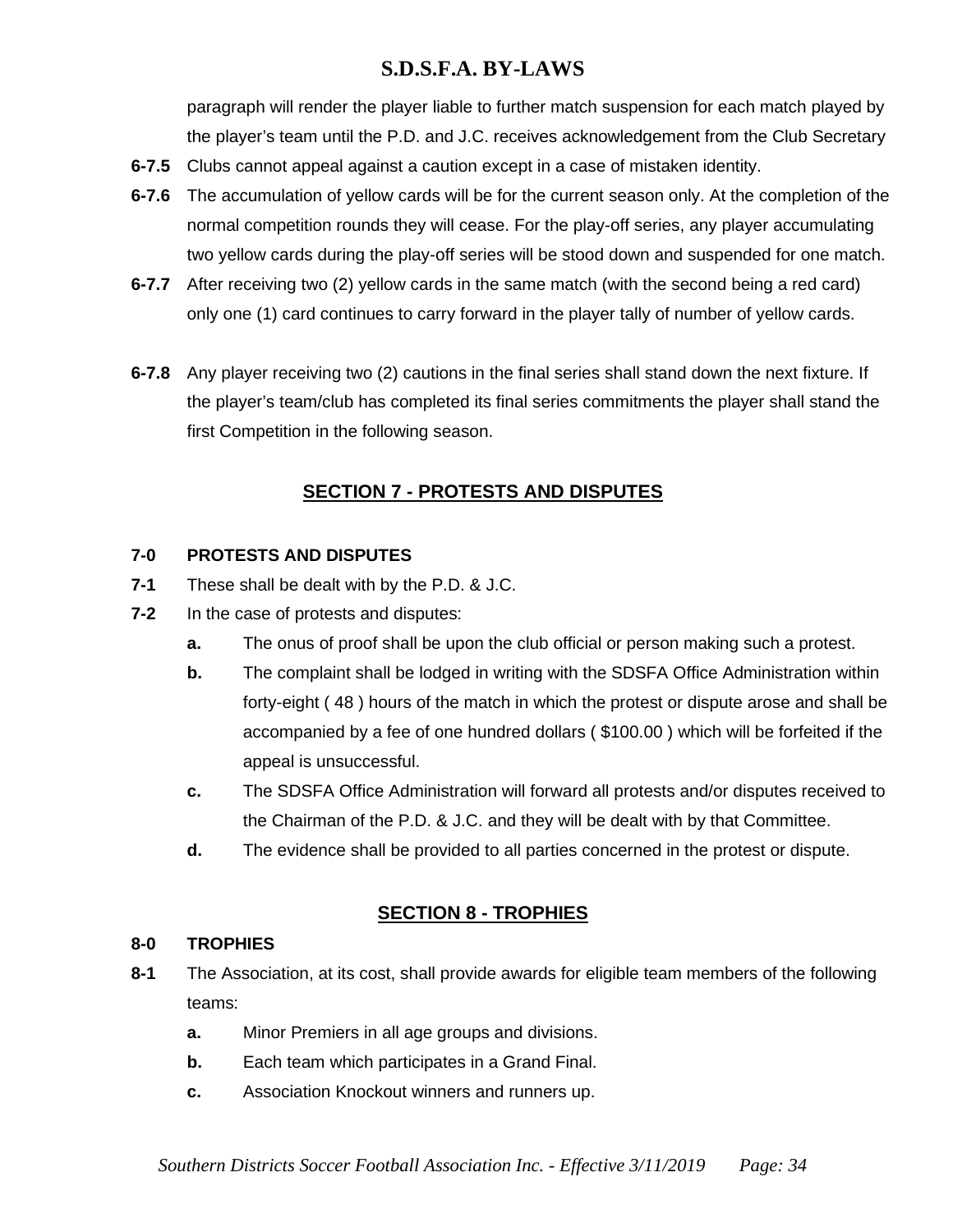**8-2** A perpetual trophy will be awarded to each of the winning teams in the Association Knockout Cups and some competition Grand Finals. The Club to which that team belongs shall be responsible for the trophy until it is returned to the Association. Failure to return a trophy by the June A.M. shall render that Club liable for the cost of a replacement trophy, and until such payment is made the Club will not be entitled to compete for that trophy.

# **SECTION 9 - REPRESENTATIVE TEAMS**

- **9-1** By-Laws in this section are for general administration. The day to day operation of the representative teams is covered by the rules approved by the Directors / M.C. each year and circulated to every Member Club, representative player, representative coach and representative manager.
- **9-2** Representative teams of the S.D.S.F.A. will be known and identified as Southern Districts Raiders Football Club, they will be entered into competitions under licence, by the F.N.S.W. and its affiliates as determined by the Directors / M.C.
- **9-3** All teams including SAP Juniors, AYL Youth, WNPL Women and NPL Men will be playing under the name and colours of the Association's Football Club and shall be considered Representative teams and shall be subjected to all of the rules governing such teams except where specifically excluded.
- **9-4** Nominations from S.D.S.F.A. clubs for the position of managers and coaches of the Representative teams shall be submitted to the SDSFA Office Administration by the 31<sup>st</sup> of August each year. If insufficient qualified nominations are received, the positions may be advertised externally. This excludes existing coaches who shall be automatically reconsidered.
- **9-5** Representative players may not be registered for any competition other than representative competitions unless approved by the M.C.
- **9-6** A representative commitment takes precedence over all other commitments.
- **9-7** Representative team tracksuits and playing strip must be in the Association's colours and that as approved by the Directors / M.C.
- **9-8** All representative trophies and the wording thereon must be approved by the Directors / M.C.
- **9-9** Representative team coaches shall not be permitted to coach any other team except those approved by the Directors / M.C.
- **9-10** All sponsorship shall be presented to the Directors / M.C. for approval.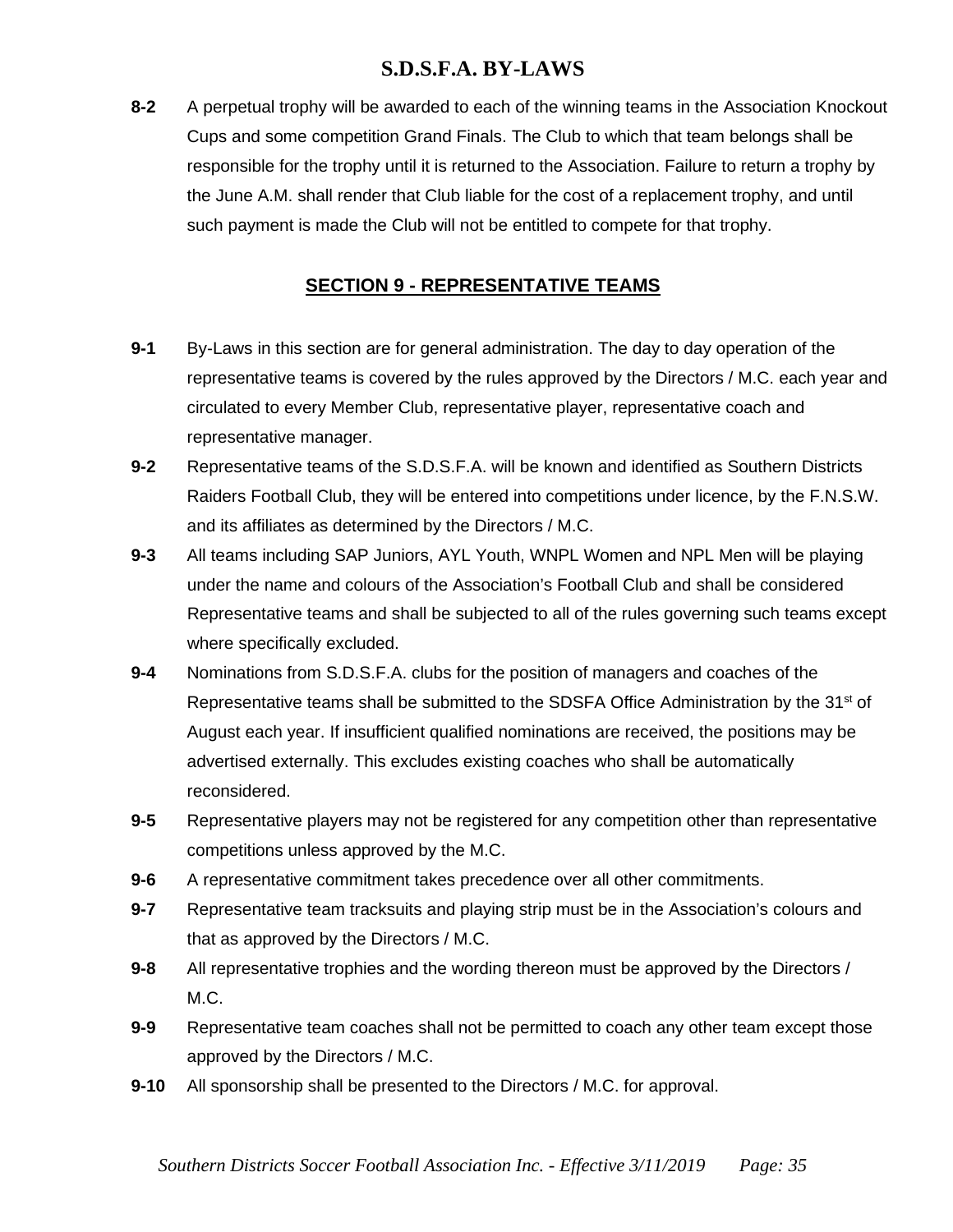### **9-11 TEAM TRAVEL**

**9-11.1** Should teams be required to travel beyond the metropolitan area, transport may be provided.

- **9-11.2** Quotes for coaches will be obtained and submitted to the M.C. for determination.
- **9-12** Positions in representative teams shall not be offered to non-district players in preference to local districts players.
- **9-13** All players aspiring to representative teams must attend all trial periods set down by the M.C.
- **9-14** Any club participating in Youth League will not be permitted to enter teams into S.D.S.F.A.Inc. competitions in those age groups in which they are participating.

# **SECTION 10-REFEREES AND PAYMENTS**

The Association's aim is that all games are controlled by a person suitably qualified, licensed and registered with the relevant organizing body. There is a procedure to follow when an official referee is not appointed to a match by the SDSFA Competition Department.

### **10-1 Description of Type of Referees are as follows:**

- a. Official qualified Licensed Referee (black and White). Completed all courses. Appointed by the SDSFA Competition Department. Receives100% of scheduled fees.
- b. PTAR Part Time Accredited Referee, completed on line course and partaking in development courses to becoming an official qualified licensed referee. Appointed by the SDSFA Competition Department. Receives 75% of scheduled fees.
- c. Club referee, completed on line course and registered with the Association. Appointed by the SDSFA Competition Department, receives 50% of schedule fees.
- d. Unofficial referee not registered with the association who is mutually agreed to by the officials of the two teams. Receives no fees.
- **10-2**. Where Referees are to be paid in accordance with the competition rules, each team shall be liable for the amount laid down therein.

### **10-3. Referees and Payments,**

- a. All official referee appointments are made by SDSFA Competition Department.
- b. FNSW Rates of payments for each season shall be advised to clubs within seven days of advice received from Football NSW. SDSFA rates may be subject to specific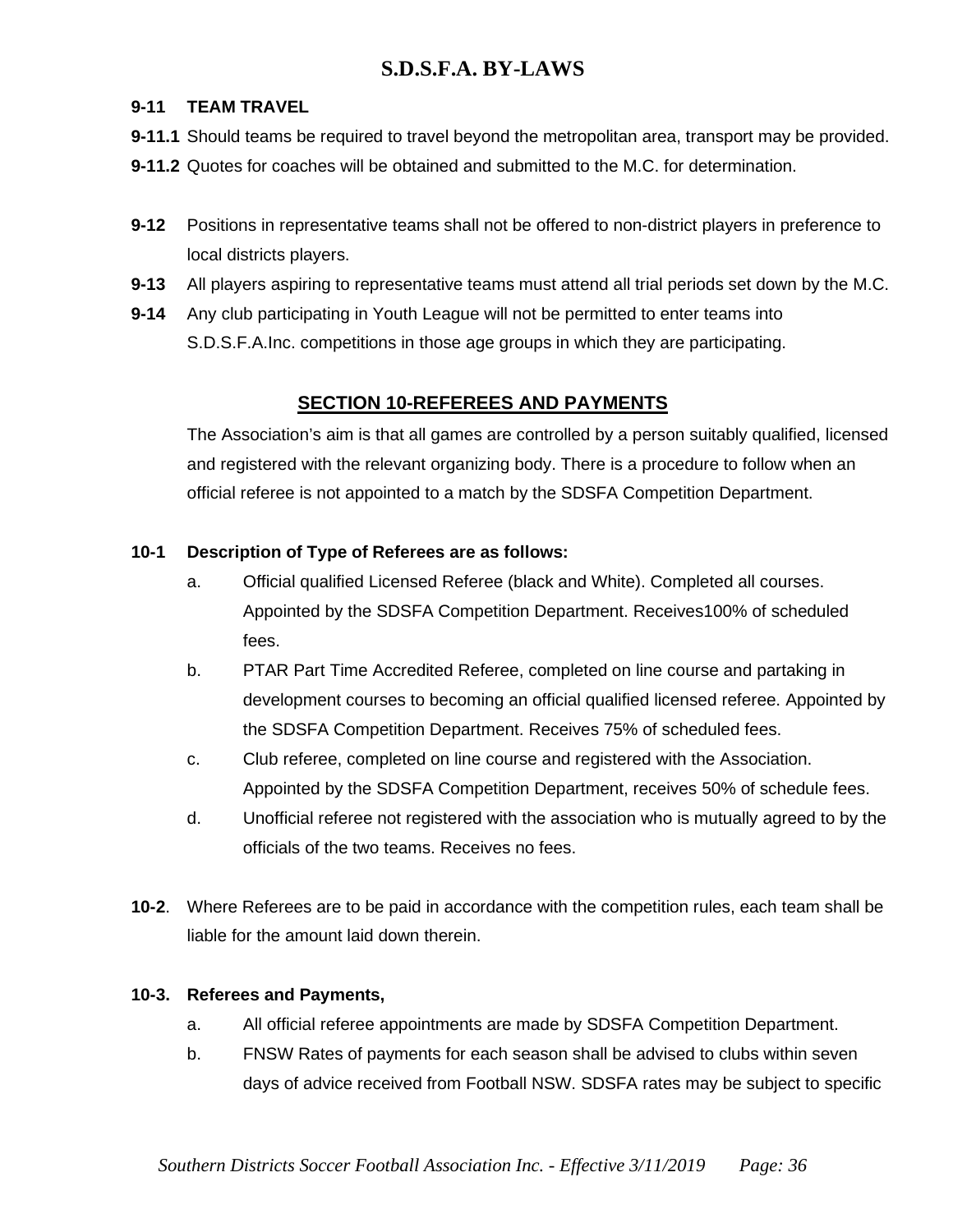negotiations and shall be notified to clubs no later than 31<sup>st</sup> December each year, this will be rate for the next calendar year.

- c. For all fixtures, the Association invoices for referee's fees will be 50% to each club.
- d. If a club notifies the association that a team will forfeit a competition match, they may be invoiced 100% of the cost of a (in accordance with by-law 12-8b) referee, due to scheduling requirements.
- e. If an appointed referee arrives after the designated kick-off time and the match has started using a substitute referee, the game shall proceed and the appointed referee shall not officiate for the game, nor shall they be entitled to payment.
- f. A referee may not be replaced during the game for any reason other than an injury that prevents them from completing their duties.
- g. In the event of a referee being unable to complete their duties, it is the responsibility of the home team who shall appoint a replacement referee for the remainder of the match.
- h. Clubs participating in inter-district competitions, such as state cups, are required to pay referees on the day of the game. Fees must be paid to the local host canteen before players take the field for the match.

# **10-4. Procedure when no official referee is appointed.**

- a. In the event of an official referee not attending a match. The team managers, or captains, of both teams shall agree to appoint a referee to control the game. The first preference shall be given to any accredited referee who is available and willing to officiate. The accredited referee may have (and should declare) an affiliation with one of the two clubs involved in the fixture. However, the official is not permitted to referee any match where they have a direct affiliation with any team member from either team. (For the avoidance of doubt- an affiliation to any team member means, being a relative of a registered player in the squad, or being related to the manager or coach).
- b. In the absence of an officially appointed or accredited referee from the SDSFA Competition Department, the hierarchy of appointments is as follows:
	- (i) A club referee registered with the Association for the current season who is supplied by the away team.

(ii) A club referee registered with the Association for the current season who is supplied by the home Club.

(iii) An unofficial referee not registered with the Association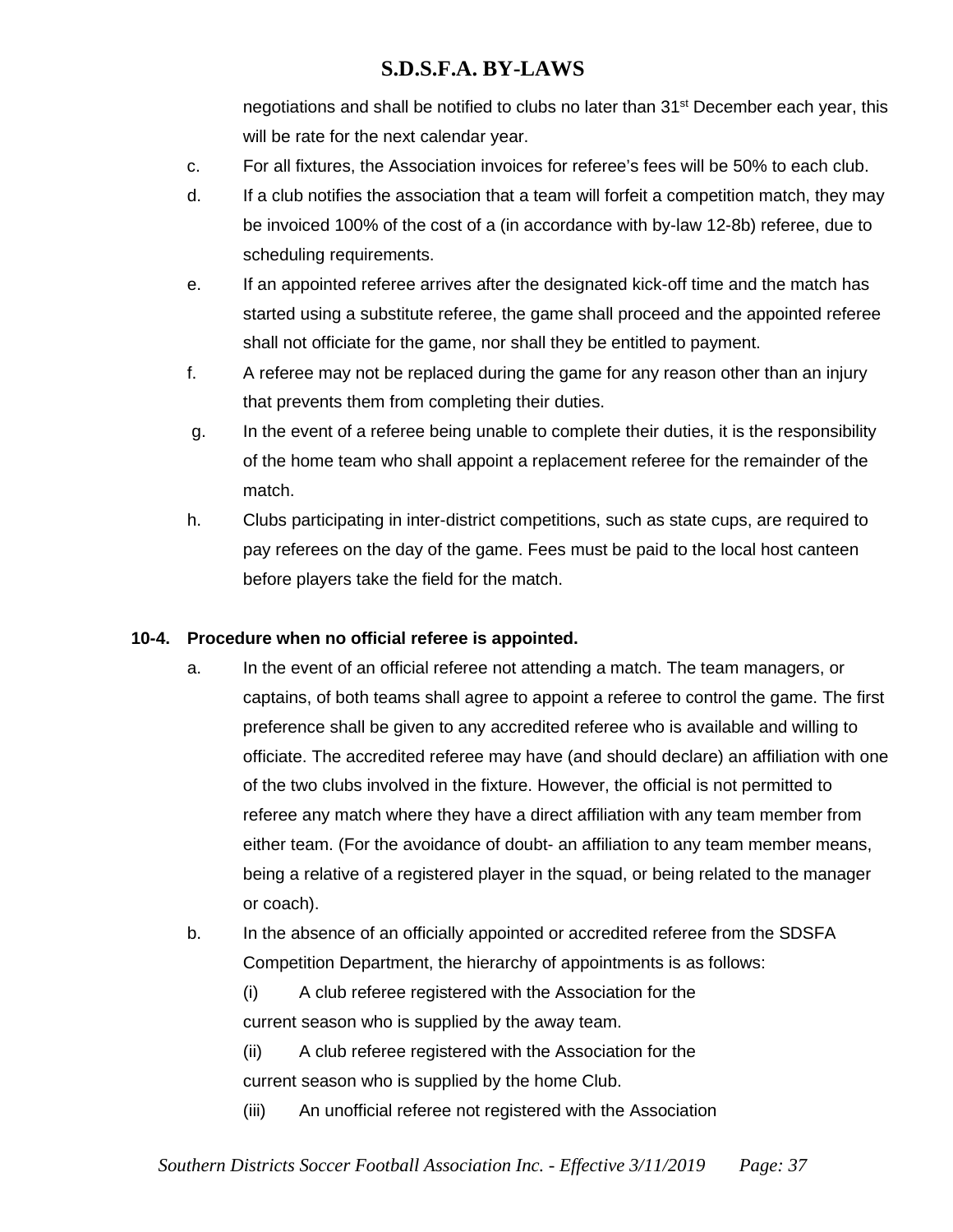- c. The referee shall commence the game as per schedule provided by the Association.
- d. The referee shall print their name on the electronic match sheet and write:
	- (i) The word "unofficial" in the space provided if the referee is an unofficial: Or
	- (ii) Club referee and registration number in the space provided.
- e. Club referees may be appointed to matches by the SDSFA Competition Department. If appointed to a match under these circumstances, the club referees must inform both team managers and /or coaches that they are club referees and must be suitably attired, carry a whistle, stopwatch and a set of cards for use in the match.
- f. Unofficial referees, if appointed to a match, must be suitable attired, carry a whistle, stopwatch and a set of cards for use in the match.
- g. All club and unofficial referees must record all cautions and send-offs on the team sheet and provide incident report in all cases where a player is dismissed from the field.
- h. No person that has been listed as expelled from any refereeing body may referee a competition match as an official or unofficial referee.
- i. A list of expelled members shall be provided to clubs each season when provided by FNSW or a refereeing body.
- j. The Association may appoint a registered club referee to a match where no accredited referee is appointed.
- k. Registered club referees shall be paid 50% of the regular schedule FNSW fee for the age group at which they are officiating.

# **10-5. Referees and Club Requirements.**

- a. All clubs are encouraged to develop and maintain a pool of club referees for uncovered games.
- b. The referee pool should include persons suitably qualified and experienced to carry out a full range of matches. This means having referees to officiate at grade 10 to All-Age. The emphasis for club referee program is for each club to have adults that have received training and are able to control senior fixtures.
- c. Recommended club referee pool size (based on competitive teams)

| Number of                            | Required Number |
|--------------------------------------|-----------------|
| Competitive Teams   Of Club Referees |                 |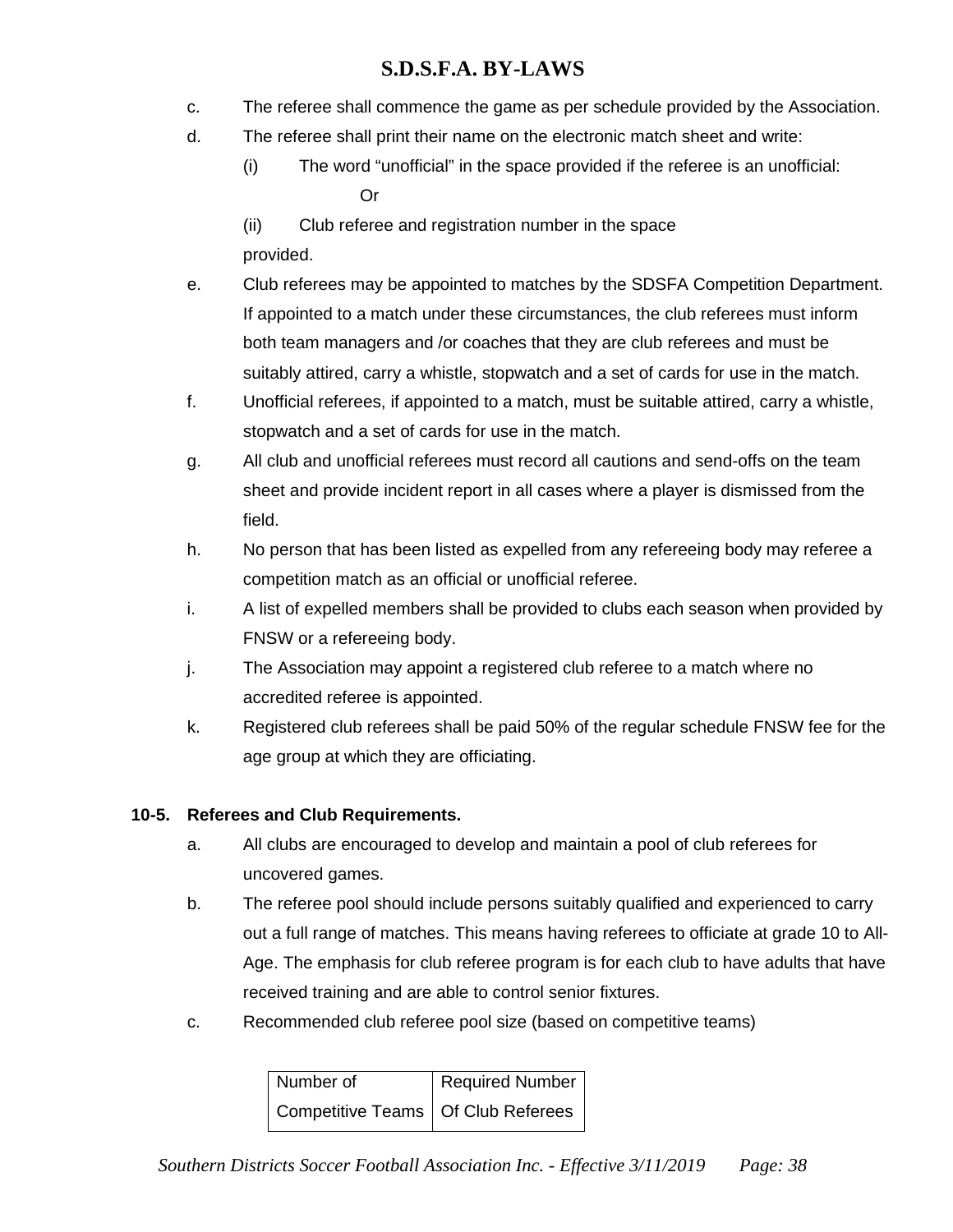| $1 - 4$   | <b>ONE</b>   |
|-----------|--------------|
| $5 - 8$   | <b>TWO</b>   |
| $9 - 12$  | <b>THREE</b> |
| $13 - 16$ | <b>FOUR</b>  |
| $17 - 20$ | <b>FIVE</b>  |
| 21 PLUS   | <b>EIGHT</b> |

### **SECTION 11 - REGISTRATION AND TRANSFERS**

### **11-1 PLAYER REGISTRATION**

- **11-1.1** Any person wishing to participate in competition matches conducted by this Association must, except as provided hereunder, be a properly registered player with the Association. The Association shall provide all necessary forms for the registration.
- **11-1.2** To become a registered player a person shall complete the necessary details on the Registration form provided, which, with one passport type photographs of the head and shoulders of the said player at the age of registering. For all players Grade 16 and below a birth certificate or such evidence of age must be produced. For all players Grade 17 and above photo identification must be produced which will satisfy the MC, if not previously produced, shall be lodged and approved by the administration office prior to participation in any competition match.
- **11-1.3** Birth Certificates, photo identifications or proof of age must be produced if requested by the M.C. during the current season.
- **11-1.4** All proof of age not recognizable in English must have certified translation.
- **11-1.5** A player may register with any Club he desires for any season or part thereof up to and including June  $30<sup>th</sup>$  each year, so long as this registration is in accordance with these bylaws. He shall be considered as being registered with that Club and the Association until 31 $\mathrm{^{st}}$ December of that year unless he obtains a transfer in accordance with these rules.
- **11-1.6** The registration of a player is deemed effective only when the Club Secretary or his nominated delegate is in possession of the I.D. card / ID Sheet or the player shows up on the Electronic Matchsheet.
- **11-1.7** A player's registration with any team shall be for the current year only.
- **11-1.8** No player having been registered with an Australian Federation Club (including State Federations) shall return to the Association without being cleared from the Club with which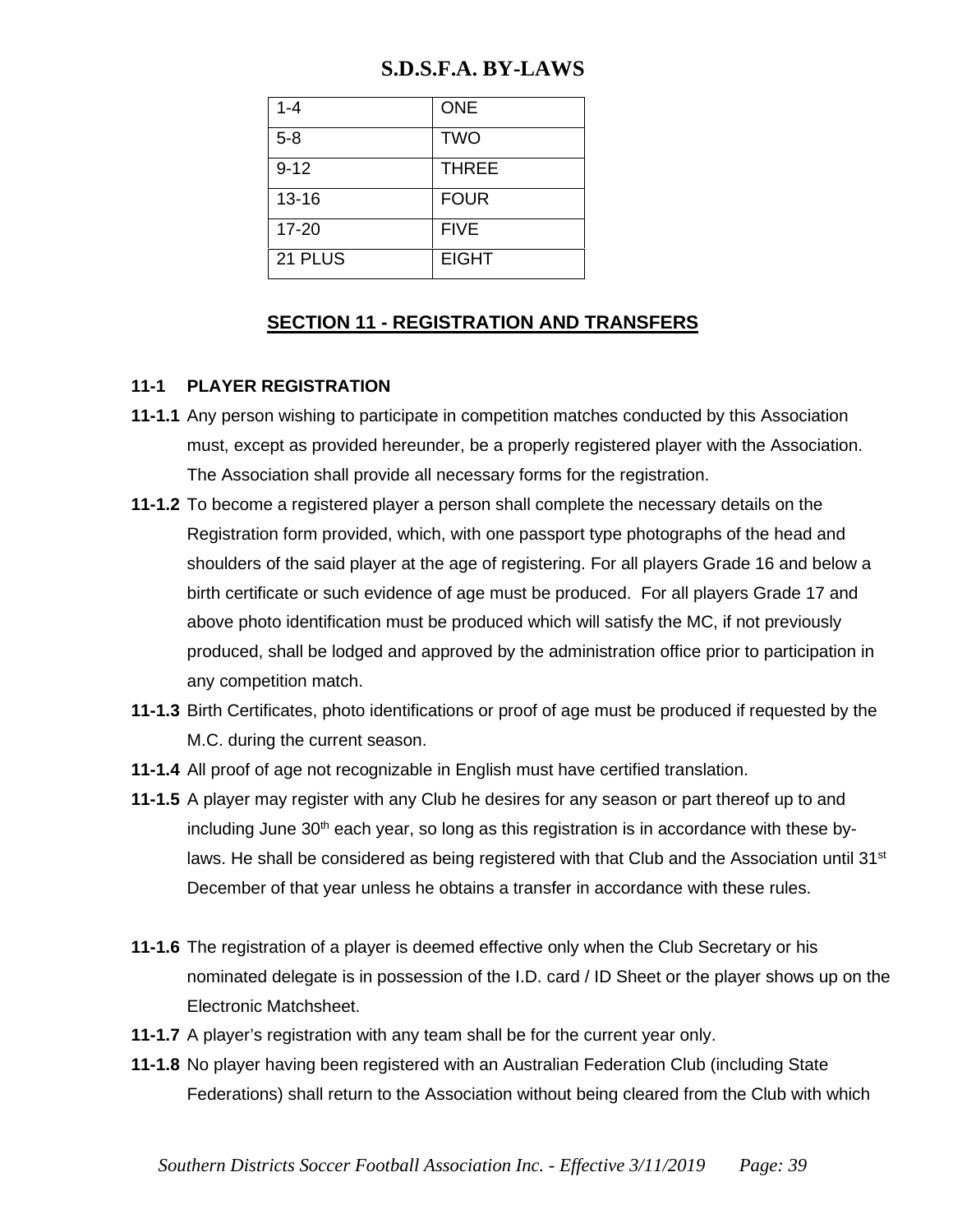he was a registered player. The clearance shall be in the form as prescribed by the M.C. from time to time.

- **11-1.9** Any player registering to wear glasses during the game must wear same in I.D. photograph and produce an optometrist statement that the glasses are of "safety glass", such statement to indemnify this Association against accident to the wearer or his glasses. The player's I.D. to be endorsed "Safety Glasses Approved".
- **11-1.10.** The number of players registered to any one team shall be restricted to the following;
	- **a.** SSF Soccer Teams(Grade 5/6 to Grade 7 inclusive)-Six (6)
	- **b.** Mini Soccer Teams (Grade 8 to Grade 9 inclusive) Ten (10) players.
	- **c.** Mod Soccer Teams (Grade 10 and 11 inclusive)- Twelve (12) players.
	- **d.** Junior Soccer Teams (Grade 12 to Grade 15 inclusive) Fourteen (14) players.
	- **e.** Grade 16 male and female teams Sixteen (16) players with 5 substitutes.
	- **f.** All Senior Teams (Grade 17 to All Age and Over 35's) Eighteen (18) players.
	- **g.** If a club wishes to register further players for any team it must apply for and be granted permission from the M.C. to de-register existing players to remain within the limited amount as required by these by-laws.
	- **h.** Any variance to the above may only be done with the permission of the M.C. upon written application.
- **11-1.11.** A member of a Club, team or a person acting on behalf of a Club, or a Club that has affiliation, shall not induce or attempt to induce, either directly or indirectly, a player who is a registered member of another team in the current season or following season. A person found to have contravened this law shall be liable to such penalty as the M.C. may consider proper.
- **11-1.12** Dual registrations will not be permitted, except where specifically authorised in the Competition rules or elsewhere herein. Players found guilty of being registered with another Club or Association affiliated under the jurisdiction of Football Federation Australia while a registered player of a Member Club to S.D.S.F.A. may be deemed as ineligible players and subjected to the appropriate penalties and fines as determined by the investigating Committee (PDJC/Board).
- **11-1.13.** All players Grade 5 to U/21 inclusively, shall be registered in their own age group.
- **11-1.14** Players registering in the Over Age Competition shall have their I.D. cards / ID Sheets / Electronic Matchsheet marked accordingly.
- **11-1.15.** Any registration card having any wrong information marked on it must be returned to the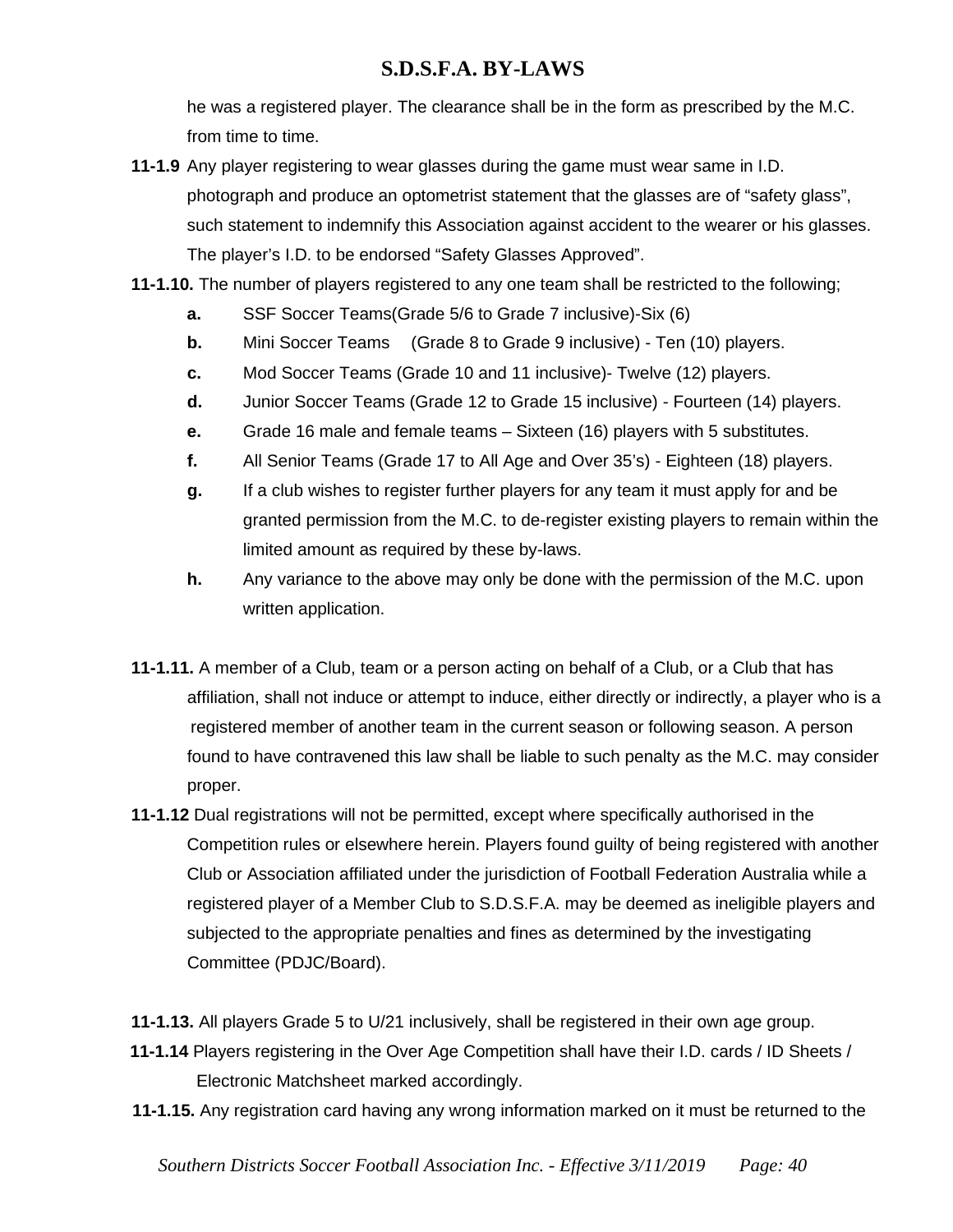SDSFA administration office within fourteen (14) days of being issued.

- **11-1.16** Information which is false, misleading or deceptive, or likely to cause a false, misleading or deceptive understanding of such information supplied on the S.D.S.F.A.Inc. Registration Form by any player, parent, legal guardian or club/team official, will render that person, or any, or all of the aforementioned also deemed responsible, liable for an automatic five (5) year ban from all activities within the sport of soccer within this Association.
- **11-1.17** Any member found guilty of being a party to the supplying of false information on a player's Registration Form will render that Club liable to a penalty not exceeding \$1,000.00.
- **11-1.18** Any registered player of one Member Club found guilty of playing in a competition match for a team of another Member Club will be liable for a five year ban from playing in this Association and the team for which he/she played will be liable for immediate withdrawal from all competition in this Association and team officials of the offending team and all players on the team sheet for that particular match will be liable for a twelve months ban from playing in this Association.
- **11-1.19.** No more than six (6) players from any one competitive team or three (3) players from any 6, 7 & 8 team or four (4) players from any 9,10.11 team with a club in any one season may register with any other club the following season unless the player's previous club has ceased to exist.
- **11-1.20.** For senior teams, more than six (6) players can register with another club provided that all of the additional players from that team over the original number of six(6) have clearance from their club in writing that they are free to go to another club.
- **11-1.21.** No club shall be permitted to nominate more than one team in any First Division competition. Only exception to this rule, refer competition rule 14-1 grading.
- **11-1.22.** Any team nominated by a member for Division One in Grade 12 must contain at least 8 players who have played with that Member for the preceding 2 seasons.

#### **11-2. COACH AND MANAGER REGISTRATION**

- **11-2.1** All coaches and Managers are to be registered before taking charge of any team under their jurisdiction and shall wear their I.D. Card clearly displayed at all times whilst in charge of teams during any or all matches played by that team.
- **11-2.2** In order for a person to be registered as a coach within this Association they shall be in possession of, and supply to the Association an original copy of, a current Coaching Certificate of an organization approved by S.D.S.F.A.Inc.

#### **11-3 PLAYING AGE**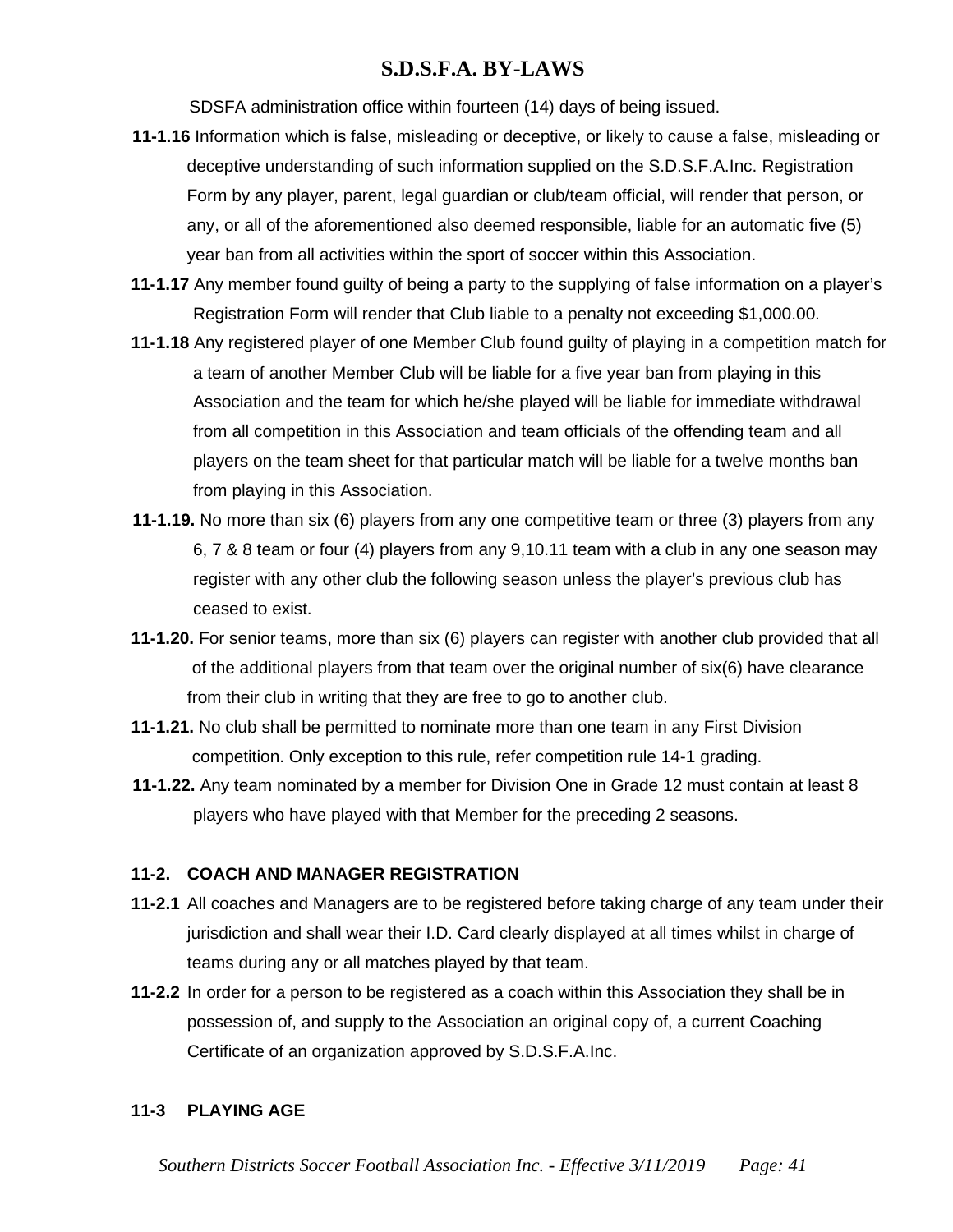- **11-3.1** Any player male or female shall not play in any age group more than two (2) years above his/her age, up until attaining sixteen (16) years of age. Except in the below11-3.2
- **11-3.2** Any female player having registered to play Grade 10 to Grade15 may play three (3) years above her registered age, however, to play in the Grade 20 or above, or All Age competitions female players must have attained the age of sixteen years.
- **11-3.3** The minimum age requirement for players to be registered is that players must be turning five (5) in the calendar year of registration.

### **11-4 I.D. CARDS / ID SHEETS / ELECTRONIC MATCHSHETS**

 **11-4.1** All I.D. cards / ID Sheets shall be retained by the registered person at the end of each season. The I.D cards / ID Sheets can be used as positive identification for registration for the next season. A new, current photograph will be required if the person has changed significantly in appearance.

#### **11-5 TRANSFERS**

- **11-5.1** A player, having been registered as a member of a club, may transfer to any other club upon obtaining a copy of a written clearance signed by the Secretary of his original club. Upon the issuance of a written clearance, the Secretary of the club issuing the clearance shall forward the original, accompanied by the player's I.D. card where an ID card has been printed, to the M.C. within 7 days of the date thereof.
- **11-5.2** No club shall attempt to register a player who has been registered with another club during the current season, without first obtaining from that player a copy of the release issued by the player's former club. Upon receipt of the aforementioned release the club may apply to the M.C. for a transfer of the said player. Any player who seeks and is refused clearance from his club may appeal to the M.C. in writing. No registered player may transfer on more than one occasion within one year.
- **11-5.3** All transfers must be submitted to the M.C. for approval by the date announced annually. No transfer may be completed after the  $30<sup>th</sup>$  June each year.
- **11-5.4** No player playing in a higher age group above his/her years may transfer back into his/her original age group for the balance of the season, without M.C. approval.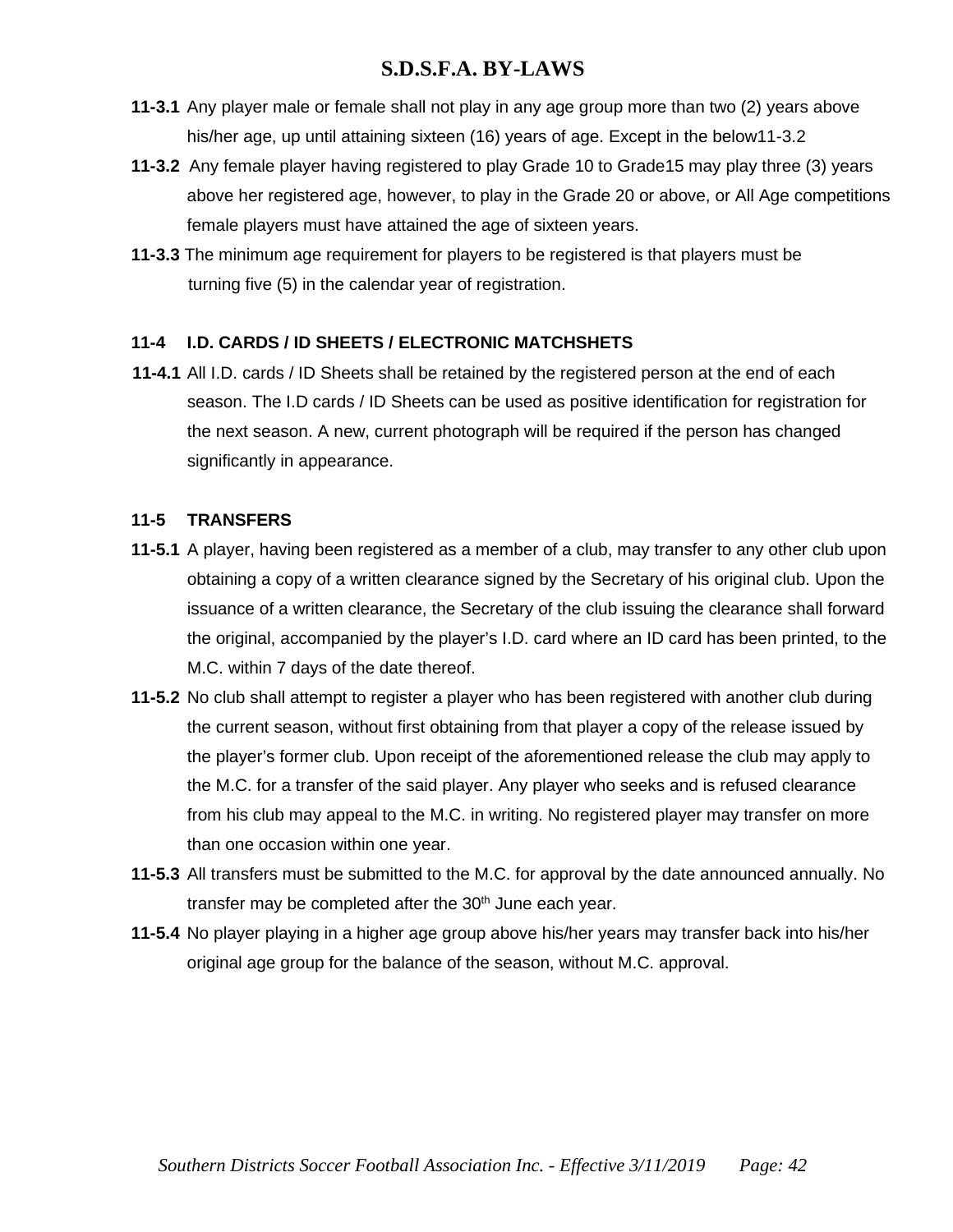### **SECTION 12 - FINES AND PENALTIES**

#### **12-0 FINES AND PENALTIES**

#### **12-1 Fines**

#### Forfeit;

| \$50            |
|-----------------|
| \$150           |
| $$100 - $1,000$ |
| \$1,000         |
|                 |
| \$100           |
| \$200           |
|                 |
| $$50 - $200$    |
| $$50 - $100$    |
| $$50 - $500$    |
| $$50 - $500$    |
|                 |
| \$100           |
| \$50            |
| \$100           |
| \$200           |
| \$100           |
| \$200           |
|                 |

- **12-1.1** All fines imposed under this By Law or any other By Law shall be clearly marked as being due and payable by the nominated Club only or a nominated team, a nominated player, a nominated coach, a nominated manager, a nominated official or nominated other individuals.
- **12-1.2** A Notice of such fine shall be forwarded to the nominated Club, which will be deemed as sufficient service on a nominated team, a nominated player, a nominated coach, a nominated manager, a nominated official or nominated other individuals.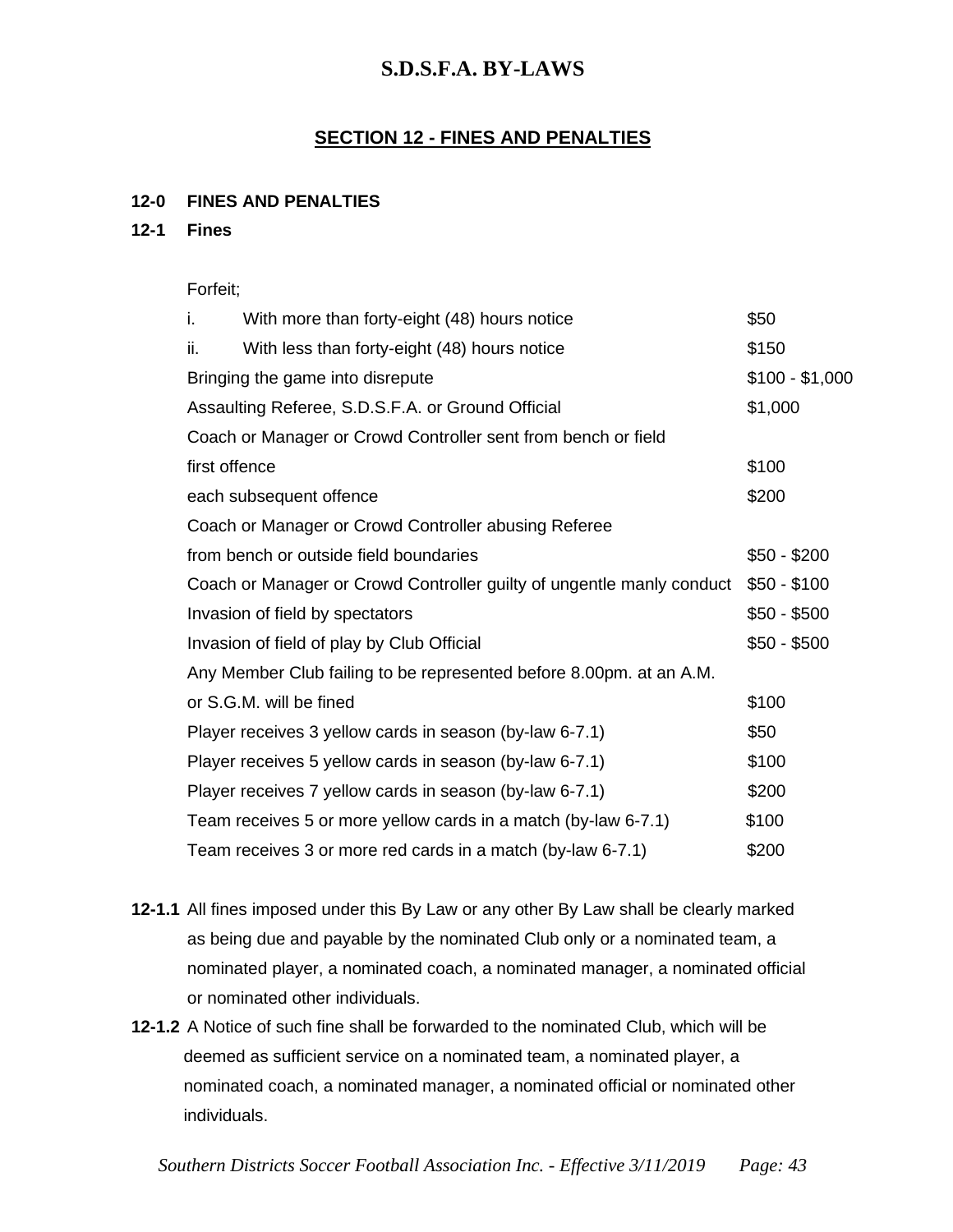- **12-1.3** All fines imposed shall be collected by the Club and paid to SDSFA Inc. in accordance with the Notice of such fine.
- **12-1.4** In the event that a fine is not paid in accordance with a Notice of such fine then the nominated Club; nominated team, nominated player, nominated coach, nominated manager, nominated official or nominated other individuals shall be suspended until the fine is paid. A Club shall not be suspended for non-payment of a fine imposed on a nominated team, a nominated player, a nominated coach, a nominated manager, a nominated official or nominated other individuals.
- **12-2.** Any Member failing to attend two (2) consecutive A.M.s or more without reasonable written reason to the M.C. shall be deemed to have lapsed membership until such time that the offending club membership renewal has been accepted. Whilst the offending club is deemed to have lapsed membership, no competition points can be accrued until membership renewal is carried out.
- **12-3.** Any team playing an ineligible player shall automatically forfeit all points gained in any game or games in which the player has participated and three competition points will be awarded to the opposing team and 2 - 0 win recorded.

INELIGIBLE PLAYERS shall include;

- Over-age players, unless granted dispensation as per By-Laws.
- Players playing in lower division teams of age groups where such players are officially registered with teams in higher divisions of the age group.
- Suspended players.
- Players playing without official clearances where such are required.
- Players representing the Association in the Inter District Representative teams subject to Section 9 of these By-Laws except where such players have been granted dual representation.
- A player playing in a lower age group than that in which he is registered.
- Or as otherwise determined by the M.C.
- **12-3-1.**If proven that the Club wilfully sanctioned, the playing of an ineligible player, the said Club or team shall be suspended from further participation in the Association's current competitions.

**12-3.2.** The Club will be fined \$50 per team sheet for an ineligible player. Defaulting players or Unfinancial Players, the Club will be fined \$50.00. per game.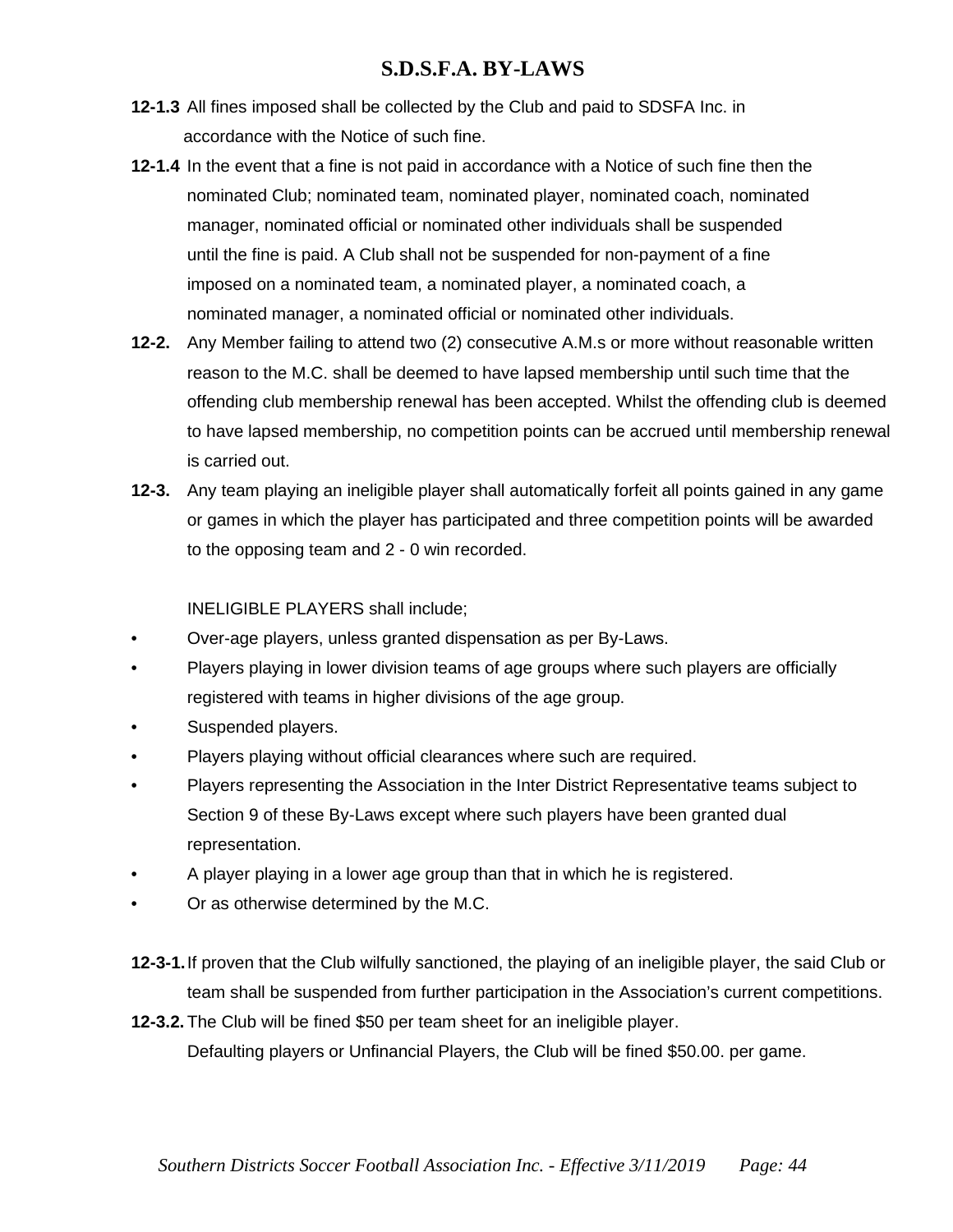- **12-4.** When a player plays for a team in a higher age group than that for which he is registered, the team sheet shall be endorsed accordingly, failure to do so shall render the offending club liable to a fine of \$50 per electronic match sheet.
- **12-5.** Any club withdrawing a team from the competition after its nomination form has been sent in to the Association shall notify the Association in writing; no verbal notification will be accepted. Where a team has been withdrawn after a date set down each year by the Association, the club will be fined \$50 for each team withdrawn.
- **12-6.** Where a team has been withdrawn in writing before a date set down each year then the nomination fee will be forfeited.
- **12-7.** Any club withdrawing a team from the competition after it's nomination of teams has been accepted by the S.D.S.F.A. and the competition has been deemed to have been commenced that club will be fined \$150.00 for each team withdrawn.
- **12-8. a)** Forfeits advised to the Competition Department more than forty-eight (48) hours prior to the scheduled kick-off time will incur a fine of \$50.00. This amount will be payable to the Home/Host Club on application to the M.C.
	- **b)** Forfeits advised to the Competition Department less than forty-eight (48) hours prior to the scheduled kick-off time, or with no notice at all, will incur a fine of \$150.00 (plus Referee's Fees for both sides). The amount of \$75.00 will be payable to the Home/Host Club on application to the M.C.
- **12-9.** Any team that forfeits three (3) times from any S.D.S.F.A. competition, for which they have been nominated, may be removed from any further Association competition during the current season.
- **12-10.** Failure to have the electronic match sheets and Caution Reports, where applicable, to the Association as per the Competition Rules shall render the Club responsible liable to a fine of \$50 per offence.
- **12-11.** Any Club having the SAME PLAYER suspended on more than one occasion, within the same season shall be liable to a fine of \$50.00 on each subsequent offence by that player.
- **12-12.** Any Club whose team withdraws from the field of play before the final whistle may be fined up to \$1000.00 subject to the determination of the M.C.
- **12-13.** Where a coach or manager is found guilty of being inside the metered area or in charge of a team whilst being unregistered, the Club shall be fined \$50.00 for each game in which the offence occurs. The fine will be increased by \$50.00 for each subsequent offence by the same offender.
- **12-14.** Failure to comply with By Law 6-3.1 including a failure to identify the player or official to the M.C. in accordance with any By-Law contained herein or at the request of the Secretary or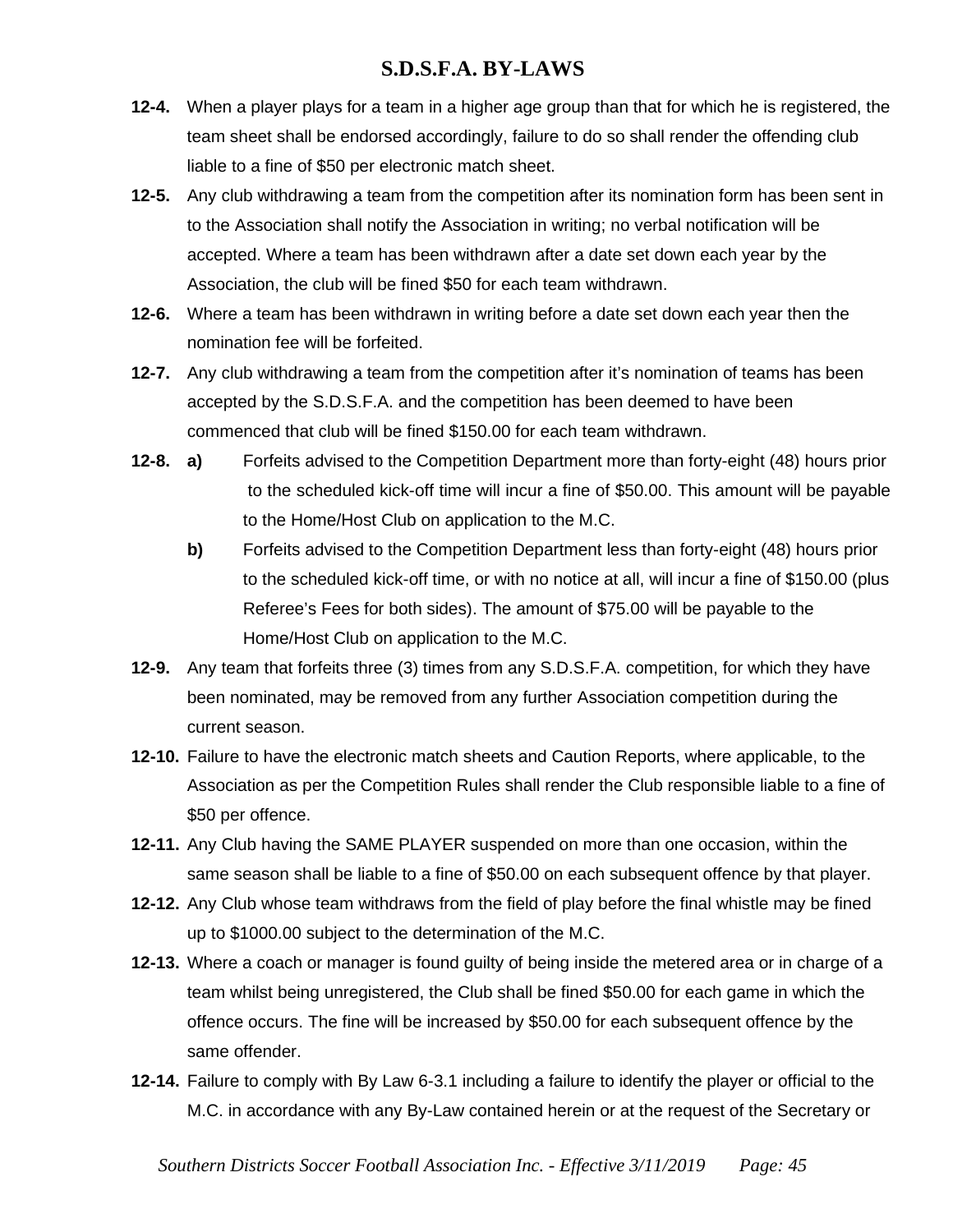Chairman of the P.D. & J.C. and by the prescribed time will render the club liable for a \$20.00 fine.

- **12-15.** Any club failing to endorse the electronic match sheet with the correct number of ground controllers will be fined \$50 per team sheet in accordance with By-Law 15.1.
- **12-16.** Any club failing to supply match balls as per competition rule 7.2 shall be fined \$50 subject to P.D. & J.C. investigation.
- **12-17.** Failure by any team's management to check the I.D. Sheet / Electronic match sheet prior to kick off or during half time, shall render that team to a fine of: the first and second offences per team shall be free with a warning and the third offence will be \$100 and a three competition point deduction.
- **12-18.** Should a player not be clearly identified by both his name and registration number as per his registration card / ID Sheet / Electronic Matchsheet, the player's club will have seven (7) days, from notification of such discrepancy, to show cause to the Management Committee why that player should not be declared an illegible player. Any decision made by the MC shall be final and conclusive and not the subject of any appeal.

# **SECTION 13 - UNIFORMS**

### **13-0 UNIFORMS**

- **13-1.** Players in all matches must appear in registered uniforms comprising shirts with numbers of which none shall be duplicated, shorts and socks in the club's colours, approved shin pads and footwear. Players failing to wear approved shin pads or players with duplicated numbers will result in that player not being permitted to take the field of play.
- **13-2.** Each Club shall have its colours registered with the Association in accordance with these rules and the Competition Department shall publish the Register of Colours.
- **13-2.1.**A new photo shall be supplied each season by all clubs who wish to make any changes to their previous strip, for approval by the M.C.
- **13-3.** The register shall contain a list of Clubs with similar colours and each Club shall appear in the register.
- **13-4.** No team shall play in any uniform other than the registered uniform as registered with the Association, except where that team is obliged to change its uniform due to a clash of colours.
- **13-5.** In the event of two teams from the register are drawn to play the same match, the home team shall change. In the event that the home team fails to change, the match should go ahead under protest, and the offending team shall forfeit any goals/points which may result, and be deemed to have lost the match.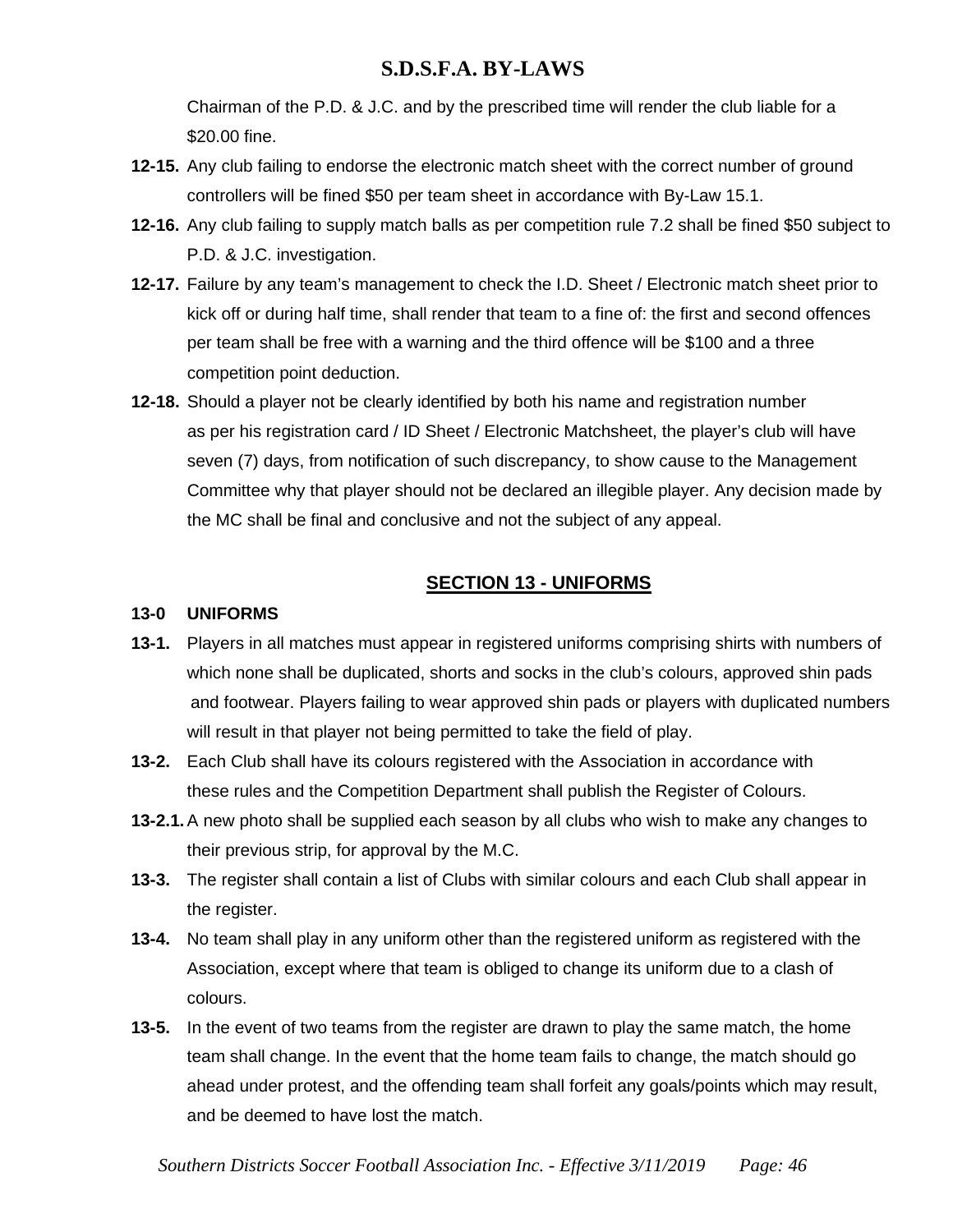- **13-6.** In the event that two teams from the register being drawn to play the same match and one team is not wearing the uniform registered by that club, and the colours of the opposing team are similar, the team wearing the colour other than the registered uniform shall change.
- **13-7.** Should this team fail to change, the match should go ahead under protest and the offending team shall forfeit any goals/points which may result, and be deemed to have lost the match.
- **13-8.** For the purpose of this By-Law coloured "bibs" may be worn over the normal Club uniform, provided those "bibs" carry numbers.

# **SECTION 14 - GROUNDS AND APPURTENANCES**

### **14-0. GROUNDS AND APPURTENANCES**

- **14-1.** The home team, or host club, where matches are played on neutral grounds, shall be responsible for proper marking of the ground and shall provide suitable goal posts, nets, corner flags and seating sufficient for coaches, managers and reserves. Where practicable, spectators should be back a distance of two (2) metres outside the field of play, a boundary line, roped off or fenced area.
- **14-1**.**1.** The host club shall:
	- i. provide and maintain operating canteen, toilet and change room facilities.
	- Ii. ensure all SDSFAI fixtures are alcohol free.
- **14-2. a)** This area to be controlled by Crowd Controllers easily recognizable as such in S.D.S.F.A. vest as provided. In pursuance of the above, only Crowd Controllers, Coaches, Managers and reserves nominated on the team sheet shall be permitted within the metered area from five (5) minutes prior to the commencement of the match until all players and officials have left the field after the match.
	- **b)** All teams must have a registered coach, manager or Club Official present on the bench at all time and printed on the team sheet or the match will be forfeited. No more than 3 officials permitted
- **14-3.** A coach or manager who chooses not to exercise this privilege or, who is sent from the area by the officiating referee, will not be permitted to re-enter the area. Coaches and Managers will be required to display their I.D. cards whilst in this area.
- **14-4.** Coaches and Managers who are exercising their privilege to remain in the metered area must remain seated whilst the match is in progress and may coach junior teams from the bench, provided this is done in a proper manner.
- **14-5.** Abuse to the referee or linesman may render the offender to be removed from the bench by either the referee, assistant referee or a Crowd Controller.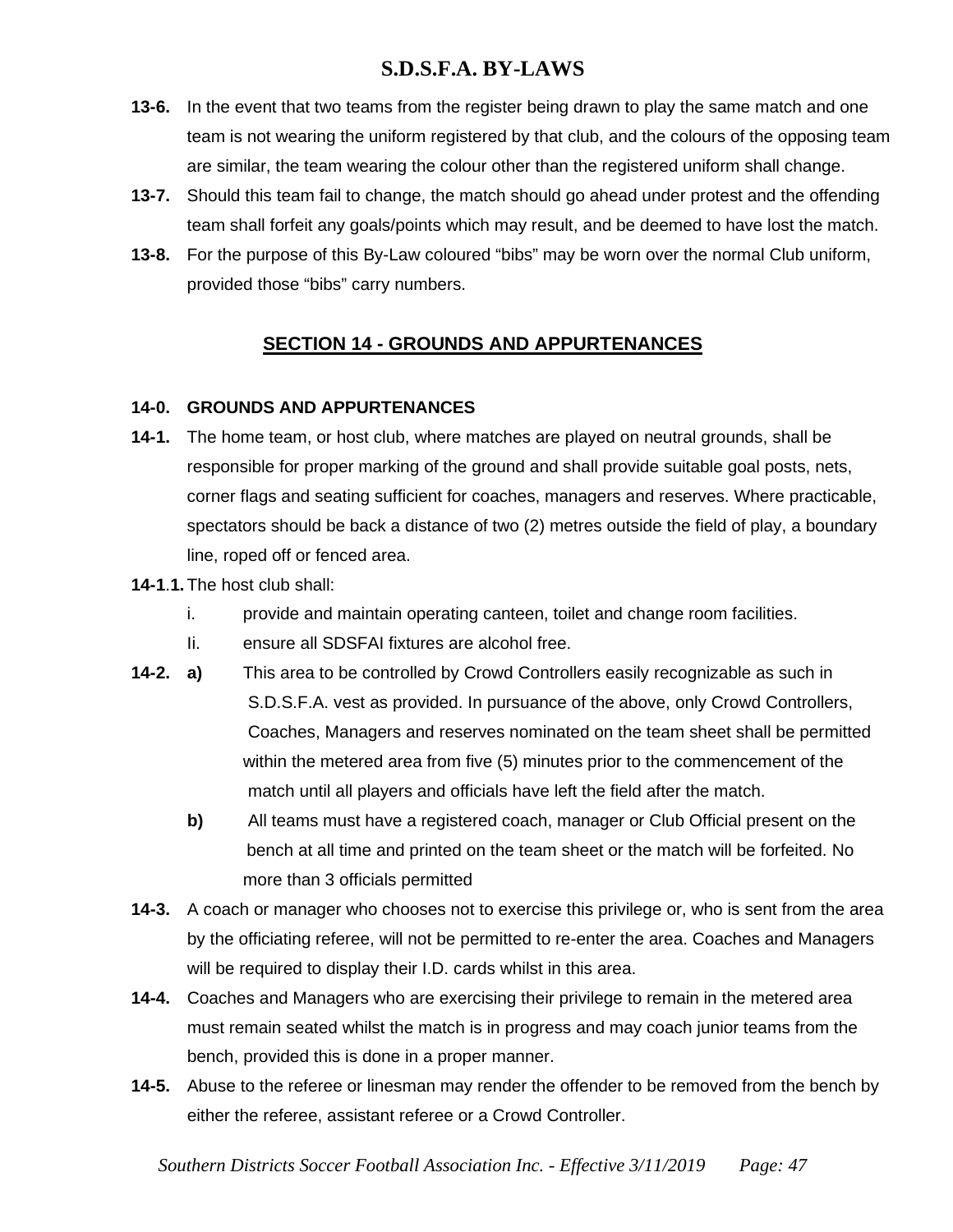- **14-6.** Moving outside the metered area does not absolve the Coach or Manager of their responsibilities to behave in a proper manner.
- **14-7.** A referee may refuse to officiate on an insufficiently marked ground and in such an event the visiting team will automatically be awarded the match provided the visiting team meets with all the other requirements, except on neutral grounds.
- **14-8.** The referee shall be empowered to order a match be played, despite protest made in accordance with the above paragraph, but where the protest relates to the ground, goal posts or corner flags not conforming to the laws of the game, such protest must be made in writing in accordance with these rules. A team refusing to take part in such a match shall be deemed to have forfeited the match.
- **14-9.** All matches will be played on the grounds set down by the Association and shall commence at the stipulated times.
- **14-10.** Any team wishing to alter the date of a game must get the approval of the Competition Department and shall ensure that the team sheet clearly reflects both the original date and the date on which the match is played.
- **14-11.** K.O. Competition Semi Finals and Finals shall be played on neutral grounds where possible.
- **14-12**. The rescheduling of any competition game by the Competition Department, including Semi-final, Final, Grand Final and Knock Out games and Finals shall be advised to Club Secretaries of relevant teams no later than 24 hours prior to the new kick off time unless the change is mutually agreed to by the Competition Department and the Secretaries of both affected Clubs.

# **SECTION 15 - MATCH OFFICIALS**

#### **15-0. MATCH OFFICIALS**

 **15-1.** Each club will provide at all matches One Crowd Controller not being a coach, manager or player of a team involved in the match, and shall identify themselves to the referee prior to the kick off and shall endorse the team sheet as such, and the referee shall sign there under identifiable in vest, must be in the vicinity of their crowd for the duration of the match. Failure to have One Adult crowd controller present at all times and clearly entered onto the team sheet will result in a forfeit win to the opposition team so long as that team has met all requirements.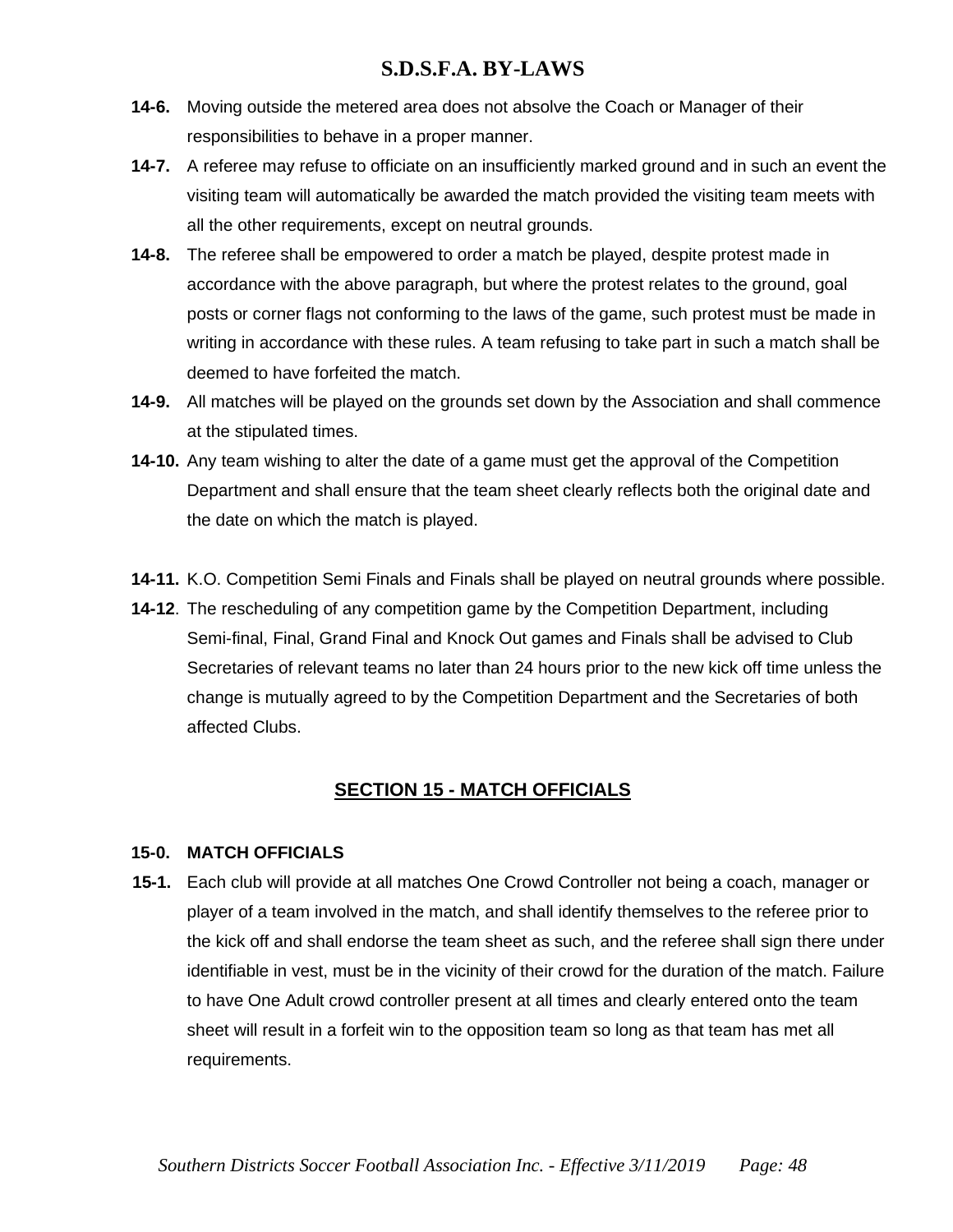- **15-2.** Crowd Controllers shall be responsible for crowd control and supervision of spectators and shall be empowered to take whatever steps as may be reasonably expected to ensure acceptable behaviour of these spectators for the match nominated.
- **15-3.** Crowd Controllers shall be easily identified in a SDSFA VEST as provided.
- **15-4.** Crowd Controllers shall be responsible for the security of the playing area and should take whatever steps necessary to prevent invasion of the area by their spectators. The necessity for removal of an unauthorized person from the playing area will constitute an infringement of this paragraph and failure to remove such a person will constitute a further infringement.
- **15-5.** Each Crowd Controller shall be directly responsible for supervision of members of his own club and upon request of the referee or other officials must supply the name of any member of his club who is present at the ground.
- **15-6.** Where a Crowd Controller is unable to control any spectator who is not a member of either club and whom is not prepared to accept responsibility the Home Club shall take whatever steps necessary under the rules provided by the owner of the ground to have the spectator removed.
- **15-7.** Crowd Controllers must comply with any reasonable request by the referee or by any other Club Official or by any representative of the Association.
- **15-8.** Members of all Clubs must comply with any reasonable request by the referee or by any other Club Official or by any representative of the Association.
- **15-9.** Where any match is the subject of complaint or protest in regard to the behaviour of spectators, Club and or Team Officials, whether the match was abandoned or not, the M.C. may order the match replayed at a neutral ground and may include in that order the exclusion from the ground all such persons not directly involved in the match and may suspend either team or club from further competition until the match is replayed. This is in addition to any other directive; fine or penalty the Association may otherwise apply.
- **15-10.** All clubs shall be directly responsible for the behaviour of any of its members and the club may be penalized for the actions of its members, even though that member may or may not be officiating on behalf of the club.
- **15-11.** Crowd Controllers are to be inside the metered area at all times during the match unless having to control spectators. The Crowd Controller must not sit on the bench, nor are they permitted behind or besides the goals and are not to be coaching in any way.
- **15-12.** Crowd Controllers must not consume or be under the influence of alcohol.
- **15-13.** At all SDSFA matches One Adult Crowd Control Official, clearly identifiable in a vest, must be in the vicinity of their crowd for the duration of the match.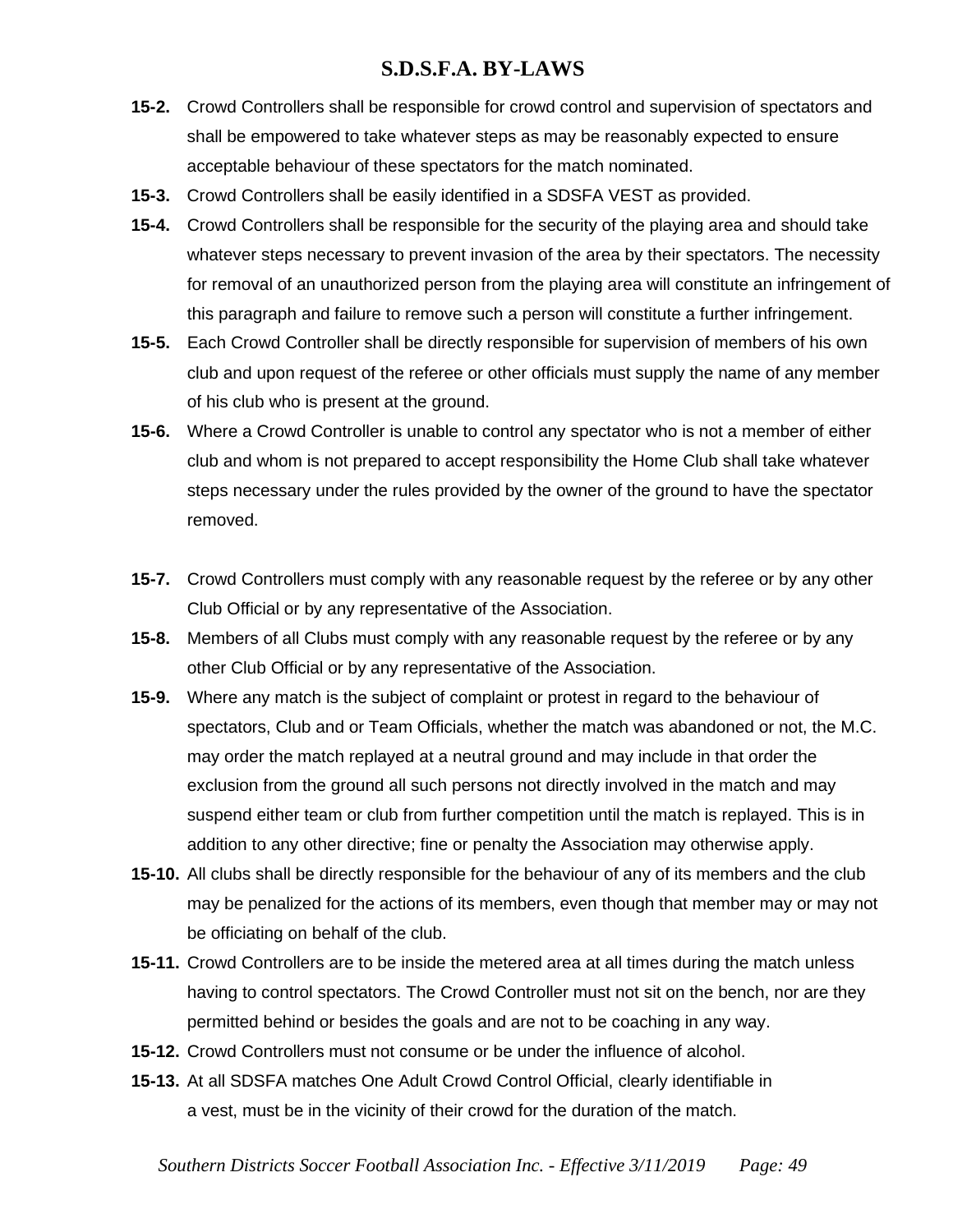Failure to have One Adult crowd controller present at all times will result in a forfeit win to the opposition team so long as that team has met all requirements.

#### **16-0. GROUND MARSHALLS**

#### **Duties and Responsibilities of a Ground Marshall.**

- **16-1.** To be at the ground 45 minutes before the schedule kick off of the match, to which they are directed to be on duty. Where upon they will introduce themselves, firstly to the host club, match official and then to both teams management.
- **16-2.** To inspect the ground facilities, benches etc. (as per SDSFA rules and By-laws)
- **Rule.** Correct ground set up as per SDSFA rules and By-laws. Failure by Host Club to adhere to the above, therefore breaching the above rule may give cause for a report to be issued by the Ground Marshall. Fine for this breach \$50.
- **16-3.** To overview and control the flow of the filling out of the electronic match sheet only. They may offer advice but are not to fill out the electronic match sheet for either clubs.
- **Rule.** Electronic match sheet (refer to competition rules).
- **16-4.** To overview the commencement of a match, were as both teams to be on the ground 10 minutes prior to the schedule kick off and carrying out the checking of the players ID cards / ID Sheets / Electronic Matchsheets
- **Rule.** Teams to be on ground 10 minutes prior to kick off for the purpose of checking ID cards / ID Sheets / Electronic Matchsheets. In the case of a team or players arriving late and the checking of ID's has not been completed it may be completed at half time or at the end of the match. If any player or official whose identity is in question and needs to be checked but leaves the ground before it can be done so, the team may lose competition points based on investigation by the PD&JC.

In the case of the team officials not having their ID cards or ID Sheet on them on the day they should use the Electronic Matchsheet to check the identity of the players on the day. The Host Club is to provide access to the Electronic Matchsheet.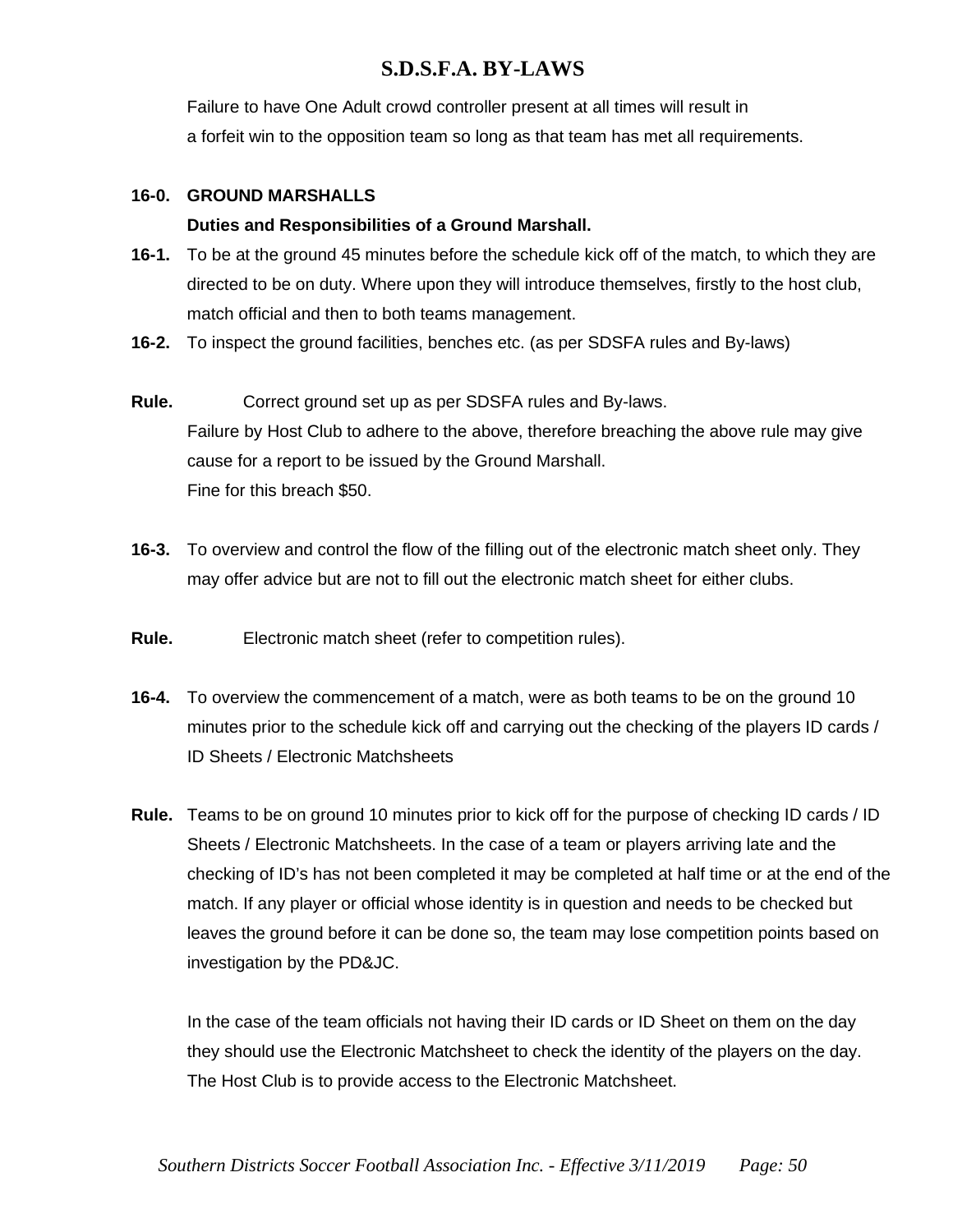Failure by either team to adhere to the above, therefore breaching the above rule may give cause for a report to be issued by the Ground Marshall. Fine for this breach \$50.

- **16-5.** Ground Marshall's are directed to introduce themselves at the commencement of the match to both teams Crowd Controllers and to ensure that they are correctly identified and capable of acting out as Crowd Controllers. (Refer SDSFA Crowd Controllers Duties and Responsibilities). At any time during the match the Ground Marshall, if in his opinion the Crowd Controllers are not conducting themselves in a proper manner or failing in their duties, may request the management of a team to change the Crowd Controller.
- **Rule**. Crowd Controllers conduct and failure in carrying out, SDSFA Crowd Controllers Duties and Responsibilities.

Failure by either team to adhere to the above, therefore breaching the above rule may give cause for a report to be issued by the Ground Marshall. Fine for this breach \$50.

- **16-6.** Should a team have no Crowd Controller/s or refuse to appoint Crowd Controller/s, the match will be forfeited.
- **16-7.** In the event of a Spectator or Crowd incident, the Ground Marshall to approach the Crowd Controllers to identify the offending parties and then proceed with the Crowd Controllers and assist them in their Duties.

At no time should the Ground Marshall attempt to approach the offending parties without Crowd Controllers or Team Management.

If in the opinion of the Ground Marshall's the removal of the offending parties is warranted from the Ground, then the Ground Marshall should instruct the management of the team to issue this instruction, failure for the team management to carry out such instructions or refusal of the offending parties to vacate may constitute the Ground Marshal, to request the match officials to terminate the match. A written report must be submitted to SDSFA, PD & JC.

### **In the event of things becoming uncontrollable then the POLICE are to be called.**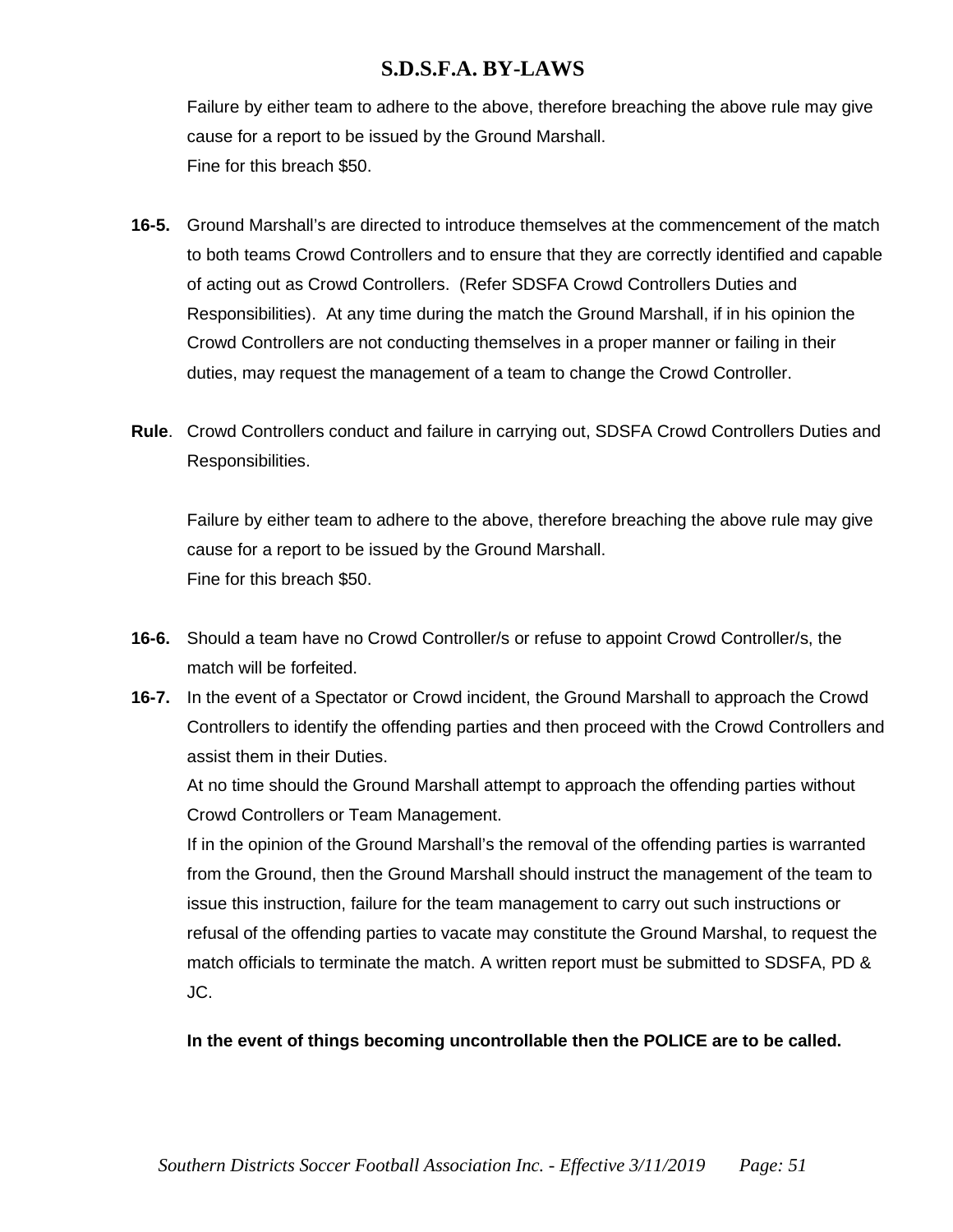- **16-8.** At the conclusion of every match the Ground Marshalls should accompany the match official/s back to the Referee's room and sign the electronic match sheet. Should there be any breach of the rules by either team; a Ground Marshall's report must be submitted.
- **16-9.** Ground Marshalls are to remember that their visible presence is what should be the deterrent and not to enter into confrontation with spectators, clubs or teams.

# **SECTION 17 - ALL AGE COMPETITIONS**

### **17-0. ALL AGE COMPETITIONS**

- **17-0.1.** Members new to Winter All Age Competition may not enter into the All Age Competition without having five (5) junior teams (two x SSF teams equals one(1) junior team) playing with S.D.S.F.A.
- **17-0.2.**Social members may by invitation from the Board enter any SDSFA All Age competition.

#### **17-1. ALL AGE MEN**

- **17-1.1.** The Premier League shall consist of a squad of First and Reserve Grade teams.
- **17-1.2.** The All Age Competition will consist of eight teams, where practicable, single teams only.
- **17-1.3.** The Premier League will not have more than one team from any Club. Normal promotion and relegation rules will apply.
- **17-1.4.** Only Premier League teams will be permitted to enter the Football NSW Bill Cullinan Cup.
- **17-1.5.** The Peter Miller Cup will be by nomination only and is open to all senior teams playing in this Association. The Carey Cup will be by nomination only and is open to all teams playing in the All Age competitions. The Kevin Morris Trophy will be by nomination only and is open to teams playing in a lower division all age competition and below to be decided each season by the Competition Department in conjunction with the Management Committee.
- **17-1.6.** To participate in the Premier League, Clubs are to provide full facilities in relation to rest rooms, change rooms and canteen.

#### **17-2. FEMALE COMPETITIONS**

**17-2.1.**The composition of the competition will be addressed at the beginning of each season and if insufficient nominations are received for some age groups those competitions may be run under the Joint Districts Combined Soccer Competition Rules as per By-Law 1.4.